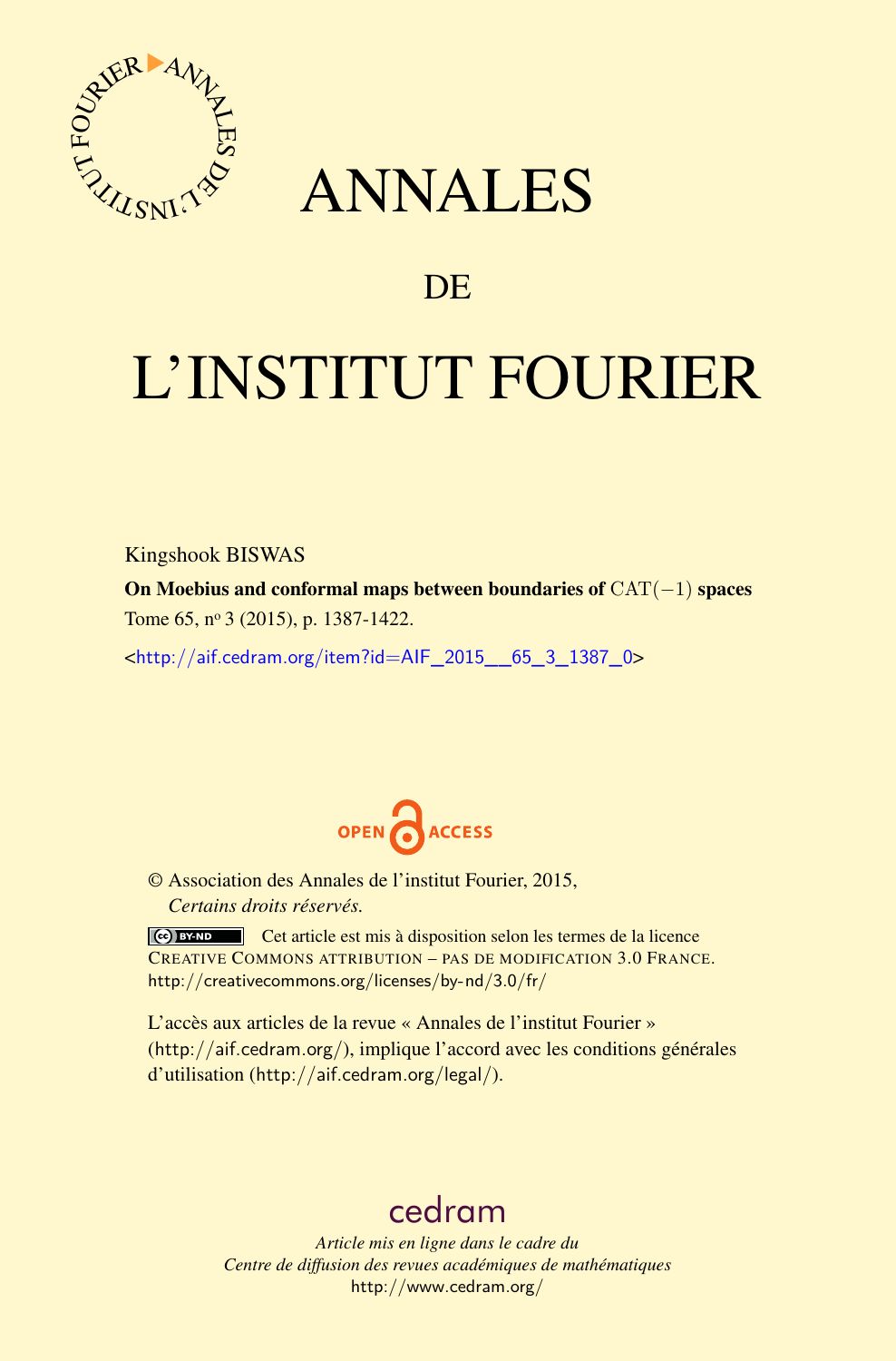#### ON MOEBIUS AND CONFORMAL MAPS BETWEEN BOUNDARIES OF CAT(−1) SPACES

#### **by Kingshook BISWAS (\*)**

Abstract. — We study Moebius and conformal maps between boundaries of  $CAT(-1)$  spaces equipped with visual metrics. We show that any Moebius map between boundaries of proper, geodesically complete CAT(−1) spaces extends to a (1, log 2)-quasi-isometry between the spaces. For a conformal map *f* between boundaries of spaces *X*, *Y* we define a function *S*(*f*) on the space of geodesics of *X*, called the integrated Schwarzian of *f*, which measures the deviation of the conjugacy of geodesic flows induced by *f* from being flip equivariant. The integrated Schwarzian  $S(f)$  vanishes identically if f is Moebius. Conversely, when *X* is a simply connected manifold with pinched negative sectional curvatures, we obtain a formula for the cross-ratio distortion of *f* in terms of  $S(f)$  which shows that if  $S(f)$  vanishes then *f* is Moebius.

Résumé. — Nous étudions les applications conformes de Moebius entre les bords des espaces CAT(−1) équipés avec leurs métriques visuelles. Nous démontrons qu'une application de Moebius entre les bords des espaces CAT(−1) propres et géodésiquement complets s'étend à une (1, log 2)-quasi-isométrie. Nous définissons pour une application conforme *f* entre les bords des espaces *X*, *Y* une fonction *S*(*f*), appelée le Schwarzian integrée de *f*, qui quantifie la déviation de conjugaison des flots géodésiques induits par *f* d'être équivariant par rapport aux flips. Le Schwarzian integré s'annule si *f* est de Moebius. Réciproquement, si *X* est une variété riemannienne simplement connexe à courbure  $-b^2 \leqslant K \leqslant -1$ , nous obtenons une formule pour la distortion du birapport par *f*, qui montre que *f* est de Moebius si *S*(*f*) s'annule.

#### **1. Introduction**

The problems we consider in this article are motivated by rigidity results for negatively curved manifolds. The Mostow Rigidity Theorem asserts that an isomorphism between fundamental groups of closed hyperbolic

Keywords: CAT(-1) space, cross-ratio, Moebius, conformal.

Math. classification: 53C24.

<sup>(\*)</sup> The author is grateful to Marc Bourdon and Mahan Mj for helpful discussions. The author was supported by CEFIPRA grant no. 4301-1: "Kleinian groups: geometric and analytic aspects".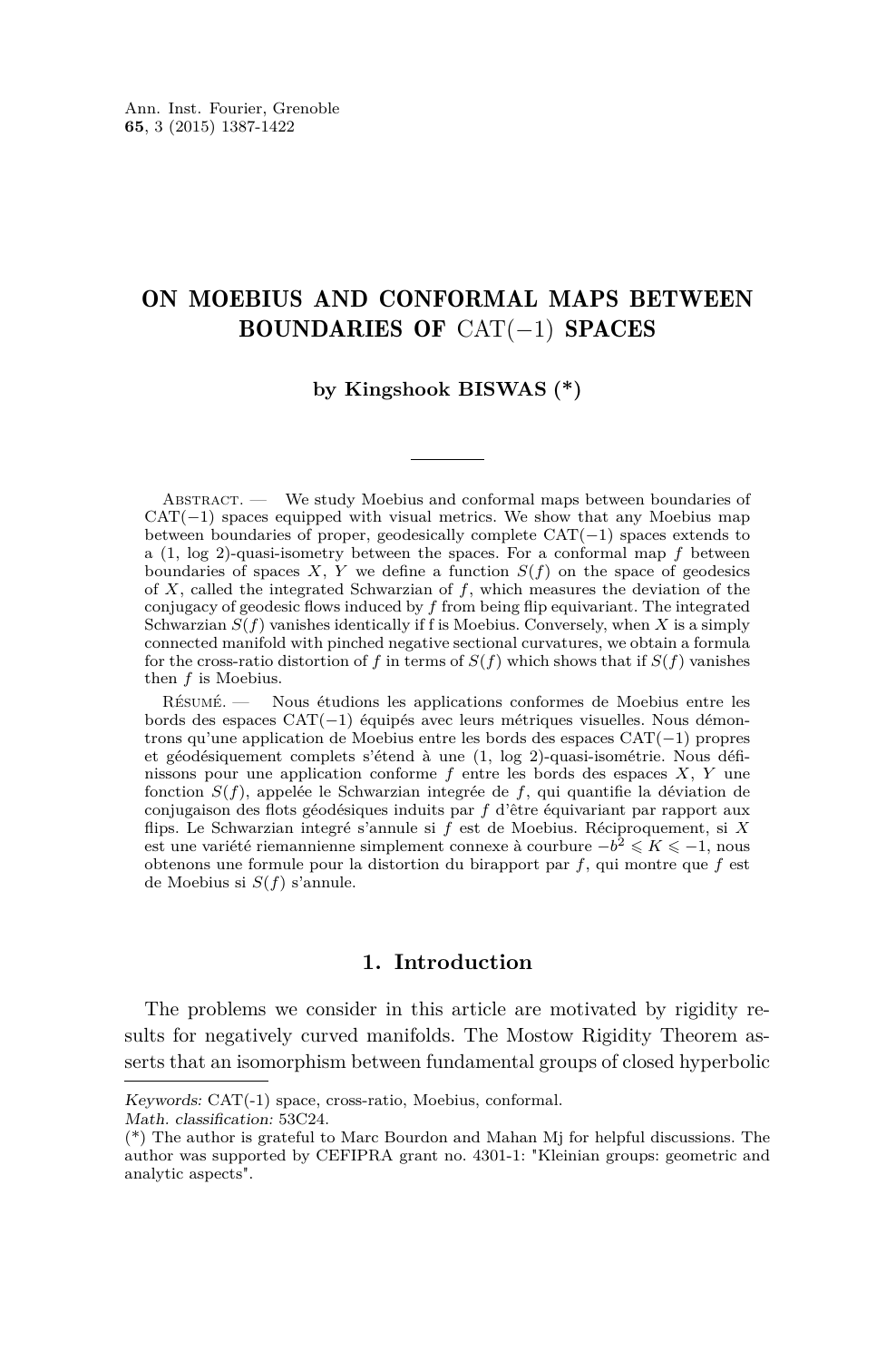*n*-manifolds (where  $n \geq 3$ ) is induced by an isometry between the manifolds. Thus hyperbolic manifolds are determined upto isometry by their fundamental groups. It is natural to ask for closed manifolds with variable negative curvature what extra information over and above the fundamental group is required to determine the metric. Recall that each free homotopy class of closed curves in a closed negatively curved manifold contains a unique closed geodesic. Thus a closed negatively curved manifold *X* comes equipped with a length function  $l_X : \pi_1(X) \to \mathbb{R}^+$  (which is constant on conjugacy classes). The marked length spectrum rigidity problem asks whether the pair  $(\pi_1(X), l_X)$  (the marked length spectrum of X) determines the manifold *X* upto isometry. More precisely, if *X, Y* are closed negatively curved *n*-manifolds and  $\Phi : \pi_1(X) \to \pi_1(Y)$  is an isomorphism such that  $l_X = l_Y \circ \Phi$ , then is  $\Phi$  induced by an isometry  $F: X \to Y$ ?

Otal proved that this is indeed the case if the dimension  $n = 2$  [\[7\]](#page-36-0). The problem remains open in higher dimensions. It is known however to be equivalent to two related problems, which we briefly describe. The geodesic conjugacy problem asks whether the existence of a homeomorphism between the unit tangent bundles  $\phi: T^1 X \to T^1 Y$  conjugating the geodesic flows implies isometry of the manifolds. Hamenstadt proved that equality of marked length spectra is equivalent to existence of a geodesic conjugacy [\[5\]](#page-36-0). Thus the problems of marked length spectrum rigidity and geodesic conjugacy are equivalent.

We recall that the boundary at infinity  $\partial X$  of a CAT(−1) space carries a natural class of metrics  $\rho_x, x \in X$  called visual metrics, which are Moebius equivalent, in the sense that metric cross-ratios are the same for all metrics  $\rho_x$ . For background on visual metrics and cross-ratios we refer to Bour-don [\[1\]](#page-36-0), [\[2\]](#page-36-0). Recall that a continuous embedding  $f : \partial X \to \partial Y$  between boundaries of  $CAT(-1)$  spaces *X, Y* is Moebius if it preserves cross-ratios. Any isometric embedding  $F: X \to Y$  extends to a Moebius embedding  $\partial F : \partial X \to \partial Y$ . Bourdon showed in [\[1\]](#page-36-0), that for a Gromov-hyperbolic group  $\Gamma$  with two quasi-convex actions on CAT(−1) spaces *X,Y*, the natural Γ-equivariant homeomorphism *f* between the limit sets Λ*X,*Λ*Y* is Moebius if and only if there is a Γ-equivariant conjugacy of the abstract geodesic flows GΛ*X* and GΛ*Y* compatible with *f*. In particular for *X, Y* the universal covers of two closed negatively curved manifolds  $\overline{X}, \overline{Y}$ , it follows that the geodesic flows of  $\overline{X}, \overline{Y}$  are conjugate if and only if the induced equivariant boundary map  $f : \partial X \to \partial Y$  is Moebius.

Otal showed that equality of the marked length spectrum for two negatively curved metrics on the same closed manifold is equivalent to the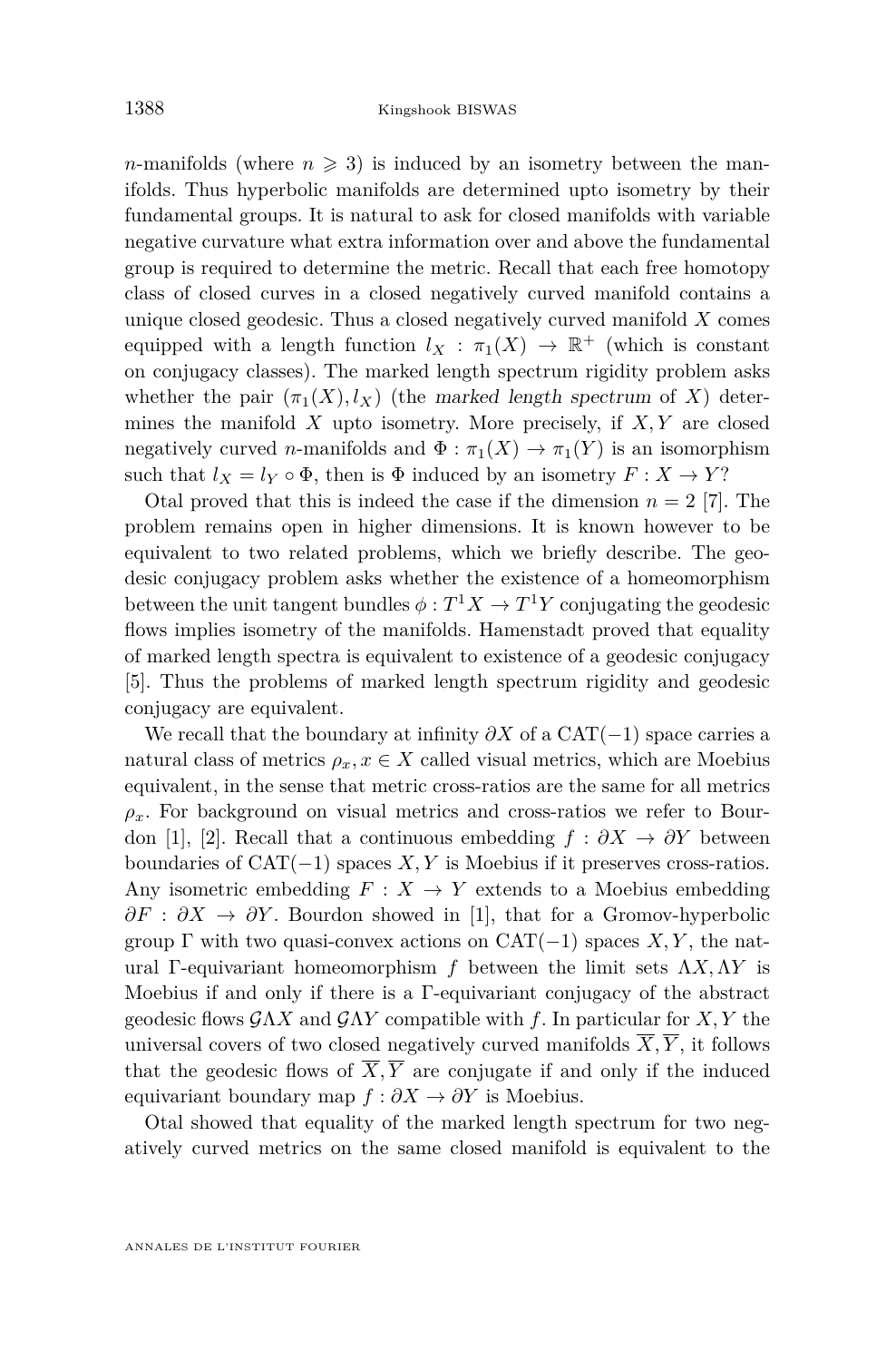<span id="page-3-0"></span>existence of an equivariant Moebius map between the boundaries at infinity of the universal covers [\[8\]](#page-36-0). We remark that the same conclusion holds when the marked length spectra of two closed negatively curved manifolds coincide (the manifolds are not necessarily assumed to be diffeomorphic), using the results of Hamenstadt (equality of the marked length spectrum being equivalent to conjugacy of geodesic flows) and Bourdon (conjugacy of geodesic flows being equivalent to the boundary map being Moebius).

It follows that the marked length spectrum, the geodesic flow, and the Moebius structure on the boundary at infinity of the universal cover are all equivalent data for a closed negatively curved manifold, and the question becomes whether any one of these is enough to determine the metric. We discuss in section 5 the proofs of these equivalences. In the case of simply connected, complete Riemannian manifolds of sectional curvature bounded above by −1, the marked length spectrum no longer makes sense, but one may still consider the correspondence between Moebius maps and geodesic conjugacies. We define a certain uniform continuity property for geodesic conjugacies, uniform continuity along geodesics (which is satisfied in particular by uniformly continuous maps). Recall that a  $CAT(-1)$  space *X* is geodesically complete if every geodesic segment in *X* can be extended (not necessarily uniquely) to a bi-infinite geodesic. We show in Section [4:](#page-14-0)

THEOREM 1.1. — Let  $X$  be a simply connected complete Riemannian manifold with sectional curvatures bounded above by −1, and let *Y* be a proper geodesically complete  $CAT(-1)$  space. If there is a homeomorphism  $\phi: T^1 X \to \mathcal{G} Y$  conjugating the geodesic flows of *X* and *Y* which is uniformly continuous along geodesics then  $\phi$  induces a map  $f : \partial X \to \partial Y$ which is Moebius.

Recall that there is a notion of a conformal homeomorphism between metric spaces, in particular between boundaries of  $CAT(-1)$  spaces equipped with visual metrics. We consider *C* 1 conformal maps, i.e. those for which the pointwise derivative is a continuous function. A  $C<sup>1</sup>$  conformal map  $f : \partial X \to \partial Y$  between boundaries of CAT(−1) spaces induces a topological conjugacy  $\phi : \mathcal{G}X \to \mathcal{G}Y$  between the abstract geodesic flows of X and *Y* (following Bourdon [\[1\]](#page-36-0)), where  $\mathcal{G}X, \mathcal{G}Y$  are the spaces of bi-infinite geodesics in *X* and *Y* . The conjugacy is equivariant with respect to the flips if *f* is Moebius. We define a function  $S(f): \partial^2 X \to \mathbb{R}$ , the integrated Schwarzian of f, which measures the deviation of the conjugacy from being flip-equivariant, vanishing in particular if  $f$  is Moebius. Coversely, if the domain *X* is a simply connected negatively curved manifold also satisfying a lower curvature bound  $-b^2 \leqslant K \leqslant -1$ , then, as in the classical case, bounds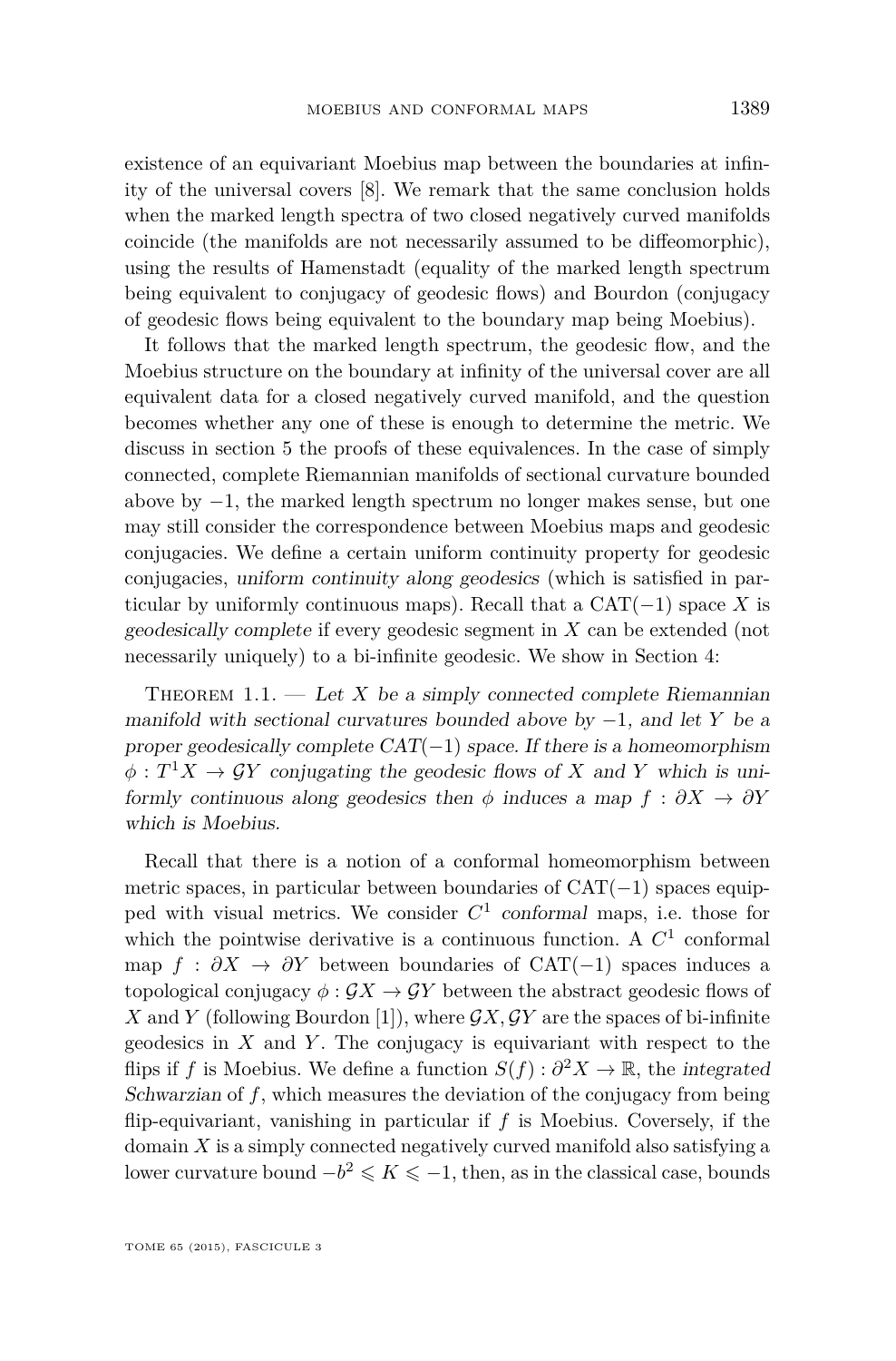<span id="page-4-0"></span>on the integrated Schwarzian imply bounds on cross-ratio distortion. Indeed we have an exact formula for the cross-ratio distortion:

THEOREM  $1.2.$  — Let *X* be a simply connected complete Riemannian manifold with sectional curvatures satisfying  $-b^2 \le K \le -1$  for some  $b \geq 1$ , and let *Y* be a proper geodesically complete CAT(−1) space. Let  $f: U \subset \partial X \to V \subset \partial Y$  be a  $C^1$  conformal map between open subsets  $U, V$ . Then

$$
\log \frac{[f(\xi), f(\xi'), f(\eta), f(\eta')]}{[\xi, \xi', \eta, \eta']} = \frac{1}{2} (S(f)(\xi, \eta) + S(f)(\xi', \eta') - S(f)(\xi, \eta') - S(f)(\xi', \eta))
$$

for all  $(\xi, \xi', \eta, \eta') \in \partial^4 U$ . In particular *f* is Moebius if and only if  $S(f) \equiv 0$ .

The integrated Schwarzian also satisfies a cocycle identity, thus two *C* 1 conformal maps differ by post-composition with a Moebius map if and only if their integrated Schwarzians are equal, as in the classical case.

In the case of a lower curvature bound we have a converse to Theorem [1.1](#page-3-0) above:

THEOREM 1.3. — Let *X*, *Y* be as in the previous theorem and  $f : \partial X \to$ *∂Y* a  $C$ <sup>1</sup> conformal map. Then the induced topological conjugacy of geodesic flows  $\phi: T^1 X \to \mathcal{G} Y$  is uniformly continuous along geodesics if and only if *f* is Moebius.

We then consider in the more general context of  $CAT(-1)$  spaces, the question of whether a Moebius embedding *f* : *∂X* → *∂Y* between the boundaries of two  $CAT(-1)$  spaces extends to an isometric embedding  $F: X \to Y$ . In [\[2\]](#page-36-0), Bourdon proved the following Theorem:

THEOREM 1.4 (Bourdon).  $\overline{H} X$  is a rank one symmetric space of noncompact type with maximum of sectional curvatures equal to -1 and *Y* a CAT(-1) space then any Moebius embedding  $f : \partial X \to \partial Y$  extends to an isometric embedding  $F: X \to Y$ .

We consider the general case where the domain X is an arbitrary  $CAT(-1)$ space. We prove the following in section 6:

THEOREM 1.5. — Let *X, Y* be proper geodesically complete  $CAT(-1)$ spaces such that  $\partial X$  has at least four points, and let  $f : \partial X \to \partial Y$  be a Moebius homeomorphism. Then *f* extends to a (1*,* log 2)-quasi-isometry  $F: X \to Y$ , with image  $\log 2$ -dense in *Y*.

ANNALES DE L'INSTITUT FOURIER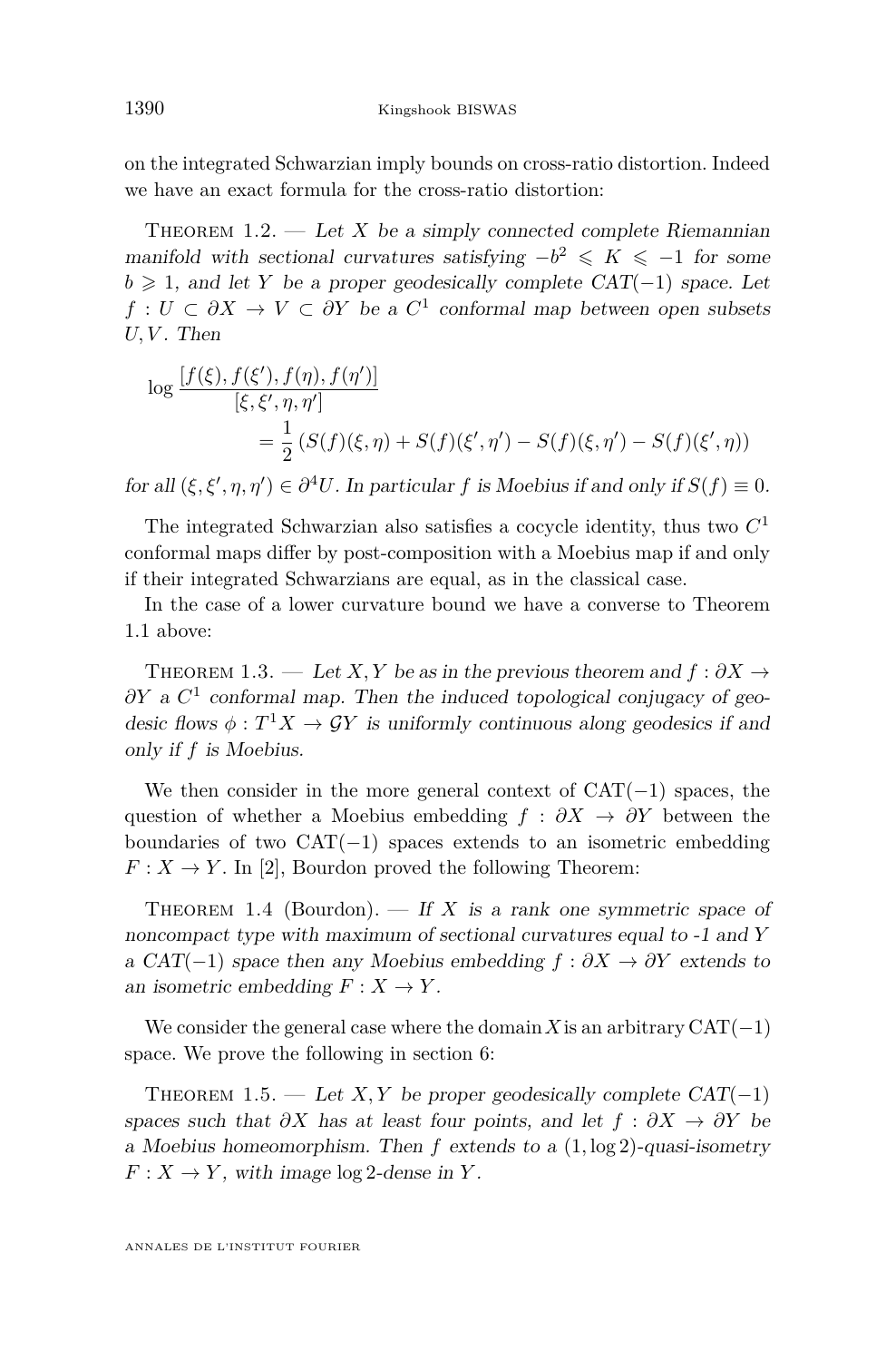<span id="page-5-0"></span>The proof of the above Theorem involves a study of the space M(*∂X*) of metrics on the boundary  $\partial X$  of a proper geodesically complete CAT(−1) space *X* which are Moebius equivalent to a visual metric. The key point is that there is a natural metric  $d_M$  on  $\mathcal{M}(\partial X)$  such that the map  $i_X$ :  $X \to \mathcal{M}(\partial X)$  sending a point  $x \in X$  to the visual metric  $\rho_x$  based at *x* is an isometric embedding. The space  $(\mathcal{M}(\partial X), d_M)$  is itself isometric to a closed, locally compact subspace of the Banach space  $C(\partial X)$  of continuous functions on *∂X*. By studying the derivative of the embedding *i<sup>X</sup>* along geodesics in *X*, we show that it has image  $\frac{1}{2}$  log 2-dense in  $\mathcal{M}(\partial X)$ . Thus we may define a nearest-point projection map (not unique)  $\pi_X : \mathcal{M}(\partial X) \to X$ which is a  $(1, \log 2)$  quasi-isometry.

A Moebius map  $f : \partial X \to \partial Y$  induces a natural map  $\hat{f} : \mathcal{M}(\partial X) \to$  $\mathcal{M}(\partial Y)$  (by push-forward of metrics) which is a surjective isometry. The extension  $F: X \to Y$  of  $f$  is then defined by  $F = \pi_Y \circ \hat{f} \circ i_X$ .

In the case of a metric tree  $X$  we can show that the embedding  $i_X$  surjects onto  $\mathcal{M}(\partial X)$ . We thus obtain a new proof of a result of Coornaert [\[4\]](#page-36-0):

THEOREM  $1.6.$  — Let  $X, Y$  be proper geodesically complete metric trees such that  $\partial X$  has at least four points and let  $f : \partial X \to \partial Y$  be a Moebius homeomorphism. Then *f* extends to a surjective isometry  $F: X \to Y$ .

For  $C<sup>1</sup>$  conformal maps with bounded integrated Schwarzian, similar arguments lead to the following:

THEOREM 1.7. — Let  $X$  be a simply connected complete Riemannian manifold with sectional curvatures satisfying  $-b^2 \leq K \leq -1$  for some  $b \geq 1$ , and let *Y* be a proper geodesically complete CAT(−1) space. Let  $f : \partial X \to \partial Y$  be a  $C^1$  conformal map such that  $S(f)$  is bounded. Then *f* extends to a  $(1, \log 2 + 12||S(f)||_{\infty})$ -quasi-isometry  $F : X \rightarrow Y$ . If Y is also a simply connected complete Riemannian manifold with sectional curvatures satisfying  $-b^2 \leq K \leq -1$  for some  $b \geq 1$ , then the image is (log 2 + 12||*S*(*f*)||∞)-dense in *Y* .

We have as corollaries of the above theorems the following:

THEOREM  $1.8.$  — Let *X* be a simply connected complete Riemannian manifold with sectional curvatures bounded above by −1 and *Y* a proper geodesically complete  $CAT(-1)$  space. Suppose that there is a conjugacy  $\phi: T^1 X \to \mathcal{G} Y$  of geodesic flows which is uniformly continuous along geodesics. Then:

(1) There is a  $(1, \log 2)$ -quasi-isometry  $F: X \to Y$  with image  $\frac{1}{2} \log 2$ dense in *Y* .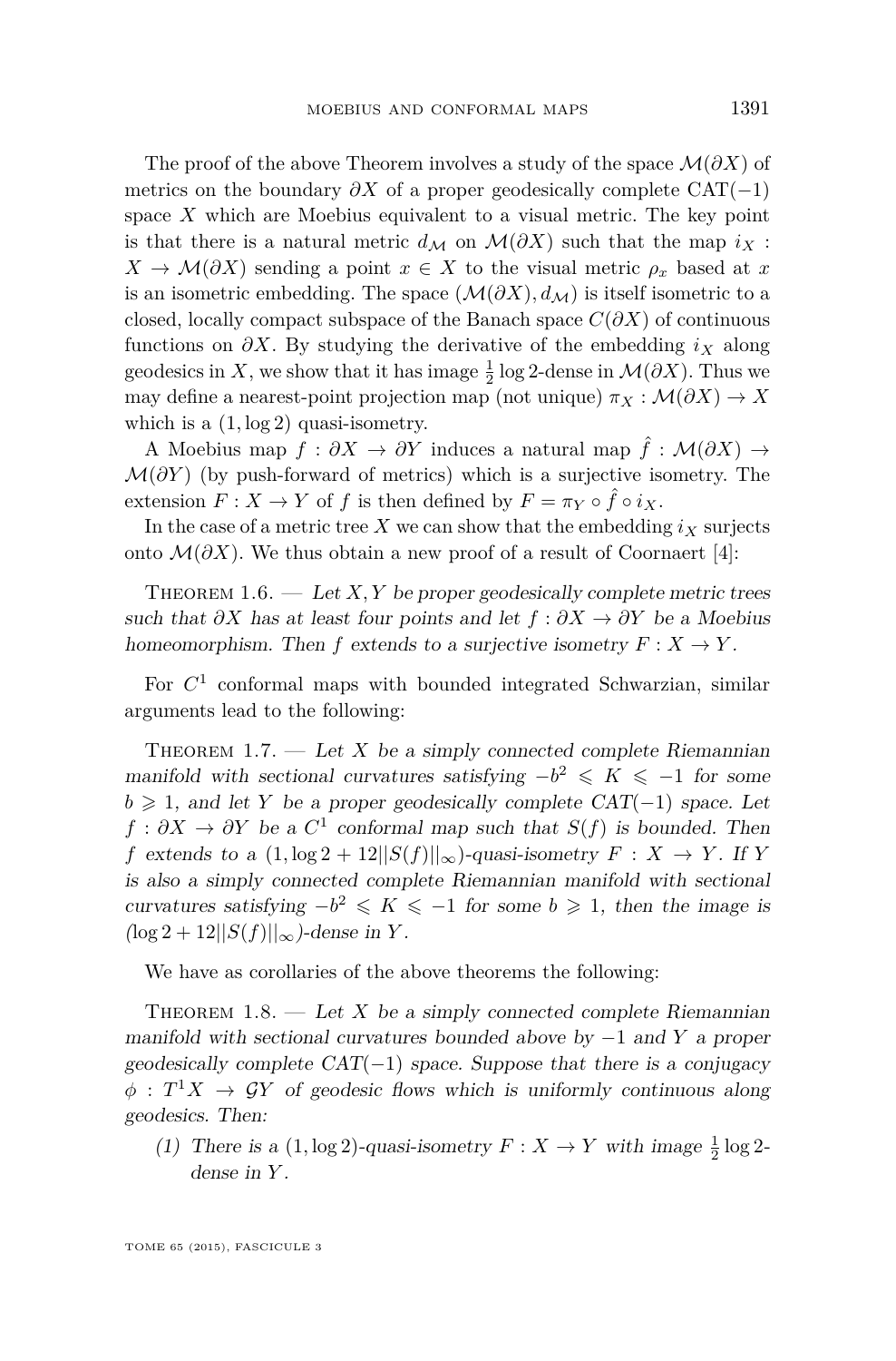<span id="page-6-0"></span>(2) If *X* is a rank one symmetric space of noncompact type with maximum of sectional curvatures equal to -1, then *F* can be taken to be a surjective isometry.

Finally, using the almost-isometric extension of Moebius maps, we obtain in section 7 a dynamical classification of Moebius self-maps into three types, elliptic, parabolic and hyperbolic:

THEOREM 1.9. — Let *X* be a proper geodesically complete  $CAT(-1)$ space and  $f : \partial X \to \partial X$  a Moebius self-map of its boundary. Then one of the following three mutually exclusive cases holds:

- (1) For all  $x \in X$ , the iterates  $f^n : (\partial X, \rho_x) \to (\partial X, \rho_x)$  are uniformly bi-Lipschitz (we say *f* is elliptic).
- (2) There is a unique fixed point  $\xi_0 \in \partial X$  of *f* such that  $f^n(\xi) \to \xi_0$ for all  $\xi$  as  $n \to \pm \infty$  (we say f is parabolic).
- (3) There is a pair of distinct fixed points *ξ*+*, ξ*<sup>−</sup> of *f* such that for all  $\xi \in \partial X - \{\xi_+, \xi_-\}, f^n(\xi) \to \xi_+ \text{ as } n \to +\infty \text{ and } f^n(\xi) \to \xi_- \text{ as }$  $n \to -\infty$  (we say f is hyperbolic).

#### **2. Spaces of Moebius equivalent metrics**

Let  $(Z, \rho_0)$  be a compact metric space with at least four points. For a metric  $\rho$  on *Z* we define the metric cross-ratio with respect to  $\rho$  of a quadruple of distinct points  $(\xi, \xi', \eta, \eta')$  of *Z* by

$$
[\xi \xi' \eta \eta']_{\rho} := \frac{\rho(\xi, \eta) \rho(\xi', \eta')}{\rho(\xi, \eta') \rho(\xi', \eta)}
$$

We say that a diameter one metric  $\rho$  on *Z* is antipodal if for any  $\xi \in Z$ there exists  $\eta \in Z$  such that  $\rho(\xi, \eta) = 1$ . We assume that  $\rho_0$  is diameter one and antipodal. We say two metrics  $\rho_1, \rho_2$  on *Z* are Moebius equivalent if their metric cross-ratios agree:

$$
[\xi\xi'\eta\eta']_{\rho_1}=[\xi\xi'\eta\eta']_{\rho_2}
$$

for all  $(\xi, \xi', \eta, \eta')$ . We define

 $\mathcal{M}(Z,\rho_0) := \{\rho : \rho \text{ is an antipodal},\}$ 

diameter one metric on *Z* Moebius equivalent to  $\rho_0$ 

We will write  $\mathcal{M}(Z,\rho_0) = \mathcal{M}$ . Note we do not assume that the metrics  $\rho \in \mathcal{M}$  induce the same topology on *Z* as  $\rho_0$ , but we will show that they are indeed all bi-Lipschitz equivalent to each other. For  $\rho_1, \rho_2 \in \mathcal{M}$  we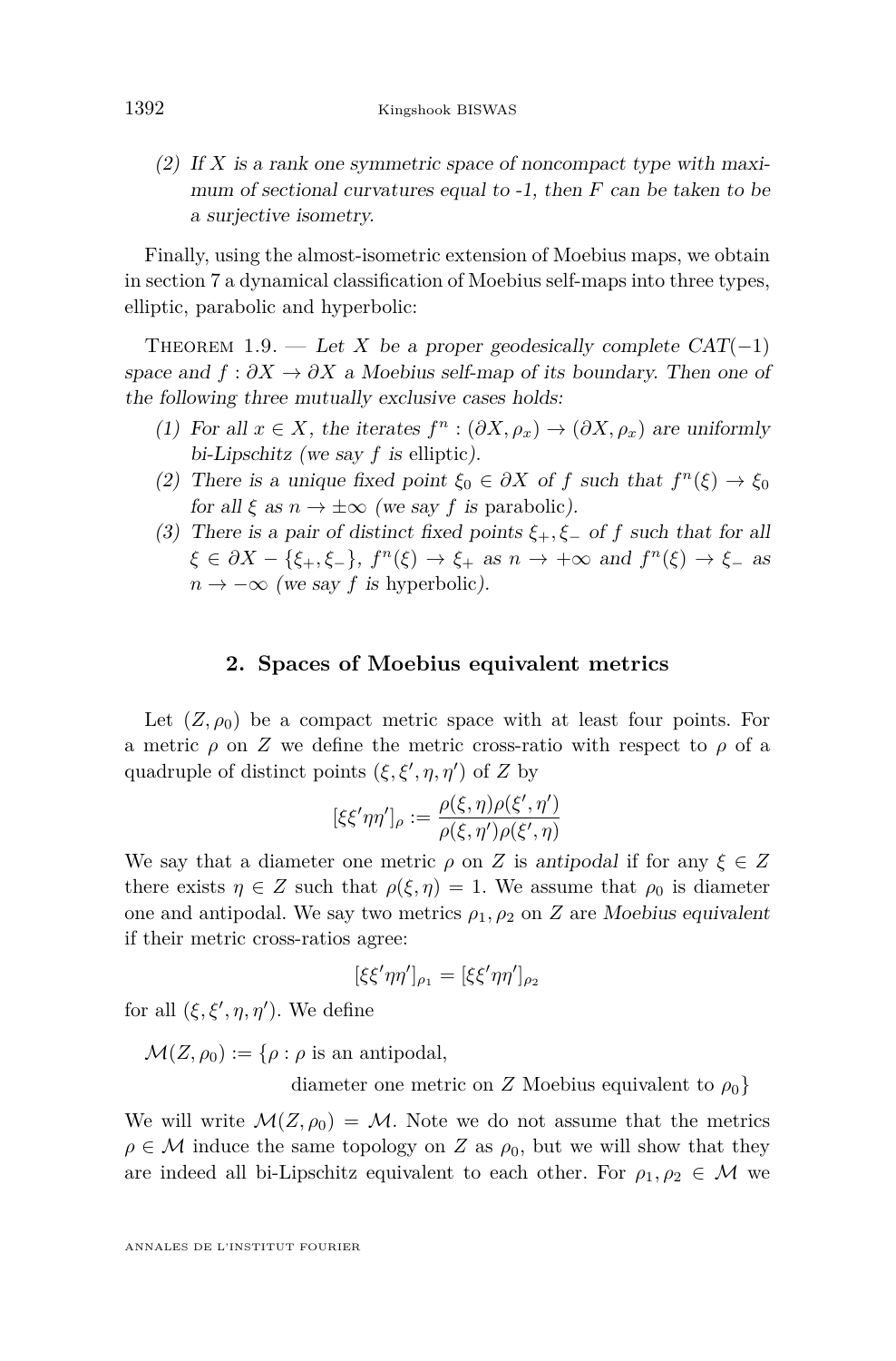define a positive function on *Z* called the derivative of  $\rho_2$  with respect to  $\rho_1$  by

$$
\frac{d\rho_2}{d\rho_1}(\xi) := \frac{\rho_2(\xi, \eta)\rho_2(\xi, \eta')\rho_1(\eta, \eta')}{\rho_1(\xi, \eta)\rho_1(\xi, \eta')\rho_2(\eta, \eta')}
$$

where  $\eta, \eta' \in Z$  are distinct points not equal to  $\xi$ .

LEMMA 2.1. — The function  $\frac{d\rho_2}{d\rho_1}$  is well-defined.

Proof. — Given two pairs of distinct points  $\eta$ ,  $\eta'$  and  $\beta$ ,  $\beta'$  not equal to *x*, the desired equality

$$
\frac{\rho_2(\xi,\eta)\rho_2(\xi,\eta')\rho_1(\eta,\eta')}{\rho_1(\xi,\eta)\rho_1(\xi,\eta')\rho_2(\eta,\eta')} = \frac{\rho_2(\xi,\beta)\rho_2(\xi,\beta')\rho_1(\beta,\beta')}{\rho_1(\xi,\beta)\rho_1(\xi,\beta')\rho_2(\beta,\beta')}
$$

follows from the equality

$$
[\xi \beta \eta \eta']_{\rho_2} [\xi \eta \eta' \beta']_{\rho_2} = [\xi \beta \eta \eta']_{\rho_1} [\xi \eta \eta' \beta']_{\rho_1}
$$

The next Lemma follows from a straightforward computation using the definition of the derivative, we omit the proof:

LEMMA 2.2 (Chain Rule). — For  $\rho_1, \rho_2, \rho_3 \in \mathcal{M}$  we have *dρ*<sup>3</sup> *dρ*<sup>2</sup>

$$
\frac{d\rho_3}{d\rho_1} = \frac{d\rho_3}{d\rho_2} \frac{d\rho_2}{d\rho_1}
$$

and

$$
\frac{d\rho_2}{d\rho_1} = 1 / \left(\frac{d\rho_1}{d\rho_2}\right)
$$

LEMMA 2.3. — For  $\rho \in \mathcal{M}$  the function  $f = \frac{d\rho}{d\rho_0}$  is bounded.

Proof. — Suppose not, let  $\xi_n \in Z$  be a sequence such that  $f(\xi_n) \to \infty$ . Passing to a subsequence we may assume  $\xi_n \to \xi$ , choose  $\eta, \eta'$  distinct points in  $Z$  not equal to  $\xi$ , then we have

$$
\limsup f(\xi_n) = \limsup \frac{\rho(\xi_n, \eta)\rho(\xi_n, \eta')\rho_0(\eta, \eta')}{\rho_0(\xi_n, \eta)\rho_0(\xi_n, \eta')\rho(\eta, \eta')} \leq \frac{1}{\rho_0(\xi, \eta)\rho_0(\xi, \eta')\rho(\eta, \eta')},
$$

which is a contradiction.  $\Box$ 

Lemma 2.4 (Geometric Mean-Value Theorem).

$$
\rho_2(\xi, \eta)^2 = \rho_1(\xi, \eta)^2 \frac{d\rho_2}{d\rho_1}(\xi) \frac{d\rho_2}{d\rho_1}(\eta)
$$

for all  $\xi, \eta \in Z$ .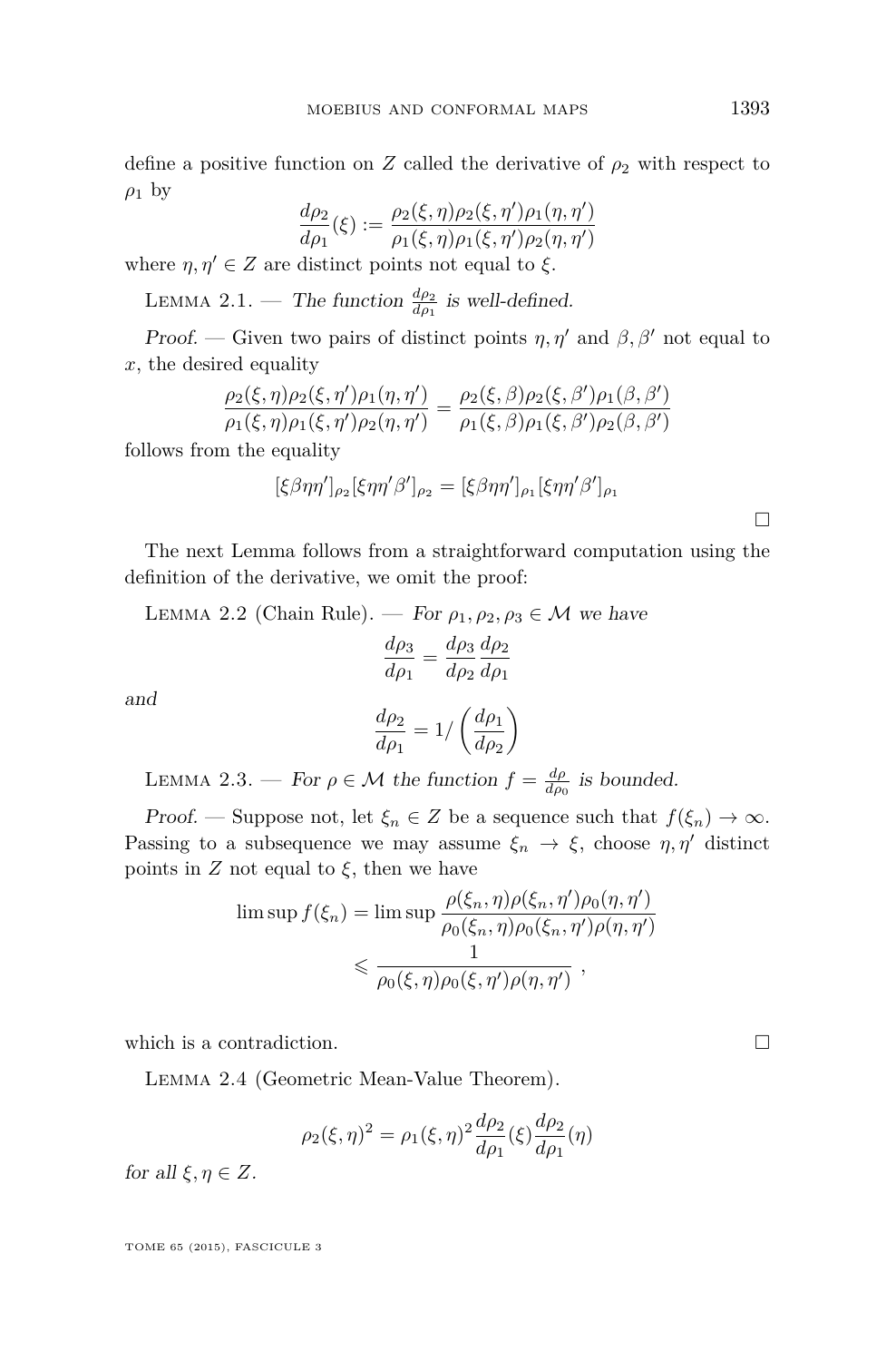<span id="page-8-0"></span>Proof. — Given  $\xi \neq \eta$  choose a point  $\beta$  distinct from  $\xi, \eta$ , then by definition we may write

$$
\frac{d\rho_2}{d\rho_1}(\xi) = \frac{\rho_2(\xi, \eta)\rho_2(\xi, \beta)\rho_1(\eta, \beta)}{\rho_1(\xi, \eta)\rho_1(\xi, \beta)\rho_2(\eta, \beta)}, \frac{d\rho_2}{d\rho_1}(\eta) = \frac{\rho_2(\eta, \xi)\rho_2(\eta, \beta)\rho_1(\xi, \beta)}{\rho_1(\eta, \xi)\rho_1(\eta, \beta)\rho_2(\xi, \beta)}
$$

from which it follows that

$$
\frac{d\rho_2}{d\rho_1}(\xi)\frac{d\rho_2}{d\rho_1}(\eta) = \left(\frac{\rho_2(\xi,\eta)}{\rho_1(\xi,\eta)}\right)^2
$$

For  $\rho \in \mathcal{M}$  since  $\frac{d\rho}{d\rho_0}$  is bounded it follows from the above Lemma that  $\rho \leqslant K\rho_0$ , hence the functions  $\xi \mapsto \rho(\xi, \eta)$  are continuous for all  $\eta \in Z$ , therefore the functions  $\frac{d\rho}{d\rho_0}$  are continuous. Since  $\frac{d\rho_2}{d\rho_1} = \frac{d\rho_2}{d\rho_0} / \frac{d\rho_1}{d\rho_0}$  it follows that all functions  $\frac{d\rho_2}{d\rho_1}$  are continuous, so bounded above and below by positive constants, hence by the above Lemma all metrics  $\rho \in \mathcal{M}$  are bi-Lipschitz to each other and induce the same topology on *Z* as  $\rho_0$ . The following Lemma justifies the use of the term 'derivative':

LEMMA 2.5. — If  $\xi \in Z$  is not an isolated point then

$$
\frac{d\rho_2}{d\rho_1} = \lim_{\eta \to \xi} \frac{\rho_2(\xi, \eta)}{\rho_1(\xi, \eta)}
$$

Proof. — We have

$$
\frac{\rho_2(\xi,\eta)}{\rho_1(\xi,\eta)} = \frac{d\rho_2}{d\rho_1}(\xi)^{1/2} \frac{d\rho_2}{d\rho_1}(\eta)^{1/2} \n \to \frac{d\rho_2}{d\rho_1}(\xi)
$$

as  $\eta \to \xi$ .

Lemma 2.6.

$$
\max_{\xi \in Z} \frac{d\rho_2}{d\rho_1}(\xi) \cdot \min_{\xi \in Z} \frac{d\rho_2}{d\rho_1}(\xi) = 1
$$

Proof. — Let  $\lambda, \mu$  denote the maximum and minimum values of  $\frac{d\rho_2}{d\rho_1}$ respectively, and let  $\xi, \eta \in Z$  denote points where the maximum and minimum values are attained respectively. Choosing  $\eta' \in Z$  such that  $\rho_1(\xi, \eta') = 1$  gives

$$
1 \ge \rho_2(\xi, \eta') = \frac{d\rho_2}{d\rho_1}(\xi)^{1/2} \frac{d\rho_2}{d\rho_1}(\eta')^{1/2} \ge \lambda^{1/2} \cdot \mu^{1/2}
$$

while choosing  $\xi' \in Z$  such that  $\rho_2(\xi', \eta) = 1$  gives

$$
1 \ge \rho_1(\xi', \eta) = 1/\left(\frac{d\rho_2}{d\rho_1}(\xi')^{1/2} \frac{d\rho_2}{d\rho_1}(\eta)^{1/2}\right) \ge 1/(\lambda^{1/2} \mu^{1/2})
$$

ANNALES DE L'INSTITUT FOURIER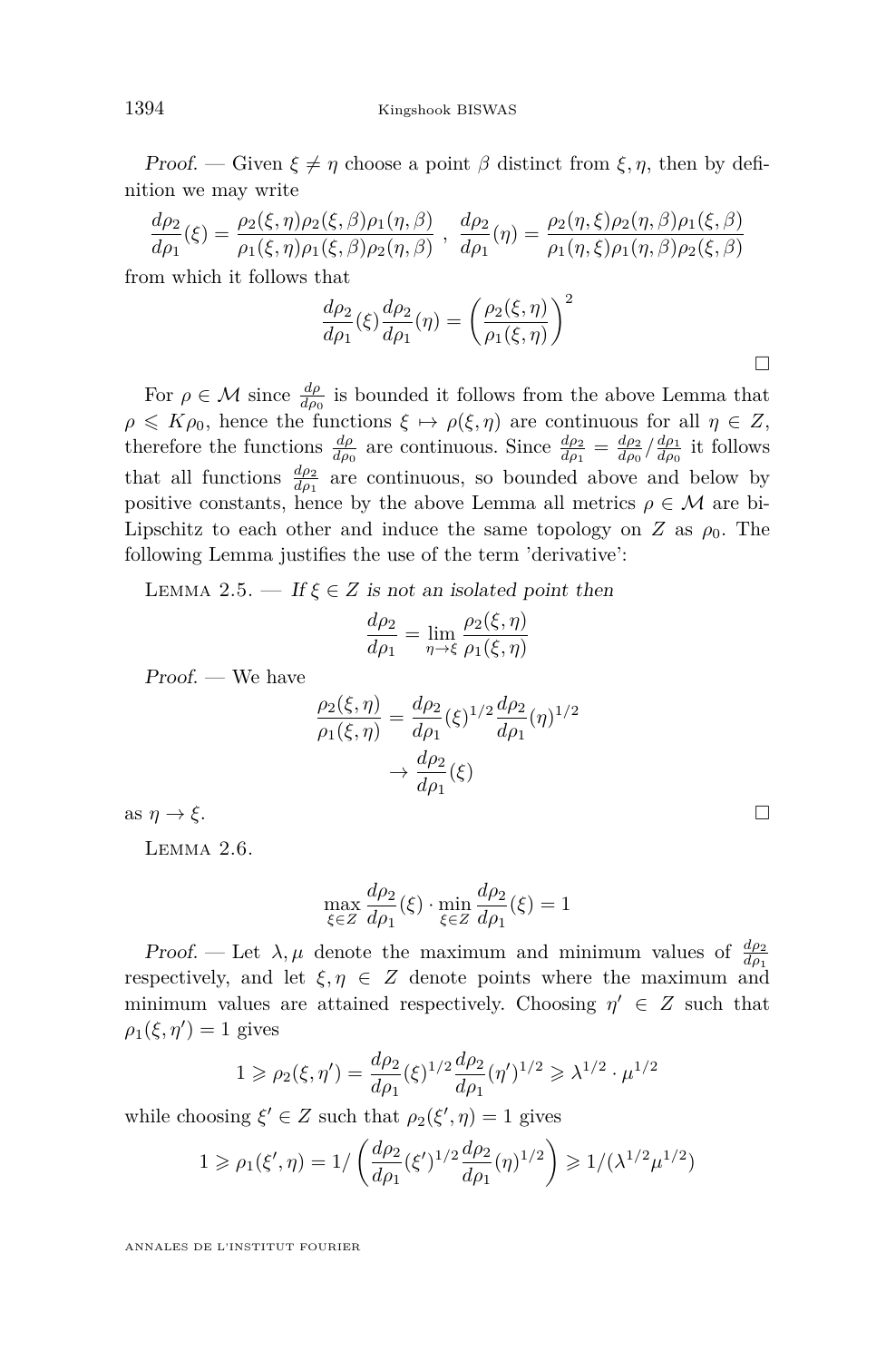<span id="page-9-0"></span>hence  $\lambda \cdot \mu = 1$ .

We now define for  $\rho_1, \rho_2 \in \mathcal{M}$ ,

$$
d_{\mathcal{M}}(\rho_1, \rho_2) := \max_{\xi \in Z} \log \frac{d\rho_2}{d\rho_1}(\xi)
$$

LEMMA 2.7. — The function  $d_M$  is a metric on M.

Proof. — For  $\rho_1, \rho_2 \in \mathcal{M}$ ,  $(\max_{\xi \in Z} \frac{d\rho_2}{d\rho_1}(\xi))^2 \geq (\max_{\xi \in Z} \frac{d\rho_2}{d\rho_1}(\xi))$ .  $(\min_{\xi \in Z} \frac{d\rho_2}{d\rho_1}(\xi)) = 1$ , hence  $d_{\mathcal{M}}(\rho_1, \rho_2) \geq 0$ . Moreover  $d_{\mathcal{M}}(\rho_1, \rho_2) = 0$  implies  $\max_{\xi \in Z} \frac{d\rho_2}{d\rho_1}(\xi) = 1$  hence  $\min_{\xi \in Z} \frac{d\rho_2}{d\rho_1}(\xi) = 1$  by the previous Lemma, hence  $\frac{d\rho_2}{d\rho_1} \equiv 1$ , and it then follows from the Geometric Mean-Value Theorem that  $\rho_1 \equiv \rho_2$ .

Symmetry of  $d_{\mathcal{M}}$  follows from  $\frac{d\rho_1}{d\rho_2} = 1/\frac{d\rho_2}{d\rho_1}$  and the previous Lemma, while the triangle inequality follows easily from the Chain Rule  $\frac{d\rho_3}{d\rho_1}$ *dρ*<sup>3</sup> *dρ*<sup>2</sup> *dρ*<sup>2</sup> *dρ*<sup>1</sup> .

Let  $(C(Z), \|\cdot\|_{\infty})$  denote the Banach space of continuous functions on *Z* equipped with the supremum norm.

LEMMA  $2.8.$  — The map

$$
\mathcal{M} \to C(Z)
$$

$$
\rho \mapsto \log \frac{d\rho}{d\rho_0}
$$

is an isometric embedding.

*Proof.* — It follows from Lemma [2.6](#page-8-0) that we have  $\max_{\xi \in Z} \log \frac{d\rho_2}{d\rho_1}(\xi)$  =  $||log \frac{d\rho_2}{d\rho_1}||_{\infty}$ , hence

$$
d_{\mathcal{M}}(\rho_1, \rho_2) = \left\| \log \frac{d\rho_2}{d\rho_1} \right\|_{\infty} = \left\| \log \frac{d\rho_2}{d\rho_0} - \log \frac{d\rho_1}{d\rho_0} \right\|_{\infty}
$$

(where the second equality uses the Chain Rule).

LEMMA 2.9. — The image of the above embedding is closed in  $C(Z)$ .

Proof. — Let  $\rho_n \in \mathcal{M}$  such that  $g_n = \log \frac{d\rho_n}{d\rho_0}$  converges in  $C(Z)$  to g. Define  $f = e^g$  and  $\rho(\xi, \eta) := \rho_0(\xi, \eta) f(\xi)^{1/2} f(\eta)^{1/2}, \xi, \eta \in Z$ , then it follows from the Geometric Mean Value Theorem that  $\rho(\xi, \eta) = \lim \rho_n(\xi, \eta)$ . Passing to the limit in the triangle inequality for  $\rho_n$  gives the triangle inequality for  $\rho$ , while symmetry and positivity of  $\rho$  are clear, hence  $\rho$  is a metric. Moreover it follows easily from the definition of  $\rho$  that  $\rho$  is Moebius equivalent to  $\rho_0$ , and moreover  $\frac{d\rho}{d\rho_0} = f$ . Since the  $\rho_n$ 's have diameter one it follows that  $\rho$  has diameter less than or equal to one. Given  $\xi \in Z$  let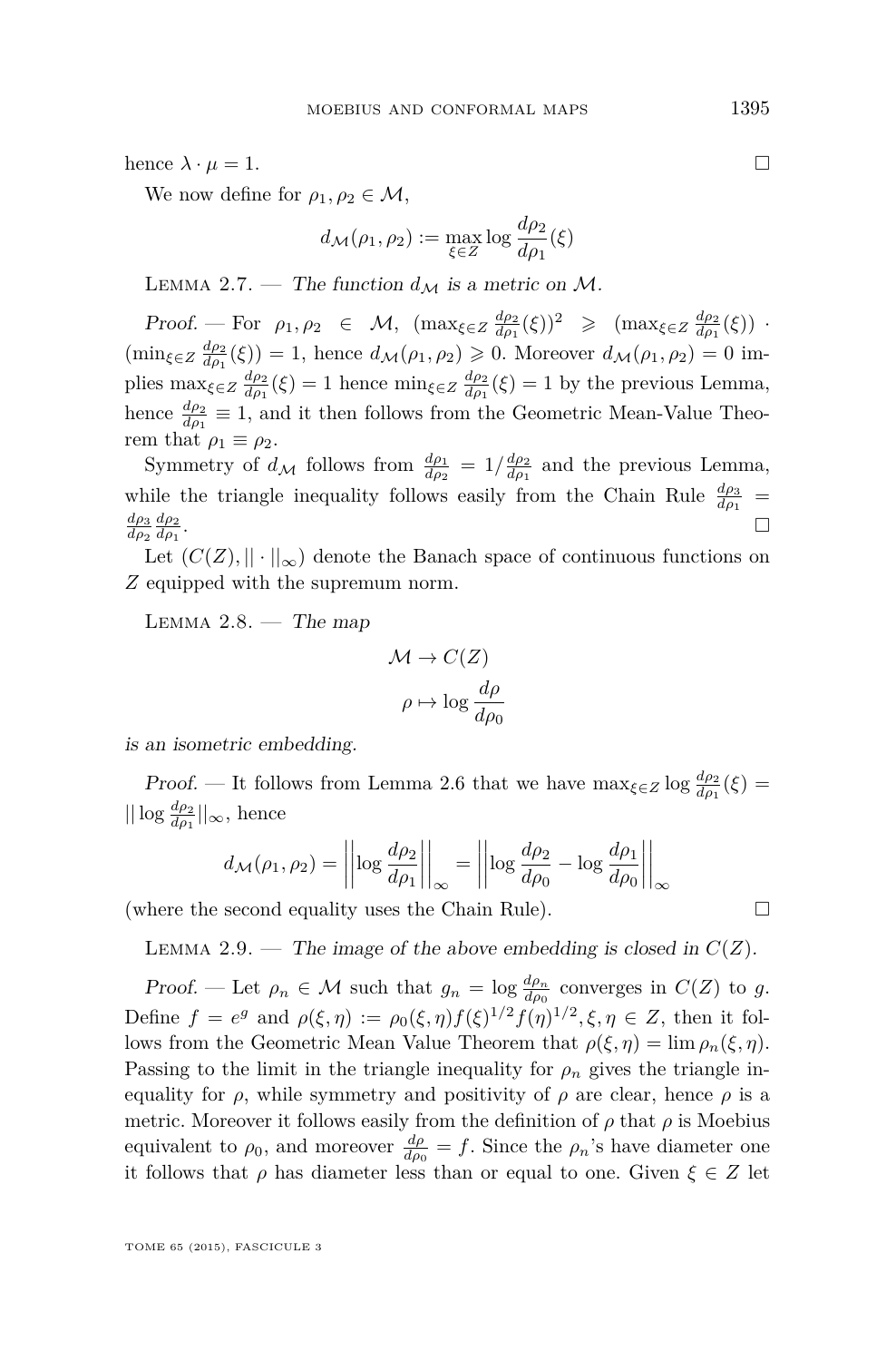$\eta_n \in Z$  such that  $\rho_n(\xi, \eta_n) = 1$ , passing to a subsequence we may assume *η<sup>n</sup>* converges to some *η*, then

$$
|\rho(\xi,\eta) - \rho_n(\xi,\eta_n)| \leq |\rho(\xi,\eta) - \rho_n(\xi,\eta)| + |\rho_n(\xi,\eta) - \rho_n(\xi,\eta_n)|
$$
  

$$
\leq |\rho(\xi,\eta) - \rho_n(\xi,\eta)| + \rho_n(\eta,\eta_n)
$$
  

$$
\to 0
$$

since  $\rho_0(\eta, \eta_n) \to 0$  and the  $\rho_n$ 's are uniformly bi-Lipschitz equivalent to  $\rho_0$ (being a bounded sequence in M), hence  $\rho(\xi, \eta) = 1$ . Thus  $\rho$  is of diameter one and is antipodal, hence  $\rho \in \mathcal{M}$  and *g* is the image of  $\rho$  under the isometric embedding.

LEMMA 2.10. — The function  $f = \frac{d\rho_2}{d\rho_1} : (Z, \rho_1) \to \mathbb{R}$  is *K*-Lipschitz where  $K = 2(\max_{\xi \in Z} f(\xi))^2$ .

Proof. — Let  $\lambda = \max_{\xi \in Z} f(\xi)$ . Let  $\xi_1, \xi_2 \in Z$ . We may assume  $f(\xi_1) \geq$ *f*(*ξ*<sub>2</sub>). Choose  $\xi \in Z$  such that  $\rho_1(\xi_1, \xi) = 1$ , then the inequality  $|\rho_2(\xi, \xi_1) \rho(\xi, \xi_2) \leq \rho_2(\xi_1, \xi_2)$  gives, using the Geometric Mean-Value Theorem,

$$
f(\xi)^{1/2} \left| f(\xi_1)^{1/2} - \rho_1(\xi, \xi_2) f(\xi_2)^{1/2} \right| \leq \rho_1(\xi_1, \xi_2) f(\xi_1)^{1/2} f(\xi_2)^{1/2}
$$

and we have

$$
|f(\xi_1)^{1/2} - \rho_1(\xi, \xi_2)f(\xi_2)^{1/2}| = f(\xi_1)^{1/2} - \rho_1(\xi, \xi_2)f(\xi_2)^{1/2}
$$
  
\n
$$
\geq f(\xi_1)^{1/2} - f(\xi_2)^{1/2}
$$

which, combined with the previous inequality, gives

$$
(1/\lambda^{1/2})(f(\xi_1)^{1/2} - f(\xi_2)^{1/2}) \le \rho_1(\xi_1, \xi_2)\lambda
$$

hence

$$
|f(\xi_1) - f(\xi_2)| = |(f(\xi_1)^{1/2} - f(\xi_2)^{1/2})(f(\xi_1)^{1/2} + f(\xi_2)^{1/2})|
$$
  
\$\leq \lambda^{3/2} \rho\_1(\xi\_1, \xi\_2) 2\lambda^{1/2}\$  
=  $2\lambda^2 \rho_1(\xi_1, \xi_2)$ 

 $\Box$ 

LEMMA 2.11. — The space  $(M, d_M)$  is proper, i.e. closed balls are compact. Hence  $(\mathcal{M}, d_{\mathcal{M}})$  is also complete.

Proof. — It follows from the previous Lemma that for a sequence  $\rho_n \in$ M with  $d_{\mathcal{M}}(\rho_n, \rho_0)$  bounded, the functions  $f_n = \frac{d\rho_n}{d\rho_0}$  are uniformly Lipschitz, and uniformly bounded away from 0 and  $\infty$ , hence the functions  $g_n = \log f_n$  are uniformly Lipschitz and uniformly bounded. Therefore  $g_n$ has a subsequence  $g_{n_k}$  converging uniformly to a continuous function  $g$ ,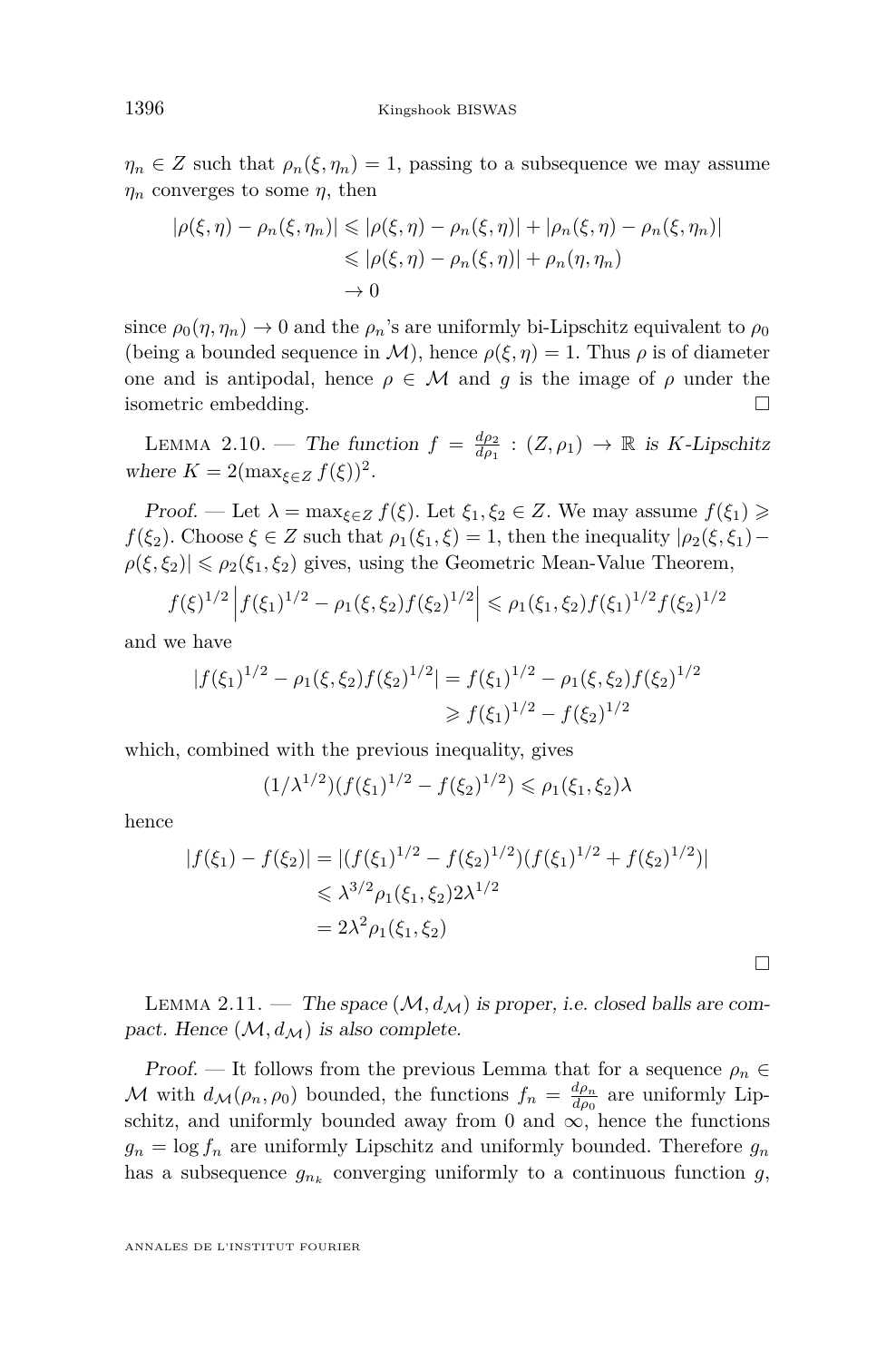which by Lemma [2.9](#page-9-0) is equal to  $\log \frac{d\rho}{d\rho_0}$  for some  $\rho \in \mathcal{M}$ . It follows from Lemma [2.8](#page-9-0) that  $\rho_{n_k} \to \rho$  in M.

#### **3. Visual metrics on the boundary of a CAT**(−1) **space**

Let  $(X, d_X)$  be a proper CAT(−1) space such that  $\partial X$  has at least four points.

#### **3.1. Definitions**

We recall below the definitions and some elementary properties of visual metrics and Busemann functions; for proofs we refer to [\[1\]](#page-36-0):

Let  $x \in X$  be a basepoint. The Gromov product of two points  $\xi, \xi' \in \partial X$ with respect to *x* is defined by

$$
(\xi|\xi')_x = \lim_{(a,a') \to (\xi,\xi')} \frac{1}{2}(d_X(x,a) + d_X(x,a') - d_X(a,a'))
$$

where  $a, a'$  are points of X which converge radially towards  $\xi$  and  $\xi'$  respectively. The visual metric on  $\partial X$  based at the point x is defined by

$$
\rho_x(\xi,\xi') := e^{-(\xi|\xi')_x}
$$

The distance  $\rho_x(\xi, \xi')$  is less than or equal to one, with equality iff *x* belongs to the geodesic  $({\xi} {\xi}')$ .

LEMMA 3.1. — If *X* is geodesically complete then  $\rho_x$  is a diameter one antipodal metric.

Proof. — Let  $\xi \in \partial X$ , then the geodesic ray  $[x,\xi)$  extends to a bi-infinite geodesic  $({\xi'}\xi)$  for some  ${\xi'} \in \partial X$ , hence  $\rho_x({\xi}, {\xi'}) = 1$ , hence  $\rho_x$  is diameter one and antipodal.

The Busemann function  $B : \partial X \times X \times X \to \mathbb{R}$  is defined by

$$
B(\xi, x, y) := \lim_{a \to \xi} d_X(x, a) - d_X(y, a)
$$

where  $a \in X$  converges radially towards  $\xi$ .

It will be convenient to consider the functions on  $\partial X$ ,  $f_{x,y}(\xi) := e^{B(\xi,x,y)}$ ,  $g_{x,y}(\xi) = B(\xi, x, y), \xi \in \partial X, x, y \in X$ . The following Lemma is elementary:

LEMMA 3.2. — We have  $|g_{x,y}(\xi)| \leq d_X(x,y)$  for all  $\xi \in \partial x, x, y \in X$ . Moreover  $g_{x,y}(\xi) = d_X(x,y)$  iff *y* lies on the geodesic ray  $[x,\xi)$  while  $g_{x,y}(\xi) = -d_X(x,y)$  iff *x* lies on the geodesic ray  $[y,\xi)$ .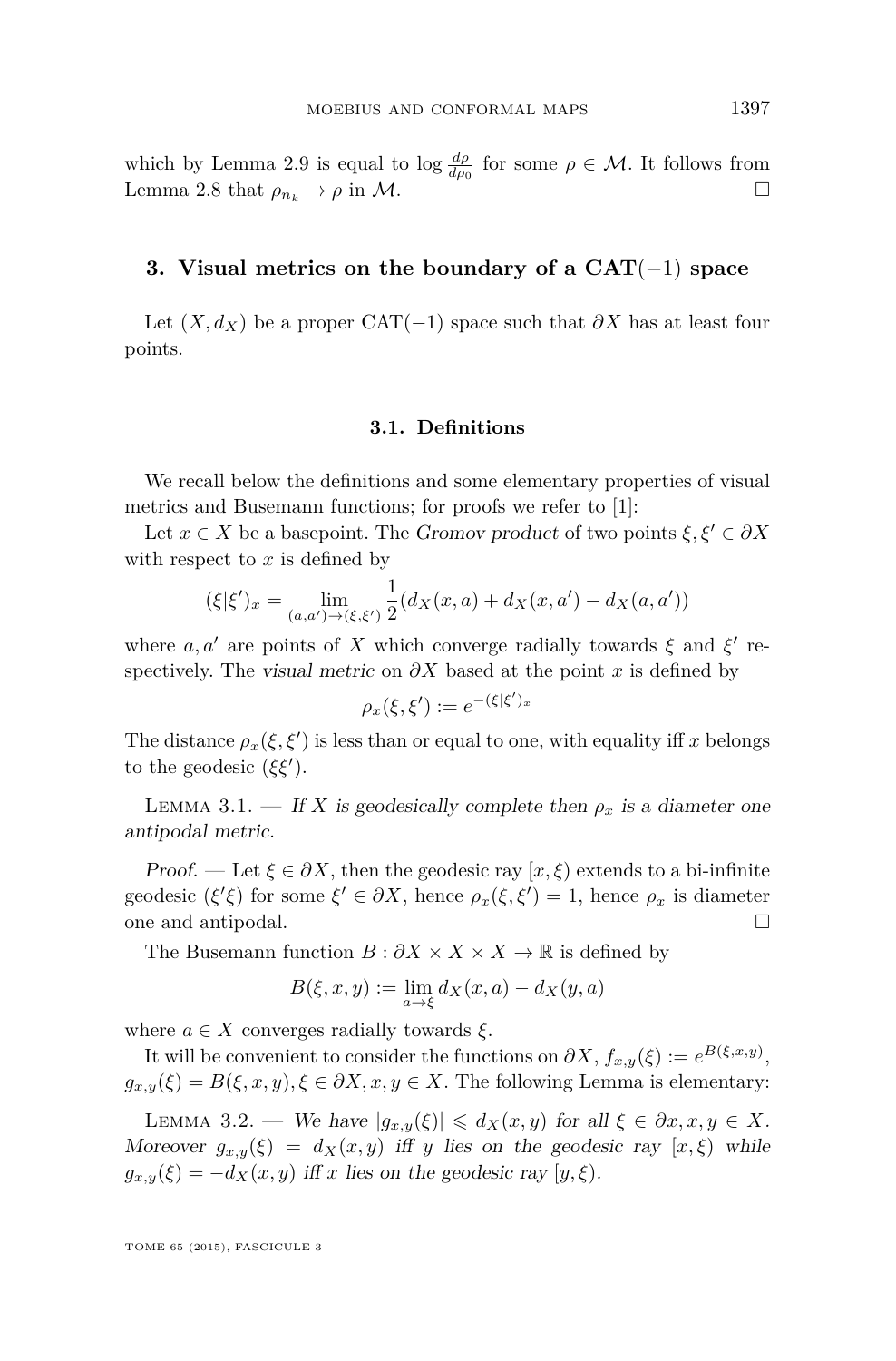We recall the following Lemma from [\[1\]](#page-36-0):

LEMMA 3.3. — For  $x, y \in X, \xi, \xi' \in \partial X$  we have

$$
\rho_y(\xi, \xi') = \rho_x(\xi, \xi') f_{x,y}(\xi)^{1/2} f_{x,y}(\xi')^{1/2}
$$

An immediate corollary of the above Lemma is the following:

LEMMA 3.4. — The visual metrics  $\rho_x, x \in X$  are Moebius equivalent to each other and

$$
\frac{d\rho_y}{d\rho_x} = f_{x,y}
$$

Hence the functions  $f_{x,y}, g_{x,y}$  are continuous.

It follows that the metric cross-ratio  $[\xi \xi' \eta \eta']_{\rho_x}$  of a quadruple  $(\xi, \xi', \eta, \eta')$ is independent of the choice of  $x \in X$ . Denoting this common value by  $[\xi \xi' \eta \eta']$ , it is shown in [\[2\]](#page-36-0) that the cross-ratio is given by

$$
[\xi\xi'\eta\eta'] = \lim_{(a,a',b,b')\to(\xi,\xi',\eta,\eta')}\exp(\frac{1}{2}(d(a,b)+d(a',b')-d(a,b')-d(a',b)))
$$

where the points  $a, a', b, b' \in X$  converge radially towards  $\xi, \xi', \eta, \eta' \in \partial X$ .

We assume henceforth that *X* is a proper, geodesically complete  $CAT(-1)$ space. We let  $\mathcal{M} = \mathcal{M}(\partial X, \rho_x)$  (this space is independent of the choice of  $x \in X$ ).

LEMMA  $3.5.$  — The map

$$
i_X: X \to \mathcal{M}
$$

$$
x \mapsto \rho_x
$$

is an isometric embedding and the image is closed in M.

Proof. — Given  $x, y \in X$ , extend  $[x, y]$  to a geodesic ray  $[x, \xi]$  where  $\xi \in \partial X$ , then  $g_{x,y}(\xi) = d_X(x,y)$  hence  $d_M(\rho_x, \rho_y) = \max_{\eta \in \partial X} g_{x,y}(\eta) =$  $d_X(x, y)$ , so  $i_X$  is an isometric embedding. Given  $x_n \in X$  such that  $\rho_{x_n} \to$  $\rho \in \mathcal{M}$ , since  $i_X$  is an isometry and the sequence  $\rho_{x_n}$  is bounded in  $\mathcal{M}$ , so is the sequence  $x_n$  in *X*. Passing to a subsequence we may assume  $x_n \to a$ in *X*, then  $d_{\mathcal{M}}(\rho_{x_n}, \rho_a) = d_X(x_n, a) \to 0$  hence  $\rho_a = \rho$ .

#### **3.2. Limiting comparison angles and derivatives of visual metrics**

For points  $a, x, a' \in X$  we denote by  $\angle^{(-1)}axa' \in [0, \pi]$  the angle at the vertex corresponding to  $x$  in a comparison triangle in  $\mathbb{H}^2$  corresponding to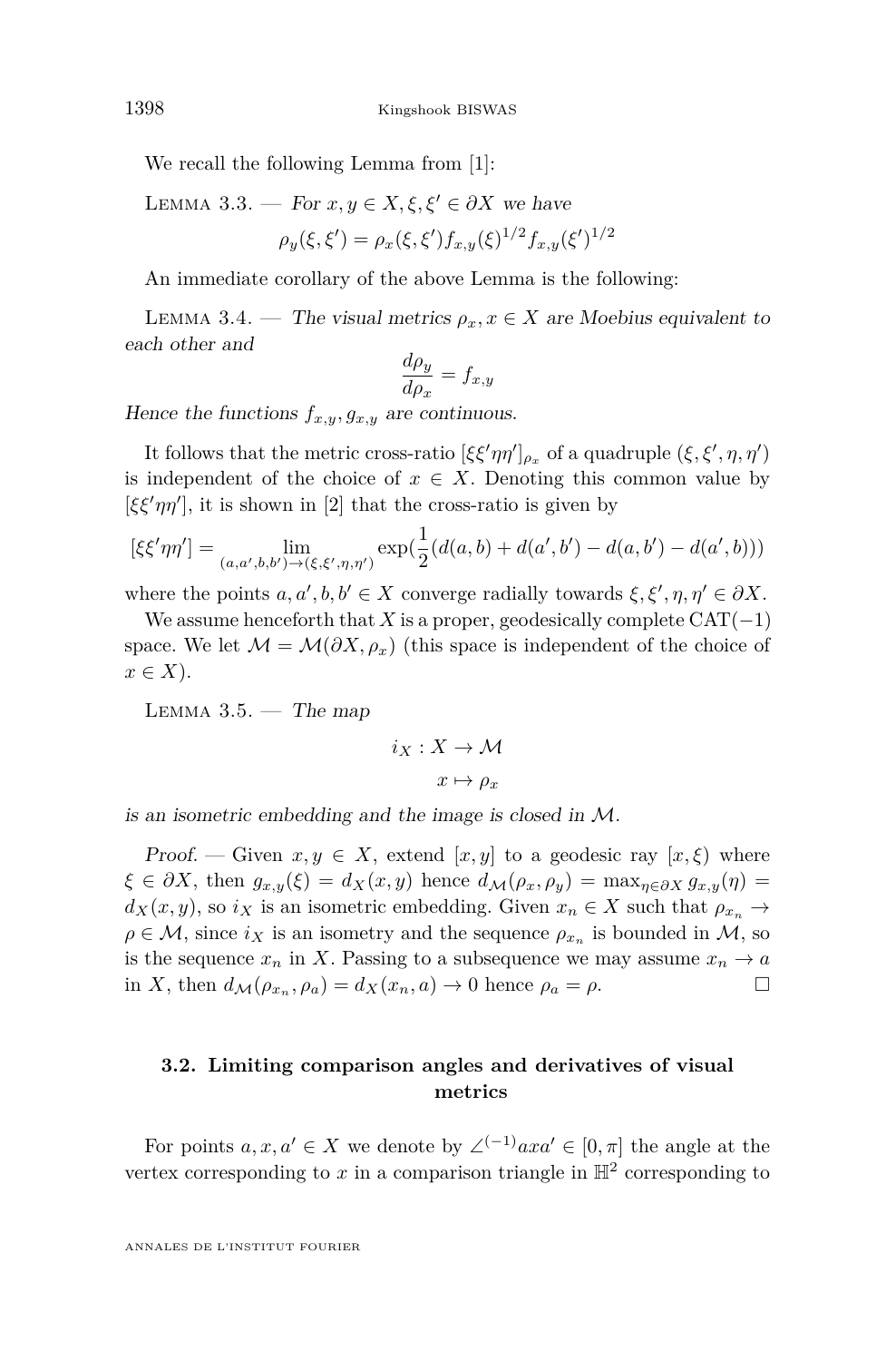<span id="page-13-0"></span>the triangle  $axa'$  in *X*. It is easy to show (see [\[1\]](#page-36-0)) that the map  $X \times X \times X \rightarrow$  $[0, \pi], (a, x, a') \mapsto \angle^{(-1)}axa'$  extends to a continuous map  $\overline{X} \times X \times \overline{X} \rightarrow$  $[0, \pi]$ , so for  $\xi, \xi' \in \partial X$  and  $x \in X$  the limiting comparison angle ∠<sup>(-1)</sup> $\xi x \xi'$ is defined, and moreover

$$
\rho_x(\xi, \xi') = \sin(\angle^{(-1)} \xi x \xi'/2)
$$

For any point *y* on the geodesic ray  $[x, \xi]$  it follows easily from the CAT(−1) inequality that

$$
\angle^{(-1)}yx\xi'\leqslant\angle^{(-1)}\xi x\xi'
$$

We note also that if a geodesic segment  $[x, y]$  of length  $\delta$  is common to both rays  $[x, \xi)$  and  $[x, \xi')$  then  $\angle^{(-1)}yx\xi' = 0$  for  $d(x, y) \le \delta$ .

LEMMA 3.6. — For  $x, y \in X$  and  $\xi \in \partial X$ , we have

$$
f_{x,y}(\xi) = \frac{d\rho_y}{d\rho_x}(\xi) = \frac{1}{(e^t - e^{-t})\sin^2(\angle(-1)yx\xi/2) + e^{-t}}
$$

Proof. — Let *a* tend to *ξ* radially, let  $r = d_X(x, a)$ ,  $s = d_X(a, y)$  and let *θ* be the comparison angle  $\angle^{(-1)} yx \in A$ . By the hyperbolic law of cosine we have

 $\cosh s = \cosh r \cosh t - \sinh r \sinh t \cos \theta$ 

which gives

$$
e^{s-r} + e^{-s-r} = (1 + e^{-2r})\frac{1}{2}(e^t + e^{-t}) - \frac{1}{2}(1 - e^{-2r})(e^t - e^{-t})\cos\theta
$$

Now as  $r \to \infty$  we have  $s \to \infty$ , and by definition  $r - s \to B(\xi, x, y)$ , also  $\theta \to \angle^{(-1)} y x \xi$ , hence letting  $r \to \infty$  above gives

$$
\frac{1}{f_{x,y}(\xi')} = \frac{1}{2}(e^t + e^{-t}) - \frac{1}{2}(e^t - e^{-t})\cos(\angle^{(-1)}yx\xi)
$$

$$
= (e^t - e^{-t})\sin^2(\angle^{(-1)}yx\xi)/2) + e^{-t}
$$

We now consider the behaviour of the derivatives  $f_{x,y}$  as  $t = d(x, y) \rightarrow 0$ and the point *y* converges radially towards *x* along a geodesic. For functions *F*<sub>t</sub> on  $\partial X$  we write  $F_t = o(t)$  if  $||F_t||_{\infty} = o(t)$ . We have the following formula, which may be thought of as a formula for the derivative of the map  $i_X$  along a geodesic:

LEMMA 3.7.  $-$  As  $t \to 0$  we have

$$
g_{x,y}(\xi) = \log \frac{d\rho_y}{d\rho_x}(\xi) = t \cos(\angle^{(-1)} y x \xi) + o(t)
$$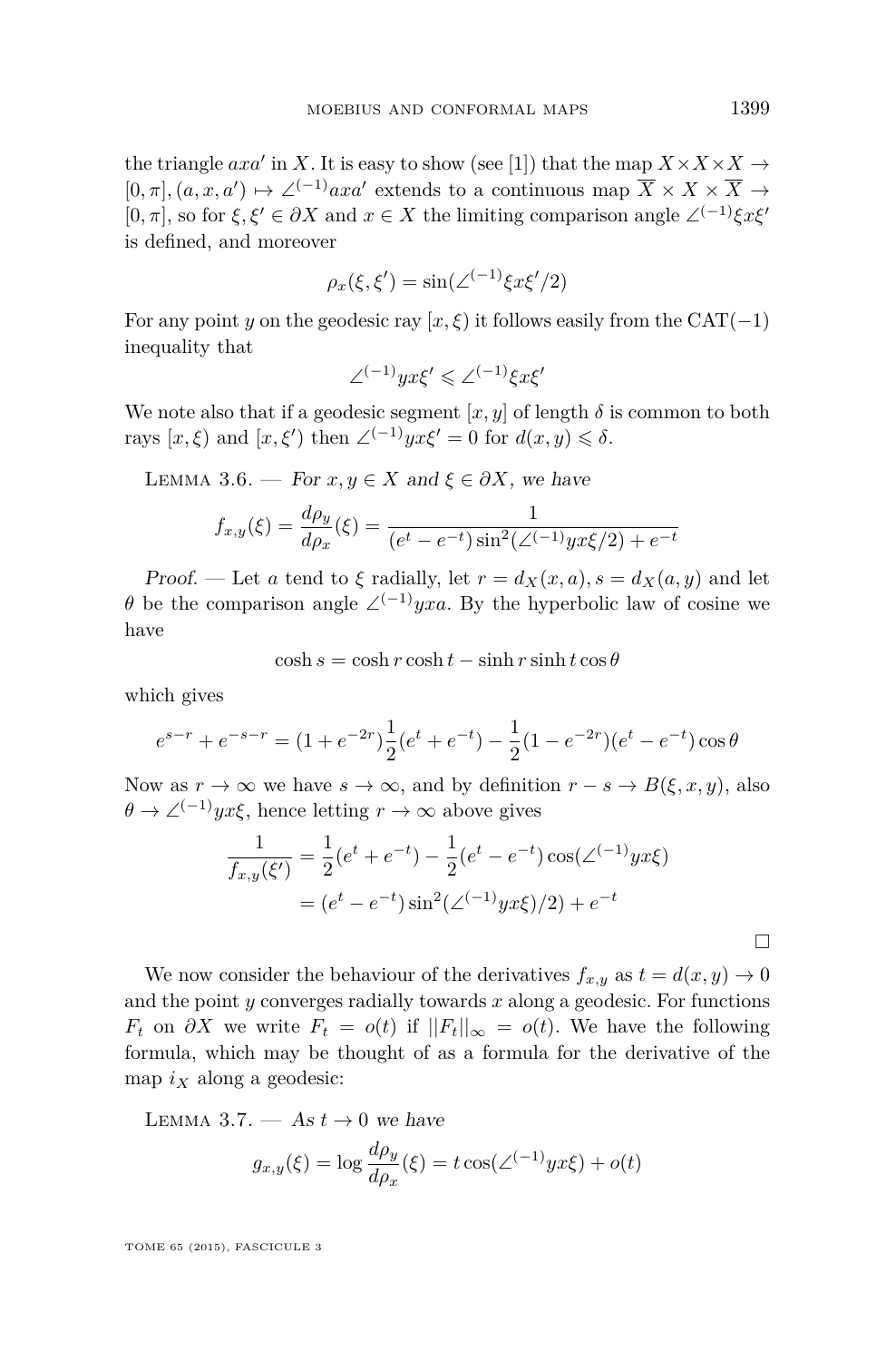<span id="page-14-0"></span>Proof. — As  $t \to 0$  we have

$$
g_{x,y}(\xi) = -\log((e^t - e^{-t})\sin^2(\angle^{(-1)}yx\xi/2) + e^{-t})
$$
  
=  $-\log(2t\sin^2(\angle^{(-1)}yx\xi/2) + 1 - t + o(t))$   
=  $-(2t\sin^2(\angle^{(-1)}yx\xi/2) - t) + o(t)$   
=  $t\cos(\angle^{(-1)}yx\xi) + o(t)$ 

 $\Box$ 

#### **4. Geodesic conjugacies, Moebius maps, conformal maps, and the integrated Schwarzian**

We start by recalling the definitions of conformal maps, Moebius maps, and the abstract geodesic flow of a  $CAT(-1)$  space.

Definition 4.1. — A homeomorphism between metric spaces *f* :  $(Z_1, \rho_1) \rightarrow (Z_2, \rho_2)$  with no isolated points is said to be conformal if for all  $\xi \in Z_1$ , the limit

$$
df_{\rho_1,\rho_2}(\xi) := \lim_{\eta \to \xi} \frac{\rho_2(f(\xi), f(\eta))}{\rho_1(\xi, \eta)}
$$

exists and is positive. The positive function  $df_{\rho_1,\rho_2}$  is called the derivative of *f* with respect to  $\rho_1, \rho_2$ . We say *f* is  $C^1$  conformal if its derivative is continuous.

Two metrics  $\rho_1, \rho_2$  inducing the same topology on a set *Z*, such that *Z* has no isolated points, are said to be conformal (respectively  $C<sup>1</sup>$  conformal) if the map  $id_Z : (Z, \rho_1) \to (Z, \rho_2)$  is conformal (respectively  $C^1$  conformal). In this case we denote the derivative of the identity map by  $\frac{d\rho_2}{d\rho_1}$ .

DEFINITION  $4.2. - A$  homeomorphism between metric spaces  $f$ :  $(Z_1, \rho_1) \rightarrow (Z_2, \rho_2)$  (where  $Z_1$  has at least four points) is said to be Moebius if it preserves metric cross-ratios with respect to  $\rho_1, \rho_2$ . The derivative of *f* is defined to be the derivative  $\frac{df^* \rho_2}{d\rho_1}$  of the Moebius equivalent metrics  $f^* \rho_2$ ,  $\rho_1$  as defined in section 2 (where  $f^* \rho_2$  is the pull-back of  $\rho_2$  under  $f$ ).

From the results of section 2 it follows that any Moebius map between compact metric spaces with no isolated points is  $C<sup>1</sup>$  conformal, and the two definitions of the derivative of *f* given above coincide. Moreover any Moebius map *f* satisfies the geometric mean-value theorem,

$$
\rho_2(f(\xi), f(\eta))^2 = \rho_1(\xi, \eta)^2 df_{\rho_1, \rho_2}(\xi) df_{\rho_1, \rho_2}(\xi)
$$

ANNALES DE L'INSTITUT FOURIER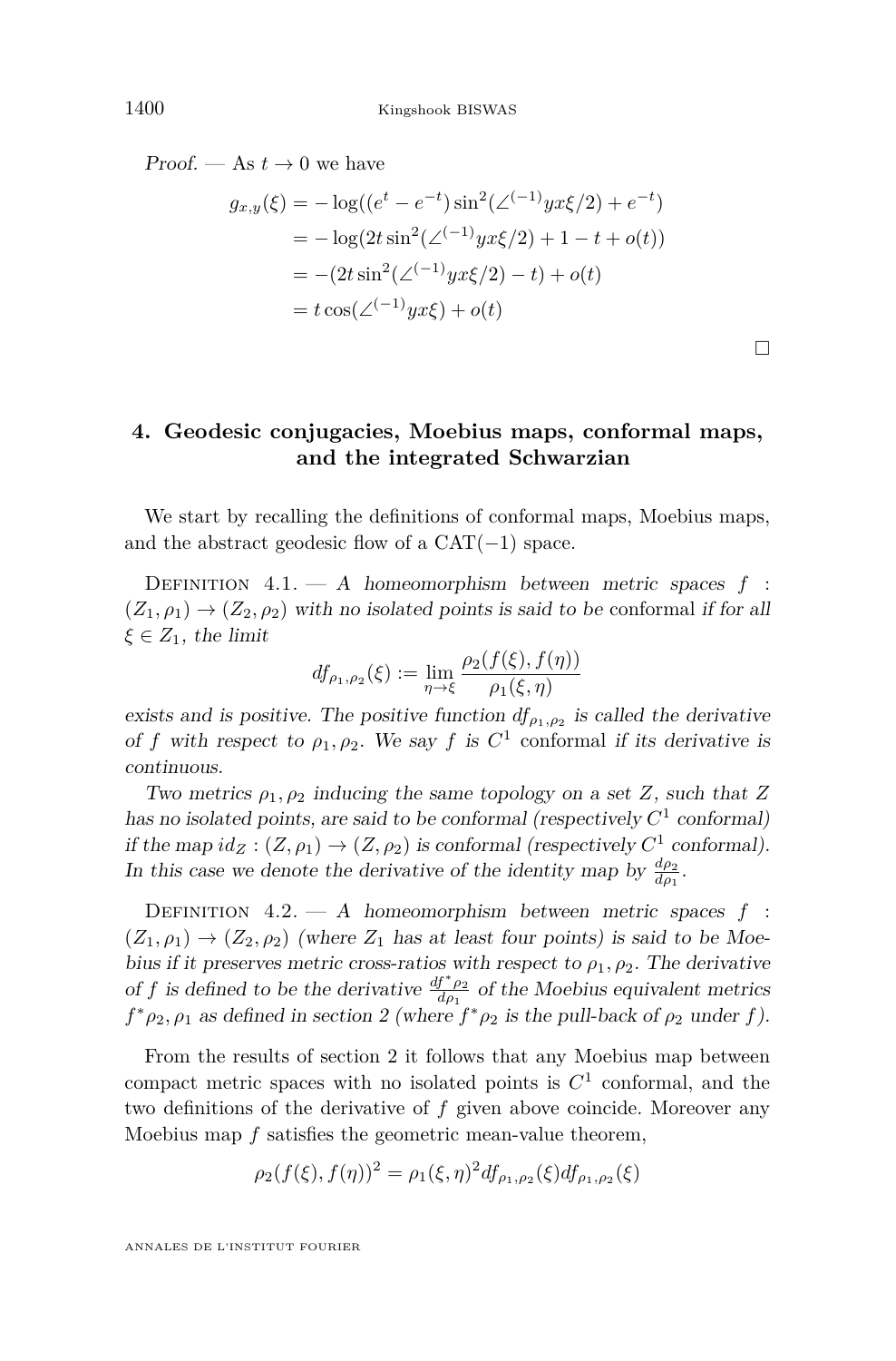DEFINITION 4.3. — Let  $(X, d)$  be a CAT(-1) space. The abstract geodesic flow space of *X* is defined to be the space of bi-infinite geodesics in *X*,

 $\mathcal{G}X := \{\gamma : (-\infty, +\infty) \to X | \gamma \text{ is an isometric embedding}\}\$ 

endowed with the topology of uniform convergence on compact subsets. This topology is metrizable with a distance defined by

$$
d_{\mathcal{G}X}(\gamma_1, \gamma_2) := \int_{-\infty}^{\infty} d(\gamma_1(t), \gamma_2(t)) \frac{e^{-|t|}}{2} dt
$$

We define also a projection

$$
\pi_X : \mathcal{G}X \to X
$$

$$
\gamma \mapsto \gamma(0)
$$

It is shown in Bourdon [\[1\]](#page-36-0) that  $\pi_X$  is 1-Lipschitz.

The abstract geodesic flow of *X* is defined to be the one-parameter group of homeomorphisms

$$
\phi_t^X : \mathcal{G}X \to \mathcal{G}X
$$

$$
\gamma \mapsto \gamma_t
$$

for  $t \in \mathbb{R}$ , where  $\gamma_t$  is the geodesic  $s \mapsto \gamma(s+t)$ . The flip is defined to be the map

$$
\mathcal{F}_X : \mathcal{G}X \to \mathcal{G}X
$$

$$
\gamma \mapsto \overline{\gamma}
$$

where  $\overline{\gamma}$  is the geodesic  $s \mapsto \gamma(-s)$ .

We observe that for a simply connected complete Riemannian manifold *X* with sectional curvatures bounded above by  $-1$ , the map

$$
\mathcal{G}X \to T^1 X
$$

$$
\gamma \mapsto \gamma'(0)
$$

is a homeomorphism conjugating the abstract geodesic flow of *X* to the usual geodesic flow of *X* and the flip  $\mathcal F$  to the usual flip on  $T^1X$ .

We note that that for any  $CAT(-1)$  space *X* there is a continuous surjection

$$
\mathcal{E}_X : \mathcal{G}X \to \partial^2 X
$$

$$
\gamma \mapsto (\gamma(-\infty), \gamma(+\infty))
$$

which induces a homeomorphism  $\mathcal{G}X/(\phi_t)_{t\in\mathbb{R}} \to \partial^2 X$ . Following Bourdon [\[1\]](#page-36-0), we have the following: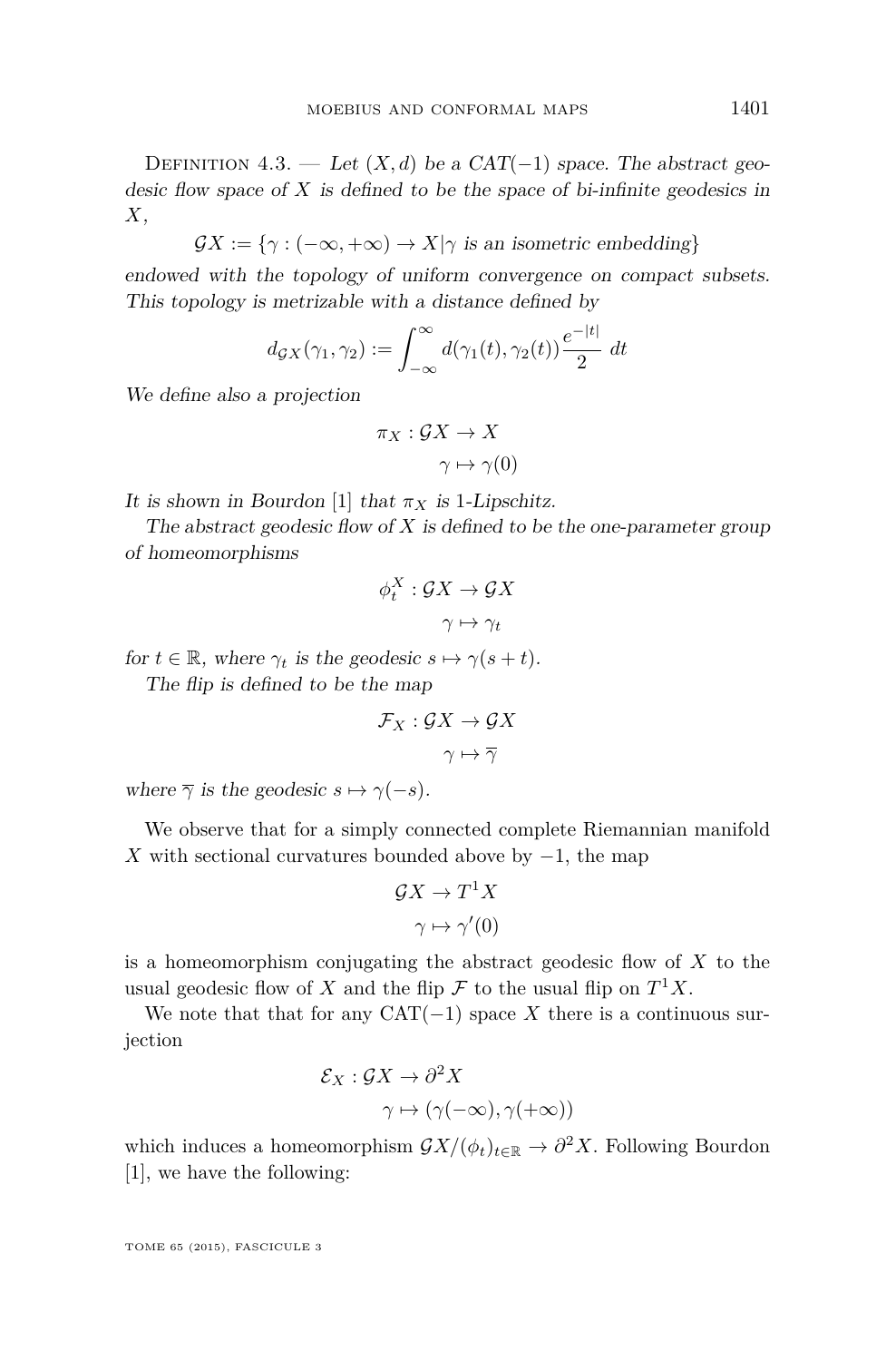<span id="page-16-0"></span>PROPOSITION 4.4. — Let  $f : \partial X \to \partial Y$  be a conformal map between the boundaries of  $CAT(-1)$  spaces *X, Y* equipped with visual metrics. Then *f* induces a bijection  $\phi_f : \mathcal{G}X \to \mathcal{G}Y$  conjugating the geodesic flows, which is a homeomorphism if *f* is  $C^1$  conformal. If *f* is Moebius then  $\phi_f$  is flipequivariant.

Proof. — Given  $\gamma \in \mathcal{G}X$ , let  $\mathcal{E}_X(\gamma) = (\xi, \eta), x = \gamma(0)$ , then there is a unique point  $y \in (f(\xi), f(\eta))$  such that  $df_{\rho_x, \rho_y}(\eta) = 1$ . Define  $\phi_f(\gamma) = \gamma^*$ where  $\gamma^*$  is the unique geodesic in *Y* satisfying  $\mathcal{E}_Y(\gamma^*) = (f(\xi), f(\eta)),$  $\gamma^*(0) = y$ . Then  $\phi_f : \mathcal{G}X \to \mathcal{G}Y$  is a bijection conjugating the geodesic flows.

CLAIM. — The map  $\phi_f$  is continuous if *f* is  $C^1$  conformal.

Proof of Claim. — Let  $\gamma_n \to \gamma$  in GX. Let  $x = \gamma(0), x_n = \gamma_n(0), \mathcal{E}_X(\gamma) =$  $(\xi, \eta), \mathcal{E}_X(\gamma_n) = (\xi_n, \eta_n)$ . Then  $x_n \to x, (\xi_n, \eta_n) \to (\xi, \eta)$ , hence

$$
\rho_x(\xi_n, \eta_n) = \rho_{x_n}(\xi_n, \eta_n) \frac{d\rho_x}{d\rho_{x_n}} (\xi_n)^{1/2} \frac{d\rho_x}{d\rho_{x_n}} (\eta_n)^{1/2}
$$

$$
= \frac{d\rho_x}{d\rho_{x_n}} (\xi_n)^{1/2} \frac{d\rho_x}{d\rho_{x_n}} (\eta_n)^{1/2}
$$

$$
\to 1
$$

since  $|g_{x_n,x}| \leq d(x,x_n) \to 0$ . Letting  $y = \pi_Y \circ \phi_f(\gamma)$ , this implies  $\rho_y(f(\xi_n))$ ,  $f(\eta_n) \to \rho_y(f(\xi), f(\eta)) = 1$  since *f* is continuous.

Fix  $\epsilon > 0$  small and *n* large such that  $\rho_y(f(\xi_n), f(\eta_n)) \geq 1 - \epsilon$ . If  $a_t, b_t$ are points converging radially towards  $f(\xi_n)$ ,  $f(\eta_n)$ , then as  $t \to +\infty$  there are points  $\overline{z_t}$  in the comparison triangle  $\overline{a_t y b_t}$  on the side  $\overline{a_t b_t}$  such that  $d(\overline{z_t}, \overline{y}) \leq C(\epsilon)$  for some constant  $C(\epsilon)$  which tends to 0 as  $\epsilon$  tends to 0. Hence we obtain a point  $z_n \in (f(\xi_n), f(\eta_n))$  such that  $d(z_n, y) \leq C(\epsilon)$ . Therefore  $d(z_n, y) \to 0$  as  $n \to \infty$ .

Let  $z_n^* = \pi_Y \circ \phi_f(\gamma_n)$ . Then since  $z_n, z_n^*$  both lie on the geodesic  $\phi_f(\gamma_n)$ and  $df_{\rho_{x_n}, \rho_{z_n^*}}(\eta_n) = 1$ , we have

$$
d(z_n^*, z_n) = |\log df_{\rho_{x_n}, \rho_{z_n}}(\eta_n)|
$$
  
= 
$$
|\log \left( df_{\rho_x, \rho_y}(\eta_n) \frac{d\rho_x}{d\rho_{x_n}}(\eta_n) \frac{d\rho_{z_n}}{d\rho_y} (f(\eta_n)) \right)|
$$
  

$$
\to |\log(1 \cdot 1 \cdot 1)| = 0
$$

since *f* is  $C^1$  conformal with  $df_{\rho_x,\rho_y}(\eta) = 1$  and  $\eta_n \to \eta$ ,  $d(x_n, x) +$  $d(z_n, y) \to 0$ . Hence the basepoints  $z_n^*$  of the geodesics  $\phi_f(\gamma_n)$  converge to the basepoint *y* of the geodesic  $\phi_f(\gamma)$ , and the endpoints  $(f(\xi_n), f(\eta_n))$ of  $\phi_f(\gamma_n)$  converge to the endpoints  $(f(\xi), f(\eta))$  of  $\phi_f(\gamma)$ , from which it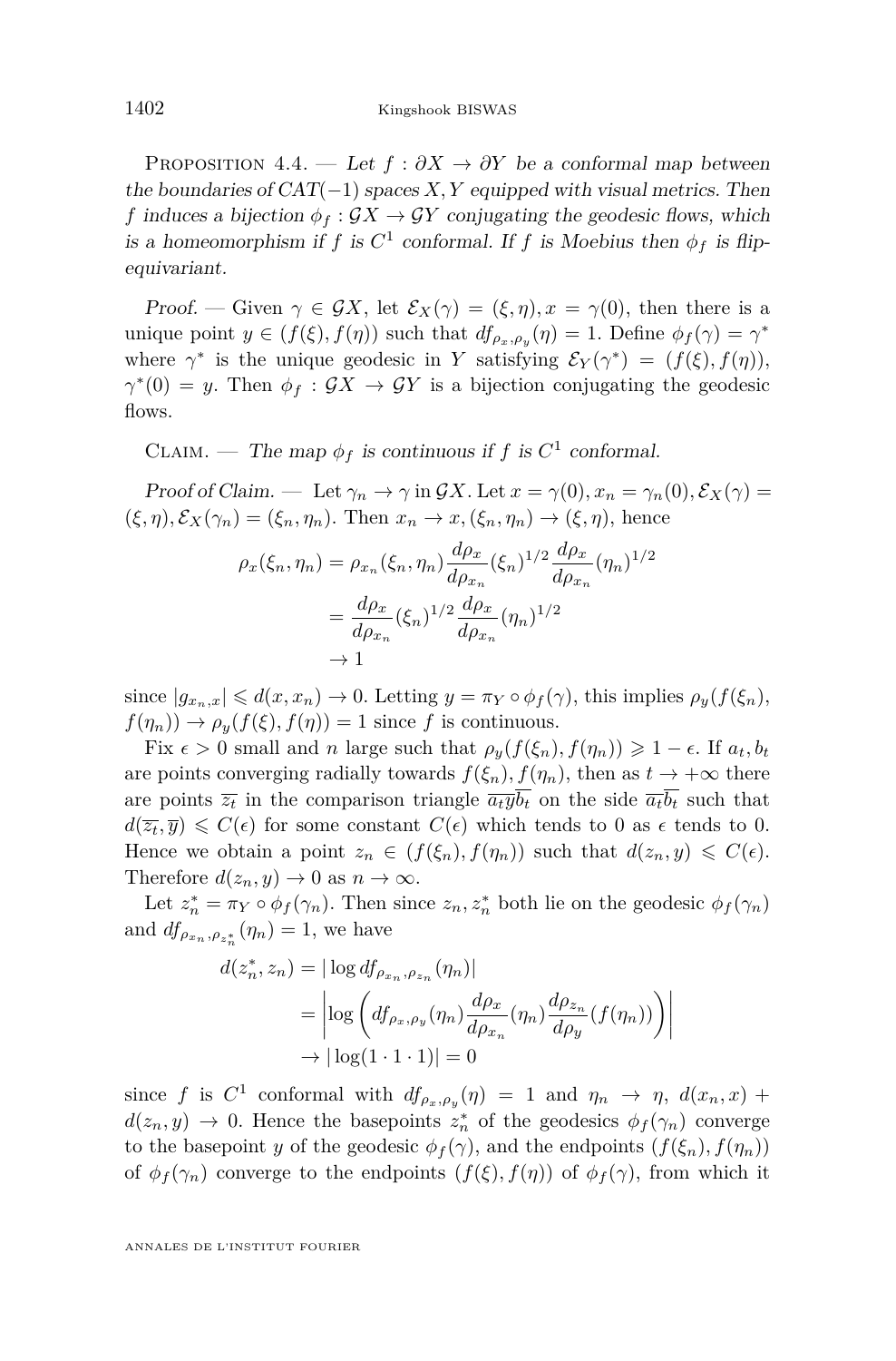<span id="page-17-0"></span>follows easily that  $\phi_f(\gamma_n) \to \phi_f(\gamma)$  in GY. This finishes the proof of the Claim.  $\Box$ 

Since the inverse of a  $C^1$  conformal map is clearly  $C^1$  conformal,  $f^{-1}$ also induces a continuous conjugacy  $\psi_f : \mathcal{G}Y \to \mathcal{G}X$  which is clearly inverse to  $\phi_f$ , hence  $\phi_f$  is a homeomorphism if *f* is  $C^1$  conformal.

If *f* is Moebius, then with the same notation as above, by the geometric mean-value theorem we have  $df_{\rho_x,\rho_y}(\xi)df_{\rho_x,\rho_y}(\eta) = 1$ , hence  $df_{\rho_x,\rho_y}(\xi) = 1$ , and it follows that  $\phi_f$  is flip-equivariant.

The proof of flip-equivariance of the conjugacy for a Moebius map above motivates the following definition:

DEFINITION 4.5. — Let  $f : \partial X \to \partial Y$  be a conformal map between boundaries of  $CAT(-1)$  spaces equipped with visual metrics. The integrated Schwarzian of *f* is the function  $S(f) : \partial^2 X \to \mathbb{R}$  defined by

$$
S(f)(\xi,\eta) := -\log(df_{\rho_x,\rho_y}(\xi)df_{\rho_x,\rho_y}(\eta)) \quad (\xi,\eta) \in \partial^2 X
$$

where *x*, *y* are any two points  $x \in (\xi, \eta), y \in (f(\xi), f(\eta))$  (it is easy to see that the quantity defined above is independent of the choices of *x* and *y*).

We note that  $S(f)$  is continuous if *f* is  $C^1$  conformal, and for any  $\gamma \in \mathcal{G}X$ with  $\mathcal{E}_X(\gamma) = (\xi, \eta)$ , we have

$$
\phi_f(\mathcal{F}_X(\gamma)) = \mathcal{F}_Y(\phi_{-t}^Y(\phi_f(\gamma)))
$$

where  $t = S(f)(\xi, \eta)$ , hence the integrated Schwarzian of f measures the deviation of the induced conjugacy  $\phi_f$  from being flip-equivariant.

We consider now the relation between the integrated Schwarzian and the continuity of the conjugacy  $\phi_f$  near infinity. In particular we consider the continuity properties of  $\phi_f$  along geodesics.

DEFINITION  $4.6.$  — Let *X* be a simply connected complete Riemannian manifold with sectional curvatures bounded above and below,  $-b^2 \leq K \leq$  $-1$ . A sequence of pairs of unit tangent vectors  $(v_n, w_n) \in T^1 X \times T^1 X$  is said to be forward asymptotic along a geodesic  $\gamma \in \mathcal{G}X$  if:

- (1) There are times  $t_n \to +\infty$  such that  $v_n = \gamma'(t_n)$  and  $d_{T^1 X}(v_n, w_n) \to$ 0 (the distance on  $T^1X$  being the Sasaki metric).
- (2) Let  $\gamma_n \in \mathcal{G}X$  such that  $\gamma'_n(0) = w_n$ , let  $\mathcal{E}_X(\gamma) = (\xi, \eta), \mathcal{E}_X(\gamma_n) =$  $(\xi_n, \eta_n)$ . Then we require  $\xi_n \to \xi_0 \neq \eta$  as  $n \to \infty$ .

We have:

PROPOSITION  $4.7.$  — Let *X* be a simply connected complete Riemannian manifold with sectional curvatures bounded above and below,  $-b^2 \le$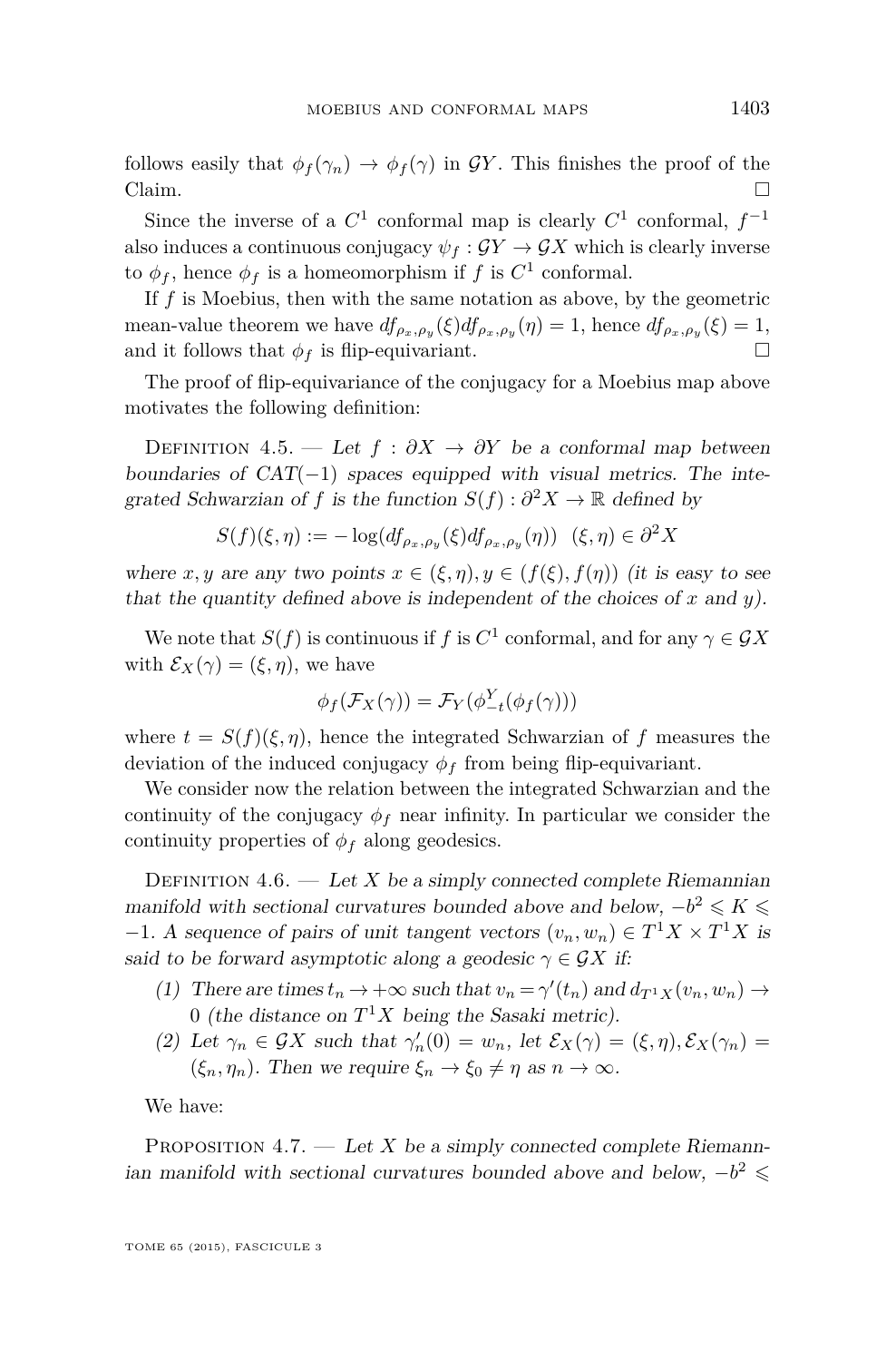*K* ≤ −1, and let *Y* be a CAT(−1) space. Let  $f : ∂X \to ∂Y$  be a C<sup>1</sup> conformal map and  $\phi = \phi_f : T^1 X \to \mathcal{G}Y$  the associated geodesic conjugacy. Then for any sequence  $(v_n, w_n)$  forward asymptotic along a geodesic  $\gamma$ , we have

$$
d_Y(\pi_Y \circ \phi(v_n), \pi_Y \circ \phi(w_n)) \to 0
$$

Proof. — Let  $(v_n, w_n)$  be a forward asymptotic sequence along a geodesic *γ*, so there are times  $t_n \to +\infty$  such that  $v_n = \gamma'(t_n)$  and  $d_{T^1 X}(v_n, w_n) \to$ 0. Let  $x = \gamma(0), x_n = \gamma(t_n) \in X, y = \pi_Y \circ \phi(\gamma'(0)), y_n = \pi_Y \circ \phi(v_n) \in Y$ . Let  $\gamma_n \in \mathcal{G}X$  with  $\gamma'_n(0) = w_n$ , let  $\mathcal{E}_X(\gamma_n) = (\xi_n, \eta_n), \mathcal{E}_X(\gamma) = (\xi, \eta),$ then by hypothesis  $\xi_n \to \xi_0 \neq \eta$ . Since the curvature of X is bounded below by  $-b^2$ , for any  $T \in \mathbb{R}$  the time-*T*-map of the geodesic flow  $\phi_T^X$ :  $T^1X \to T^1X$  is Lipschitz. This follows from the fact that the differential of the map  $\phi_T^X$  is given in terms of Jacobi fields and their derivatives, and by well known comparison arguments, Jacobi fields in *X* grow at most as fast as Jacobi fields in the hyperbolic space of constant curvature  $-b^2$ , hence  $||d\phi_T^X||$  is bounded on  $T^1X$ . It follows that for any fixed large *T*,  $d_{T^1X}(\phi_T^X(v_n), \phi_T^X(w_n)) \to 0$ , hence the visual distance  $\rho_{x_n}(\eta, \eta_n) \to 0$ . It is easy to see that this also implies  $\rho_x(\eta, \eta_n) \to 0$ .

 $CLAIM.$  — We have

$$
\lim_{n \to \infty} \frac{d\rho_{x_n}}{d\rho_x}(\eta_n) e^{-t_n} = \lim_{n \to \infty} \frac{d\rho_{y_n}}{d\rho_y} (f(\eta_n)) e^{-t_n} = 1
$$

Proof of Claim. — Fix  $\epsilon > 0$  small. Let  $\alpha_n \in \mathcal{G}X$  be a geodesic with  $a_n(0) = x_n, a_n(+\infty) = \eta_n$ . Then the Riemannian angle between  $a'_n(0), v_n$ tends to 0 (since the comparison angle  $\angle^{(-1)} \eta_n x_n \eta$  tends to 0), so the Riemannian angle between  $\alpha'_n(0)$ ,  $-v_n$  tends to  $\pi$ . Hence the limit of comparison angles  $(\lim_{t\to+\infty}\angle\alpha_n(t)\overline{x_n x})$  tends to  $\pi$  as  $n\to\infty$  (where  $\alpha_n(t)\overline{x_n x}$ is a comparison triangle in  $\mathbb{H}^2$ ). Fix *n* large such that this limiting angle is larger than  $\pi - \epsilon$ . For  $t > 0$  large the comparison triangles  $\alpha_n(t)\overline{x_n x}$  in  $\mathbb{H}^2$ have an angle at the vertex  $\overline{x}_n$  greater than  $\pi - \epsilon$ , hence the sides satisfy

$$
d(\alpha_n(t),x) - d(\alpha_n(t),x_n) \geq d(x_n,x) - C(\epsilon)
$$

for some constant  $C(\epsilon)$  which tends to 0 as  $\epsilon$  tends to 0. Letting  $t \to +\infty$ , we have  $B(\eta_n, x, x_n) \geq t_n - C(\epsilon)$ , hence

$$
e^{t_n} = e^{d(x,x_n)} \geq \frac{d\rho_{x_n}}{d\rho_x}(\eta_n) \geq e^{-C(\epsilon)}e^{t_n}
$$

therefore  $\frac{d\rho_{x_n}}{d\rho_x}(\eta_n)e^{-t_n} \to 1$ .

ANNALES DE L'INSTITUT FOURIER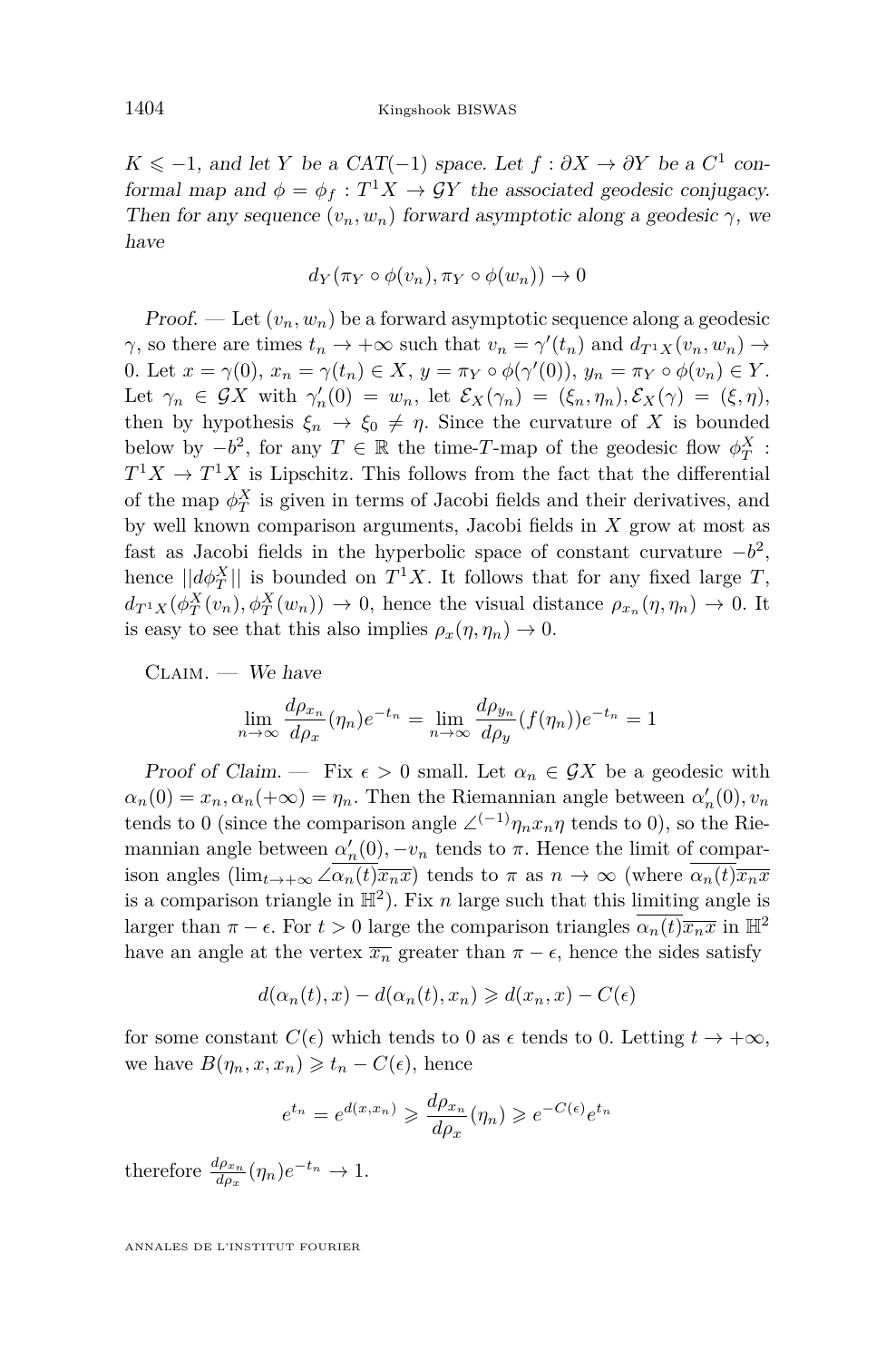Now using the geometric mean value theorem for visual metrics we have

$$
\rho_{y_n}(f(\eta_n), f(\eta)) = \frac{\rho_{y_n}(f(\eta_n), f(\eta))}{\rho_y(f(\eta_n), f(\eta))} \frac{\rho_y(f(\eta_n), f(\eta))}{\rho_x(\eta_n, \eta)} \frac{\rho_x(\eta_n, \eta)}{\rho_{x_n}(\eta_n, \eta)} \rho_{x_n}(\eta_n, \eta)
$$

$$
= \left(e^{t_n} \frac{d\rho_{y_n}}{d\rho_y}(\eta_n)\right)^{1/2} \frac{\rho_y(f(\eta_n), f(\eta))}{\rho_x(\eta_n, \eta)}
$$

$$
\times \left(e^{-t_n} \left(\frac{d\rho_{x_n}}{d\rho_x}(\eta_n)\right)^{-1}\right)^{1/2} \rho_{x_n}(\eta_n, \eta)
$$

$$
\leq \frac{\rho_y(f(\eta_n), f(\eta))}{\rho_x(\eta_n, \eta)} \left(e^{t_n} \left(\frac{d\rho_{x_n}}{d\rho_x}(\eta_n)\right)^{-1}\right)^{1/2} \rho_{x_n}(\eta_n, \eta)
$$

$$
\to 1 \cdot 1 \cdot 0 = 0
$$

Now  $\rho_{y_n}(f(\eta_n), f(\eta)) \to 0$  and  $d(y_n, y) = t_n$  implies that

$$
\lim_{n \to \infty} \frac{d\rho_{y_n}}{d\rho_y} (f(\eta_n)) e^{-t_n} = 1
$$

by the same argument used above to show that  $\frac{d\rho_{x_n}}{d\rho_x}(\eta_n)e^{-t_n} \to 1$ . This finishes the proof of the Claim.  $\Box$ 

Now note that since  $f(\xi_n) \to f(\xi_0) \neq f(\eta)$  and  $y_n \to \eta$  radially, we have  $\rho_{y_n}(f(\xi), f(\xi_n)) \to 0$ . Hence

$$
\rho_{y_n}(f(\xi_n), f(\eta_n)) \ge \rho_{y_n}(f(\xi), f(\eta)) - \rho_{y_n}(f(\xi), f(\xi_n)) - \rho_{y_n}(f(\eta), f(\eta_n))
$$
  
= 1 - \rho\_{y\_n}(f(\xi), f(\xi\_n)) - \rho\_{y\_n}(f(\eta), f(\eta\_n))  

$$
\to 1
$$

Fix  $\epsilon > 0$  small. Fix *n* large such that  $\rho_{y_n}(f(\xi_n), f(\eta_n)) \geq 1 - \epsilon$ . If  $a_t, b_t$ are points converging radially towards  $f(\xi_n)$ ,  $f(\eta_n)$ , then as  $t \to +\infty$  there are points  $\overline{z_t}$  in the comparison triangle  $\overline{a_t y_n} \overline{b_t}$  on the side  $\overline{a_t b_t}$  such that  $d(\overline{z_t}, \overline{y_n}) \leqslant C(\epsilon)$  for some constant  $C(\epsilon)$  which tends to 0 as  $\epsilon$  tends to 0. Hence we obtain a point  $z_n \in (f(\xi_n), f(\eta_n))$  such that  $d(z_n, y_n) \leq C(\epsilon)$ . Therefore  $d(z_n, y_n) \to 0$  as  $n \to \infty$ .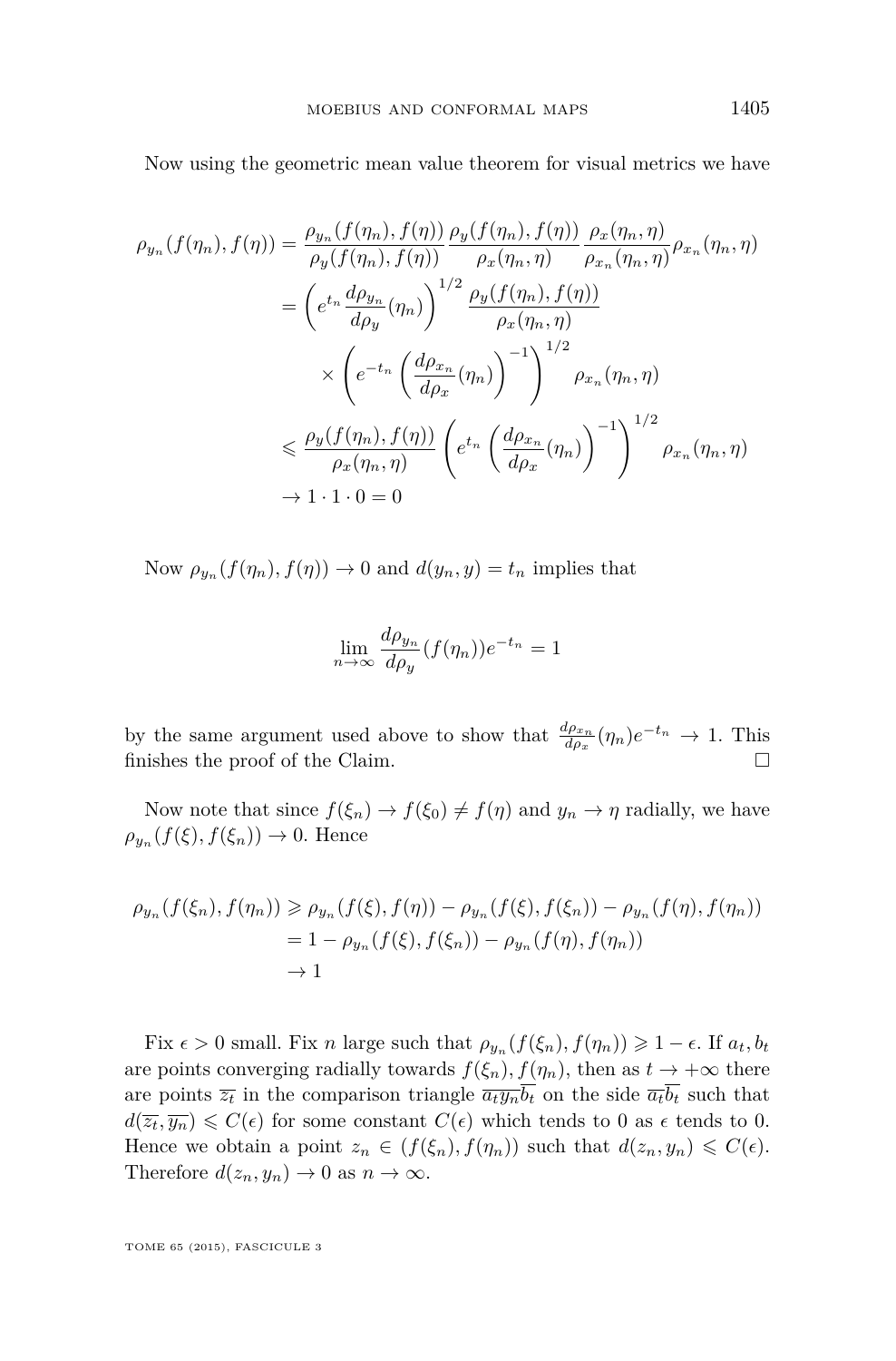<span id="page-20-0"></span>Let  $x_n^* = \pi_X(w_n), z_n^* = \pi_Y \circ \phi(w_n)$ . Note  $d(x_n^*, x_n) \to 0$ . Since  $z_n, z_n^*$  lie on the geodesic  $(f(\xi_n), f(\eta_n))$  and  $df_{\rho_{x_n^*}, \rho_{z_n^*}}(\eta_n) = 1$ , we have

$$
d(z_n^*, z_n) = \left| \log df_{\rho_{x_n^*}, \rho_{z_n}}(\eta_n) \right|
$$
  
= 
$$
\left| \log \left( df_{\rho_x, \rho_y}(\eta_n) \left( \frac{d\rho_x}{d\rho_{x_n}}(\eta_n) \frac{d\rho_{y_n}}{d\rho_y}(f(\eta_n)) \right) \right) \right|
$$
  

$$
\to \left| \log(1 \cdot 1 \cdot 1) \right| = 0
$$

since *f* is  $C^1$  conformal with  $df_{\rho_x,\rho_y}(\eta) = 1$  and  $\eta_n \to \eta$ ,  $d(x_n^*, x_n) +$  $d(z_n, y_n) \to 0$ , and the term in the middle of the product tends to 1 by the Claim proved earlier.

Hence  $d(\pi_Y \circ \phi(v_n), \pi_Y \circ \phi(w_n)) = d(y_n, z_n^*) \to 0.$ 

PROPOSITION  $4.8.$  — Let  $X, Y, f, \phi$  be as in the previous Proposition. Let  $x \in X$  and  $(\xi, \eta) \in \partial^2 X$ . Let  $\alpha, \beta : [0, \infty) \to X$  be geodesic rays joining *x* to  $\xi, \eta$  respectively. Let  $x_t = \alpha(t), y_t = \beta(t), v_t = \alpha'(t), w_t = \beta'(t)$ , then

 $d_Y(\pi_Y \circ \phi(v_t), \pi_Y \circ \phi(w_t)) - d_X(x_t, y_t) \to S(f)(\xi, \eta)$ 

as  $t \to +\infty$ .

Proof. — Let  $\gamma_t$  be the bi-infinite geodesic passing through  $x_t, y_t$ , with endpoints  $(\xi_t, \eta_t) \in \partial^2 X$ , so that  $(\xi_t, \eta_t) \to (\xi, \eta)$  as  $t \to +\infty$ . Let  $v'_t, w'_t$ be the tangent vectors to  $\gamma_t$  at the points  $x_t, y_t$  pointing respectively towards  $\xi_t, \eta_t$ . Then it is a standard fact that for any sequence  $t_n \to +\infty$ , the sequences of pairs  $\{(v_{t_n}, v'_{t_n})\}, \{(w_{t_n}, w'_{t_n})\}$  are forward asymptotic along  $\alpha, \beta$  respectively. Letting  $p_t = \pi_Y \circ \phi(v_t), q_t = \pi_Y \circ \phi(w_t), p'_t =$  $\pi_Y \circ \phi(v'_t), q'_t = \pi_Y \circ \phi(w'_t)$ , then by Proposition [4.7](#page-17-0) we have  $d_Y(p_{t_n}, p'_{t_n}) \to$  $0, d_Y(q_{t_n}, q'_{t_n}) \to 0$  as  $n \to \infty$ . By definition of the integrated Schwarzian, we have  $d_Y(p'_{t_n}, q'_{t_n}) = d_X(x_{t_n}, y_{t_n}) + S(f)(\xi_{t_n}, \eta_{t_n}),$  since  $S(f)$  is continuous it follows that  $d_Y(p'_{t_n}, q'_{t_n}) - d_X(x_{t_n}, y_{t_n}) = S(f)(\xi_{t_n}, \eta_{t_n}) \to S(f)(\xi, \eta)$ as  $n \to \infty$ . The result follows.

We can now prove Theorem [1.2:](#page-4-0)

Proof of Theorem [1.2.](#page-4-0) — We first note that  $f: U \to V$  induces a geodesic conjugacy between the flow invariant subsets of  $\mathcal{G}X, \mathcal{G}Y$  with endpoints in *U, V* respectively, for which the same arguments as above show that the conclusion of Proposition 4.8 above holds. Fix a basepoint  $x \in X$ . Now given  $(\xi, \xi', \eta, \eta') \in \partial^4 U$ , let  $\alpha, \beta, \gamma, \delta$  be geodesic rays joining x to  $\xi, \eta, \xi', \eta'$  respectively. Let  $x_t = \alpha(t), y_t = \beta(t), a_t = \gamma(t), b_t = \delta(t)$ , let  $v_t = \alpha'(t), w_t = \beta'(t), v'_t = \gamma'(t), w'_t = \delta'(t)$  and let  $p_t = \pi_Y \circ \phi(v_t), q_t =$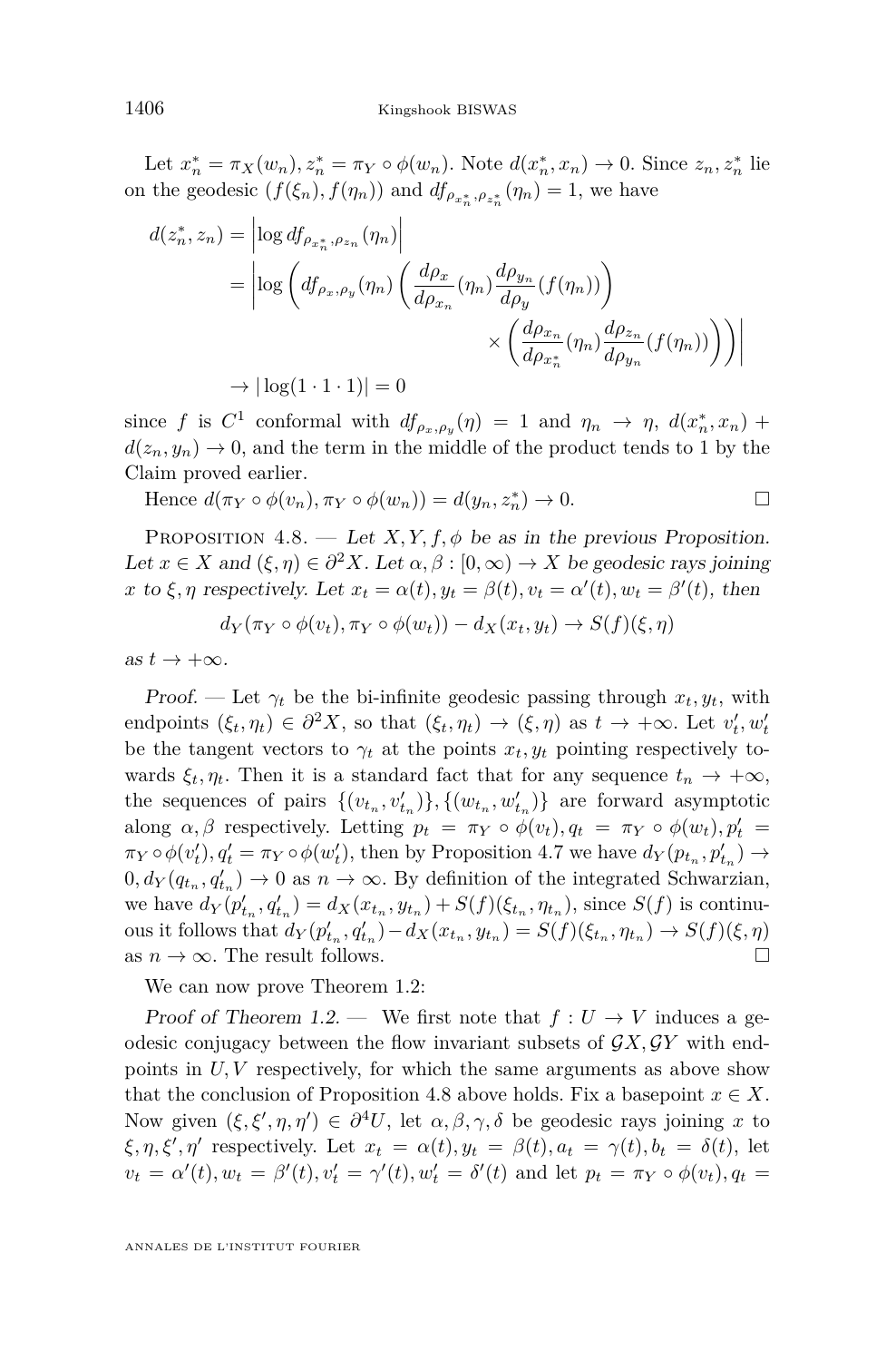$\pi_Y \circ \phi(w_t), r_t = \pi_Y \circ \phi(v'_t), s_t = \pi_Y \circ \phi(w'_t)$ . Then the points  $p_t, q_t, r_t, s_t$ converge radially towards  $f(\xi), f(\eta), f(\xi'), f(\eta')$ , hence

$$
\log \frac{[f(\xi), f(\xi'), f(\eta), f(\eta')]}{[\xi, \xi', \eta, \eta']} \n= \frac{1}{2} (\lim_{t \to \infty} (d_Y(p_t, q_t) - d_X(x_t, y_t)) + (d_Y(r_t, s_t) - d_X(a_t, b_t)) \n- (d_Y(p_t, s_t) - d_X(x_t, b_t)) - (d_Y(q_t, r_t) - d_X(y_t, a_t))) \n= \frac{1}{2} (S(f)(\xi, \eta) + S(f)(\xi', \eta') - S(f)(\xi, \eta') - S(f)(\xi', \eta))
$$

(using Proposition [4.8](#page-20-0) in the last line above)  $\Box$ 

DEFINITION  $4.9.$  — Let *X* be a simply connected complete Riemannian manifold with sectional curvatures bounded above and below,  $-b^2 \leqslant K \leqslant$  $-1$ , and let *Y* be a CAT(-1) space. A homeomorphism  $\phi : T^1 X \to \mathcal{G} Y$  is said to be uniformly continuous along geodesics, if, given  $\gamma \in \mathcal{G}X$ , and a sequence  $(v_n, w_n) \in T^1 X \times T^1 X$  which is forward asymptotic along  $\gamma$ , we have

$$
d(\pi_Y \circ \phi(v_n), \pi_Y \circ \phi(w_n)) + d(\pi_Y \circ \phi(-v_n), \pi_Y \circ \phi(-w_n)) \to 0
$$

We note that any uniformly continuous homeomorphism  $\phi: T^1 X \to \mathcal{G}Y$ is uniformly continuous along geodesics. We can now prove Theorem [1.1:](#page-3-0)

Proof of Theorem [1.1.](#page-3-0) — We first note that if  $\gamma_1, \gamma_2 \in \mathcal{G}X$  are geodesics with  $\gamma_1(+\infty) = \gamma_2(+\infty)$ , then it follows easily from the definition of uniform continuity along geodesics that  $\phi(\gamma_1'(0))(+\infty) = \phi(\gamma_2'(0))(+\infty)$ . Hence there is a map  $f : \partial X \to \partial Y$  such that  $\mathcal{E}_Y(\phi(v)) = (f(\xi), f(\eta))$ where  $(\xi, \eta) = \mathcal{E}_X(\gamma)$ ,  $\gamma \in \mathcal{G}X$  being such that  $\gamma'(0) = v$ , and it is not hard to show that  $f$  is continuous. Moreover  $f$  is surjective since  $Y$  is geodesically complete and  $\phi$  is surjective. Also given  $(\xi, \eta) \in \partial^2 X$ , choosing  $\gamma$  with  $\mathcal{E}_X(\gamma) = (\xi, \eta)$ , we have  $(f(\xi), f(\eta)) = \mathcal{E}_Y(\phi(\gamma'(0))) \in \partial^2 Y$ , in particular  $f(\xi) \neq f(\eta)$ . Thus *f* is injective, and since  $\partial X, \partial Y$  are compact Hausdorff spaces, *f* is a homeomorphism.

Given a quadruple of distinct points  $(\xi, \xi', \eta, \eta') \in \partial^4 X$ , let  $\gamma_1, \gamma_2$  be geodesics with  $\mathcal{E}_X(\gamma_1) = (\xi, \eta), \mathcal{E}_X(\gamma_2) = (\xi', \eta'),$  and let  $t_n \to +\infty$ . Let  $a_n = \gamma_1(-t_n), a'_n = \gamma_2(-t_n), b_n = \gamma_1(t_n), b'_n = \gamma_2(t_n)$  so

$$
[\xi\xi'\eta\eta'] = \lim_{n \to \infty} \exp(\frac{1}{2}(d(a_n, b_n) + d(a'_n, b'_n) - d(a_n, b'_n) - d(a'_n, b_n)))
$$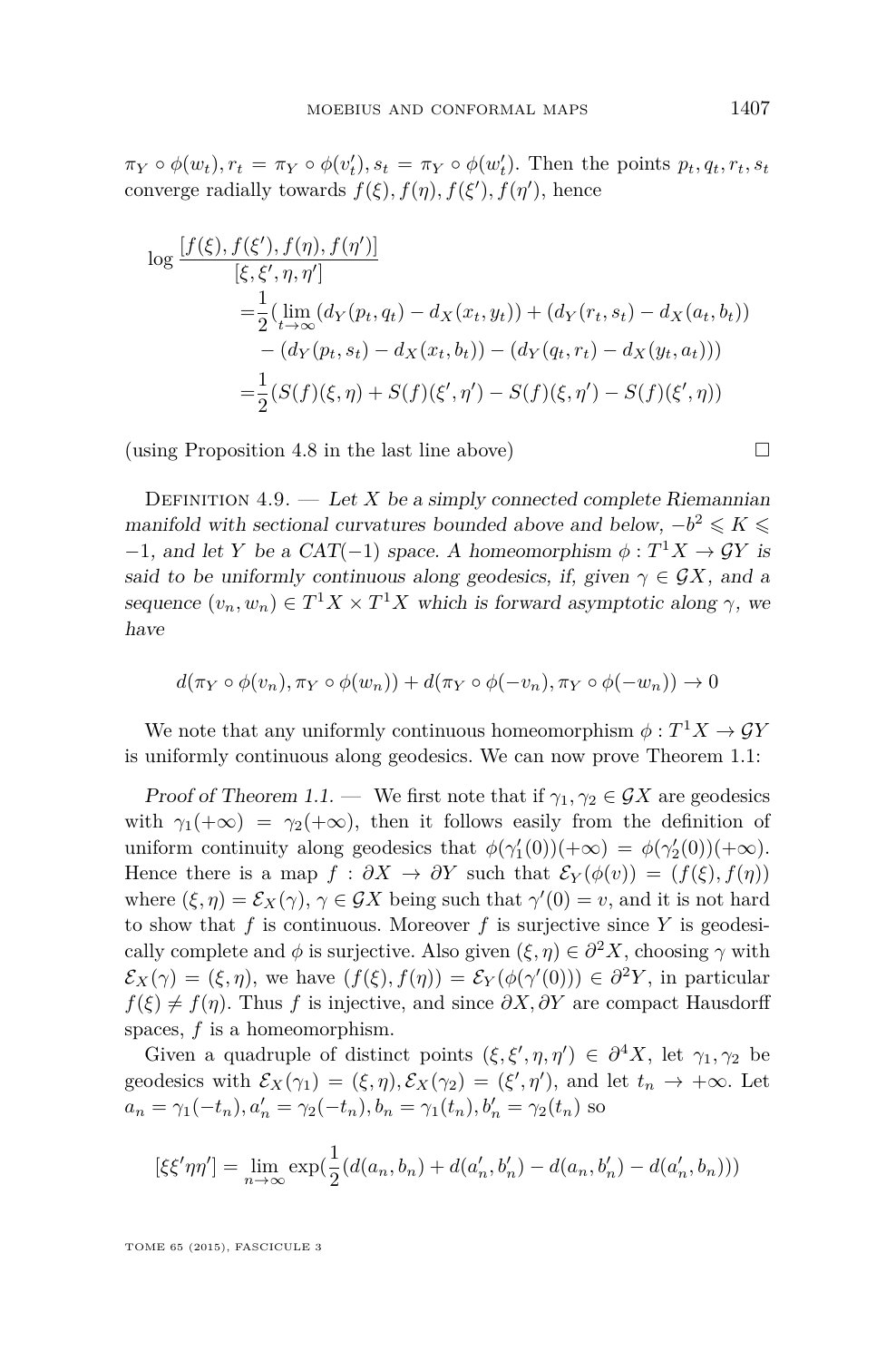Let  $\alpha_n = \pi_Y \circ \phi(\gamma_1'(-t_n)), \alpha_n' = \pi_Y \circ \phi(\gamma_2'(-t_n)), \beta_n = \pi_Y \circ \phi(\gamma_1'(t_n)), \beta_n' =$  $\pi_Y \circ \phi(\gamma_2'(t_n))$ , so that

$$
[f(\xi)f(\xi')f(\eta)f(\eta')]
$$
  
= 
$$
\lim_{n \to \infty} \exp(\frac{1}{2}(d(\alpha_n, \beta_n) + d(\alpha'_n, \beta'_n) - d(\alpha_n, \beta'_n) - d(\alpha'_n, \beta_n)))
$$

Note that  $d(a_n, b_n) = d(\alpha_n, \beta_n)$ ,  $d(a'_n, b'_n) = d(\alpha'_n, \beta'_n)$  since  $\phi$  conjugates the geodesic flows. Clearly the Theorem follows from the following claim:

CLAIM. — We have  $d(a_n, b'_n) - d(\alpha_n, \beta'_n) \to 0, d(a'_n, b_n) - d(\alpha'_n, \beta_n) \to 0$ as  $n \to \infty$ .

Proof of Claim. — Let  $\gamma_n : [0, l_n] \to X$  be the geodesic segment with  $\gamma_n(0) = a_n, \gamma_n(l_n) = b'_n$ , where  $l_n = d(a_n, b'_n)$ . Then it is a standard fact that the Riemannian angle between the vectors  $\gamma'_1(-t_n), v_n = \gamma'_n(0)$  tends to 0, as does the angle between the vectors  $\gamma_2'(t_n), w_n = \gamma_n'(l_n)$ . Letting  $p_n = \pi_Y \circ \phi(v_n), q_n = \pi_Y \circ \phi(w_n)$ , we have  $d(p_n, q_n) = d(a_n, b'_n)$  since  $\phi$ is a geodesic conjugacy. Moreover since  $\phi$  is uniformly continuous along geodesics, it follows that  $d(p_n, \alpha_n) \to 0, d(q_n, \beta'_n) \to 0$ . Hence  $d(a_n, b'_n)$  –  $d(\alpha_n, \beta'_n) \to 0$  and a similar argument shows  $d(a'_n, b_n) - d(\alpha'_n, \beta_n) \to 0$ .  $\Box$ 

Proof. — Proof of Theorem [1.3](#page-4-0) The forward implication follows from Theorem [1.1.](#page-3-0) For the backward implication, given *f* : *∂X* → *∂Y* a Moebius map, let  $\phi: T^1 X \to \mathcal{G} Y$  denote the induced conjugacy of geodesic flows given by Proposition [4.4.](#page-16-0) We show that  $\phi$  is uniformly continuous along geodesics.

Let  $(v_n, w_n)$  be a forward asymptotic sequence. By Proposition [4.7,](#page-17-0) we have  $d(\pi_Y \circ \phi(v_n), \pi_Y \circ \phi(w_n)) \to 0$ . Since f is Moebius, the conjugacy  $\phi$  is  $f$ flip-equivariant, hence  $\pi_Y \circ \phi(-v_n) = \pi_Y \circ \phi(v_n), \pi_Y \circ \phi(-w_n) = \pi_Y \circ \phi(w_n),$ thus  $d(\pi_Y \circ \phi(-v_n), \pi_Y \circ \phi(-w_n)) = d(\pi_Y \circ \phi(v_n), \pi_Y \circ \phi(w_n)) \to 0.$ 

It follows from the chain rule that the integrated Schwarzian satisfies the following transformation rule: given conformal maps  $f : \partial X \to \partial Y, g :$  $\partial Y \to \partial Z$ , where *X, Y, Z* are CAT(−1) spaces, we have

$$
S(g \circ f) = S(g) \circ f + S(f)
$$

For the group *G* of  $C^1$  conformal self-maps of the boundary  $\partial X$  of a  $CAT(-1)$  space, the map

$$
c: G \to C(\partial^2 X)
$$

$$
f \mapsto S(f)
$$

is therefore a *G*-cocycle with values in the vector space  $C(\partial^2 X)$  of continuous functions on *∂* <sup>2</sup>*X* endowed with its natural *G*-action.

ANNALES DE L'INSTITUT FOURIER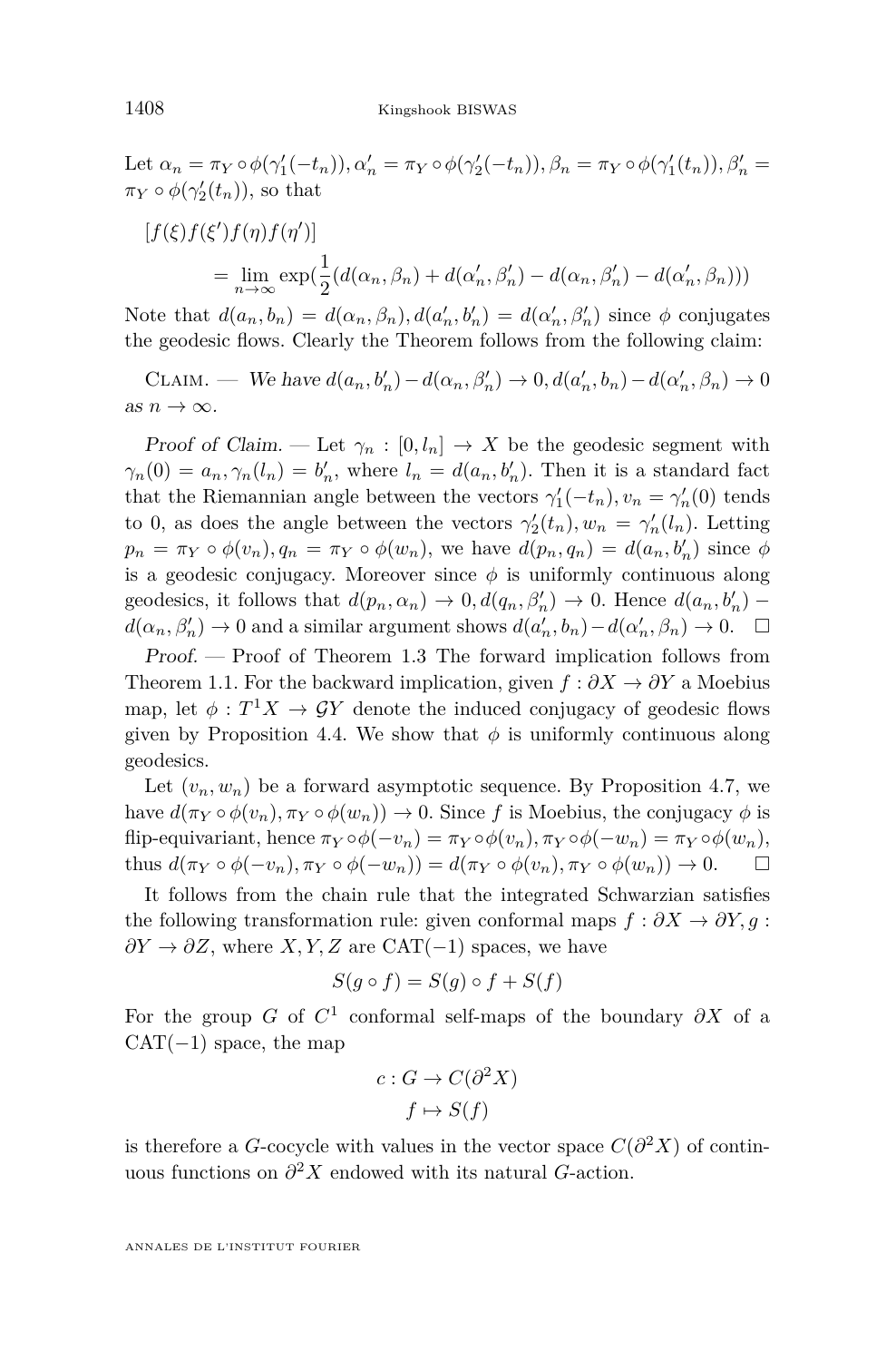<span id="page-23-0"></span>For the group *G* of  $C^1$  conformal self-maps of  $V \subset \partial Y$ , it follows that the subgroup  $\ker c := \{g \in G | S(g) = 0\} < G$  coincides with the group of Moebius self-maps of *V*. Hence for conformal maps  $f, g: U \to V, g \circ f^{-1}$ is Moebius if and only if  $S(g \circ f^{-1}) = 0$ . Using the identities

$$
S(g \circ f^{-1}) = S(g) \circ f^{-1} + S(f^{-1})
$$
  

$$
0 = S(f \circ f^{-1}) = S(f) \circ f^{-1} + S(f^{-1})
$$

it follows that  $S(g \circ f^{-1}) = (S(g) - S(f)) \circ f^{-1}$ , hence  $f, g$  differ by postcomposition with a Moebius map if and only if  $S(q) = S(f)$ .

For  $C^1$  conformal maps  $f : \partial X \to \partial Y$  such that the integrated Schwarzian  $S(f)$  is bounded, and X is a simply connected manifold with pinched negative sectional curvatures, we have the following version of the geometric mean value theorem:

THEOREM  $4.10.$  — Let *X* be a simply connected complete Riemannian manifold with sectional curvatures bounded above and below,  $-b^2 \leq K \leq$  $-1$ , and let *Y* be a CAT(−1) space. Let  $f : ∂X \to ∂Y$  be a  $C^1$  conformal map such that *S*(*f*) is bounded. Then for all  $(\xi, \eta) \in \partial^2 X$  and  $x \in X, y \in Y$ , we have

$$
e^{-4||S(f)||_{\infty}} df_{\rho_x, \rho_y}(\xi) df_{\rho_x, \rho_y}(\eta) \leqslant \left(\frac{\rho_y(f(\xi), f(\eta))}{\rho_x(\xi, \eta)}\right)^2
$$
  

$$
\leqslant e^{4||S(f)||_{\infty}} df_{\rho_x, \rho_y}(\xi) df_{\rho_x, \rho_y}(\eta)
$$

Proof. — Fix  $x \in X, y \in Y$ . For a triple  $(\xi, \xi', \eta') \in \partial^3 X$ , we define

$$
\delta(\xi, \xi', \eta') := \frac{\rho_y(f(\xi), f(\xi')) \rho_y(f(\xi), f(\eta')) \rho_x(\xi', \eta')}{\rho_x(\xi, \xi') \rho_x(\xi, \eta') \rho_y(f(\xi'), f(\eta'))}
$$

For a quadruple  $(\xi, \xi', \eta, \eta') \in \partial^4 X$ , by Theorem [1.2](#page-4-0) we have

$$
e^{-2||S(f)||_{\infty}} \leq \frac{[f(\xi), f(\xi'), f(\eta), f(\eta')]}{[\xi, \xi', \eta, \eta']} \leq e^{2||S(f)||_{\infty}}
$$

Passing to the limit above as  $\eta \to \xi$ , the term in the middle converges to  $df_{\rho_x,\rho_y}(\xi)/\delta(\xi,\xi',\eta')$ , thus we may write  $df_{\rho_x,\rho_y}(\xi) = \delta(\xi,\xi',\eta') \cdot E(\xi,\xi',\eta')$  $\text{where } e^{-2||S(f)||_{\infty}} \leqslant E(\xi, \xi', \eta') \leqslant e^{2||S(f)||_{\infty}}.$ 

Now given  $(\xi, \eta) \in \partial^2 X$ , choose  $\beta \in \partial X$  distinct from  $\xi, \eta$ . Then we have:

$$
df_{\rho_x,\rho_y}(\xi)df_{\rho_x,\rho_y}(\eta) = \delta(\xi,\eta,\beta)\delta(\eta,\xi,\beta)E(\xi,\eta,\beta)E(\eta,\xi,\beta)
$$

$$
= \left(\frac{\rho_y(f(\xi),f(\eta))}{\rho_x(\xi,\eta)}\right)^2 E(\xi,\eta,\beta)E(\eta,\xi,\beta)
$$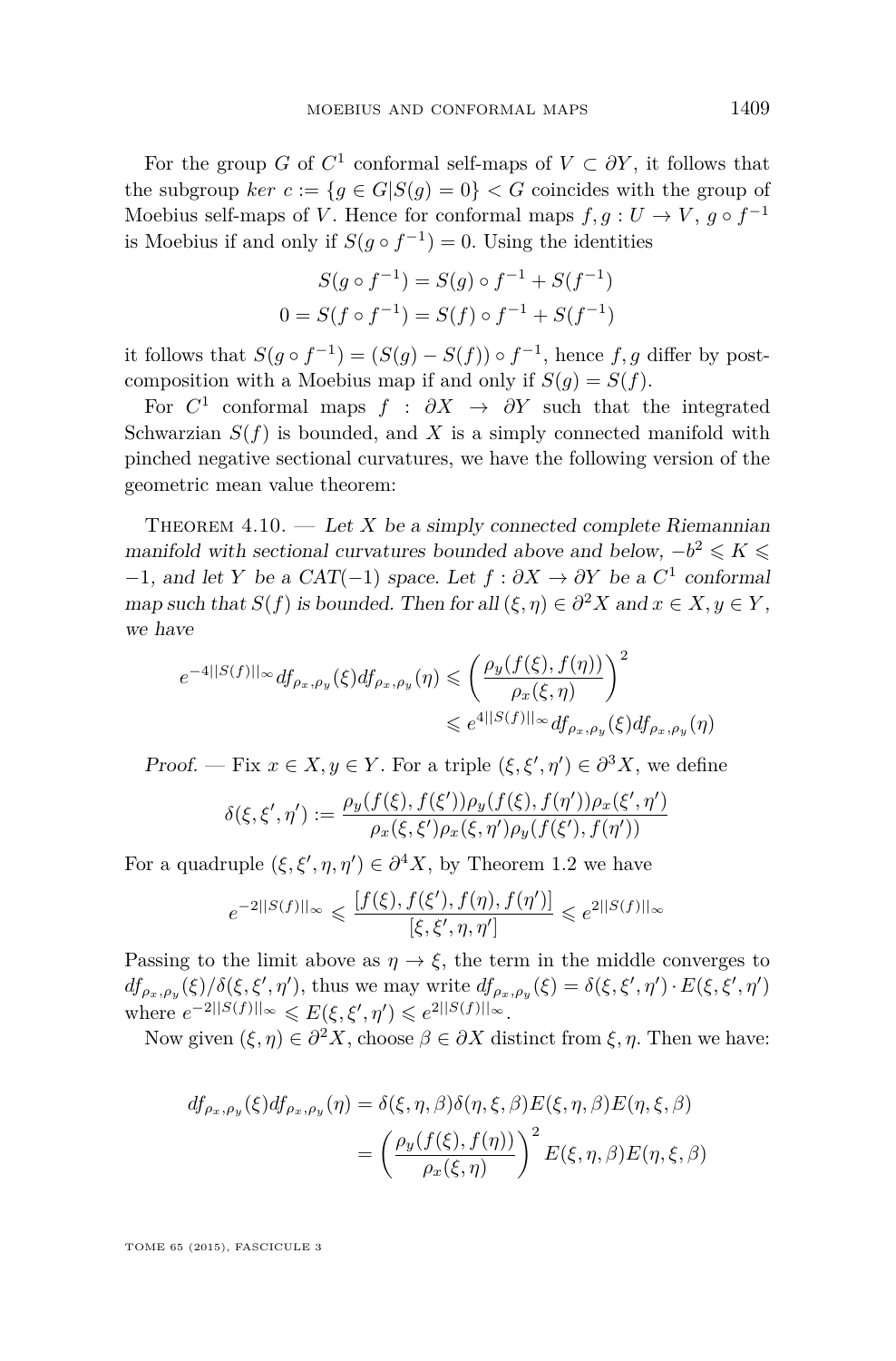so the Theorem follows since

$$
e^{-4||S(f)||_{\infty}} \leqslant E(\xi, \eta, \beta)E(\eta, \xi, \beta) \leqslant e^{4||S(f)||_{\infty}}
$$

**5. Marked length spectrum, geodesic conjugacies, and Moebius structure at infinity**

The following Theorem follows from results of Bourdon ([\[1\]](#page-36-0)), Hamenstadt  $([5])$  $([5])$  $([5])$  and Otal  $([8])$  $([8])$  $([8])$ , we give a proof for the benefit of the reader.

Theorem 5.1. — (Bourdon, Hamenstadt, Otal) Let *X, Y* be closed *n*-dimensional Riemannian manifolds with sectional curvatures bounded above by  $-1$ , and let  $\tilde{X}, \tilde{Y}$  denote their universal covers. Then the following are equivalent:

- (1) The marked length spectra of *X* and *Y* coincide, i.e. there is an isomorphism  $\Phi : \pi_1(X) \to \pi_1(Y)$  such that  $l_Y \circ \Phi = l_X$ .
- (2) There is an equivariant Moebius map  $f : \partial \tilde{X} \to \partial \tilde{Y}$
- (3) There is a homeomorphism  $\phi : T^1 X \to T^1 Y$  conjugating the geodesic flows.

Proof. — We prove:

1. (1)  $\Rightarrow$  (2): It is well known that the isomorphism  $\Phi$  induces an equivariant homeomorphism  $f : \partial \tilde{X} \to \partial \tilde{Y}$  such that  $f \circ \gamma = \Phi(\gamma) \circ f$ for  $\gamma \in \pi_1(X)$  (with  $\pi_1(X), \pi_1(Y)$  identified with groups of homeomorphisms of  $\partial \tilde{X}, \partial \tilde{Y}$ .

Let  $h_X, h_Y$  denote the topological entropies of the geodesic flows of *X* and *Y*. For  $t \ge 0$ , let  $\nu_X(t), \nu_Y(t)$  denote the number of conjugacy classes  $[\gamma], [\gamma']$  in  $\pi_1(X), \pi_1(Y)$  with  $l_X(\gamma) \leq t, l_Y(\gamma') \leq t$ . Then by hypothesis,  $\nu_X(t) \equiv \nu_Y(t)$ . Hence from Bowen's formula for the topological entropy ([\[3\]](#page-36-0)) we have

$$
h_X = \lim_{t \to +\infty} \frac{\log(\nu_X(t))}{t} = \lim_{t \to +\infty} \frac{\log(\nu_Y(t))}{t} = h_Y
$$

Let  $\mu_X, \mu_Y$  denote the Bowen-Margulis currents on  $\partial^2 \tilde{X}, \partial^2 \tilde{Y}$ ; these are the geodesic currents corresponding to the Bowen-Margulis measures on  $T^1X, T^1Y$ , the unique invariant measures of maximal entropy. Then it follows from Bowen's formula for the Bowen-Margulis measure ([\[3\]](#page-36-0)) that for any fixed small  $\epsilon > 0$ ,

$$
\mu_X = \lim_{t \to +\infty} \frac{1}{N_{\epsilon,X}(t)} \sum_{[\gamma] \in CO_{\epsilon,X}(t)} \delta_{[\gamma]}
$$

ANNALES DE L'INSTITUT FOURIER

 $\Box$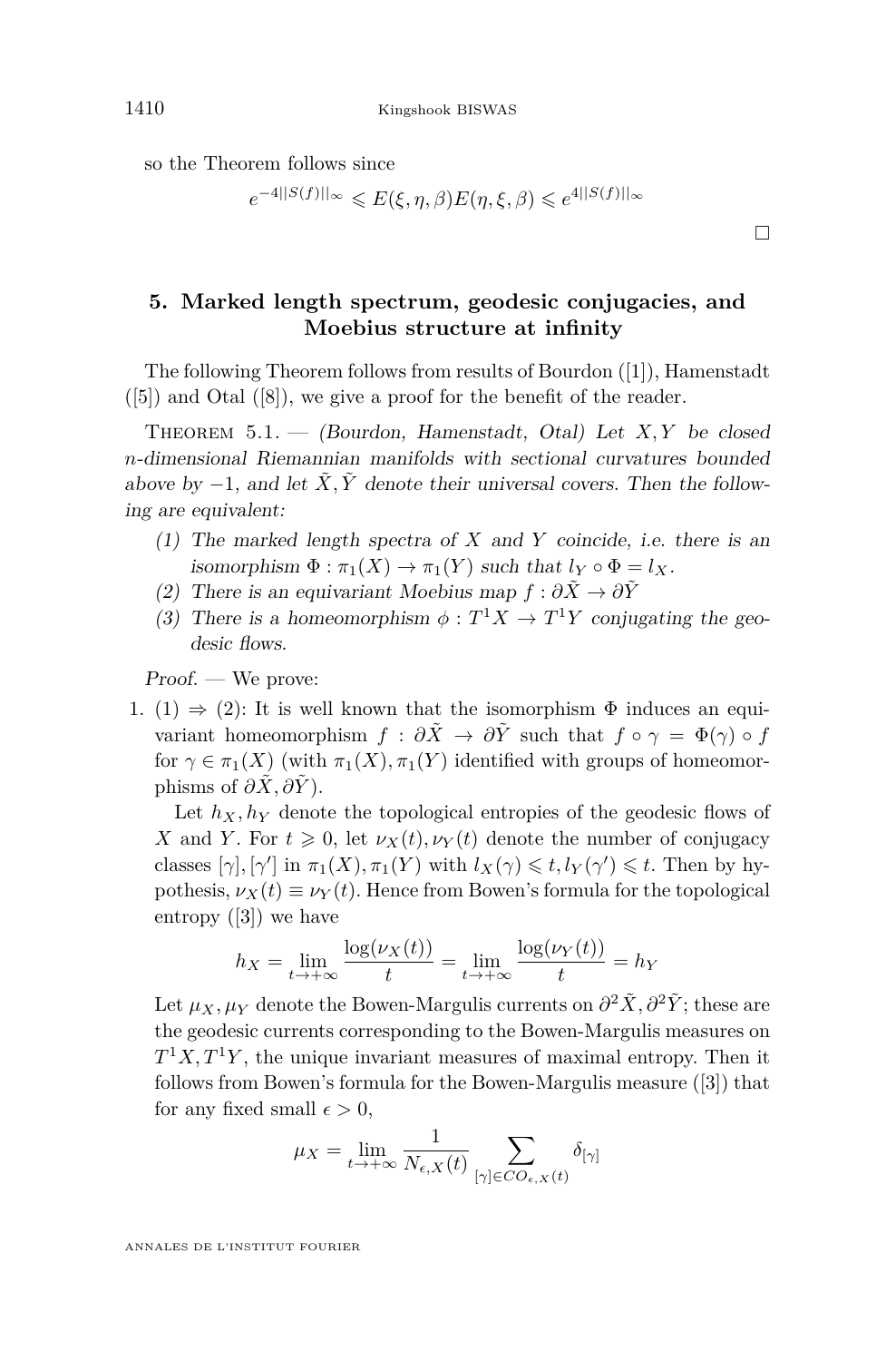where  $CO_{\epsilon,X}(t)$  is the set of conjugacy classes  $[\gamma]$  in  $\pi_1(X)$  with  $l_X(\gamma) \in$  $[t - \epsilon, t + \epsilon]$ ,  $N_{\epsilon, X}(t)$  is the cardinality of  $CO_{\epsilon, X}(t)$ , and  $\delta_{[\gamma]}$  denotes the atomic geodesic current associated to a conjugacy class [*γ*].

Since  $\Phi$  preserves lengths, it follows that  $(f \times f)_*(\mu_X) = \mu_Y$ . We now recall Kaimanovich's formula for the Bowen-Margulis current ([\[6\]](#page-36-0)),

$$
d\mu_X(\xi,\eta) = \frac{d\nu_{x,X}(\xi)d\nu_{x,X}(\eta)}{(\rho_x(\xi,\eta))^{2h_X}}
$$

where  $x \in \tilde{X}$  (the right-hand side above is independent of the choice of *x*) and  $\nu_{x,X}$  is the Patterson-Sullivan measure on  $\partial \tilde{X}$  based at the point *x*.

CLAIM. — For any  $x \in \tilde{X}, y \in \tilde{Y}$ , the map f is absolutely continuous with respect to the Patterson-Sullivan measures  $\nu_{x,X}, \nu_{y,Y}$ .

Proof of Claim. — Let  $A \subset \partial X$  such that  $\nu_{x,X}(A) = 0$ . Let  $U, V \subset$  $∂X$  be closed disjoint balls in  $(∂X, ρ<sub>x</sub>)$ , let  $δ$  denote the minimum distance between points of *U* and *V*. Let  $A' = A \cap U$ . Then we have

$$
\nu_{y,Y}(f(A'))\nu_{y,Y}(f(V)) \leq \mu_Y(f(A') \times f(V))
$$
  
=  $\mu_X(A' \times V)$   

$$
\leq \frac{\nu_{x,X}(A')\nu_{x,X}(V)}{\delta^{2h_X}} = 0
$$

hence  $\nu_{y,Y}(f(A')) = 0$ . It follows that  $\nu_{y,y}(f(A)) = 0$ . This proves the claim.  $\Box$ 

Let *g* be the Radon-Nikodym derivative of  $f_*^{-1} \nu_{y,Y}$  with respect to  $\nu_{x,X}$ . Then the equality  $(f \times f)_*(\mu_X) = \mu_Y$  implies that for  $\mu_X$ -a.e.  $(\xi, \eta) \in \partial^2 \tilde{X}$  we have

$$
\frac{\rho_y(f(\xi), f(\eta))^{2h_Y}}{\rho_x(\xi, \eta)^{2h_X}} = g(\xi)g(\eta) ,
$$

in particular the above equality holds for  $(\xi, \eta)$  in a dense subset *A* ⊂  $\partial^2 \tilde{X}$ . Since  $h_X = h_Y$ , it follows that *f* preserves cross-ratios of quadruples in the dense subset  $\partial^2 A \subset \partial^4 \tilde{X}$ , and hence preserves all cross-ratios, since cross-ratios are continuous.

- 2.  $(2) \Rightarrow (3)$ : Let  $\phi: T^1 \tilde{X} \to T^1 \tilde{Y}$  be the geodesic conjugacy induced by  $f$ , as given by Proposition [4.4.](#page-16-0) Then it is easy to see that  $\phi$  is equivariant, hence induces a geodesic conjugacy  $\overline{\phi}: T^1 X \to T^1 Y$ .
- 3. (3)  $\Rightarrow$  (1): The conjugacy  $\phi$  induces an equivariant conjugacy  $\tilde{\phi}$ :  $T^1\tilde{X} \to T^1\tilde{Y}$ , which is uniformly continuous since  $\phi$  is uniformly continuous, hence by Theorem [1.1](#page-3-0) there is a Moebius homeomorphism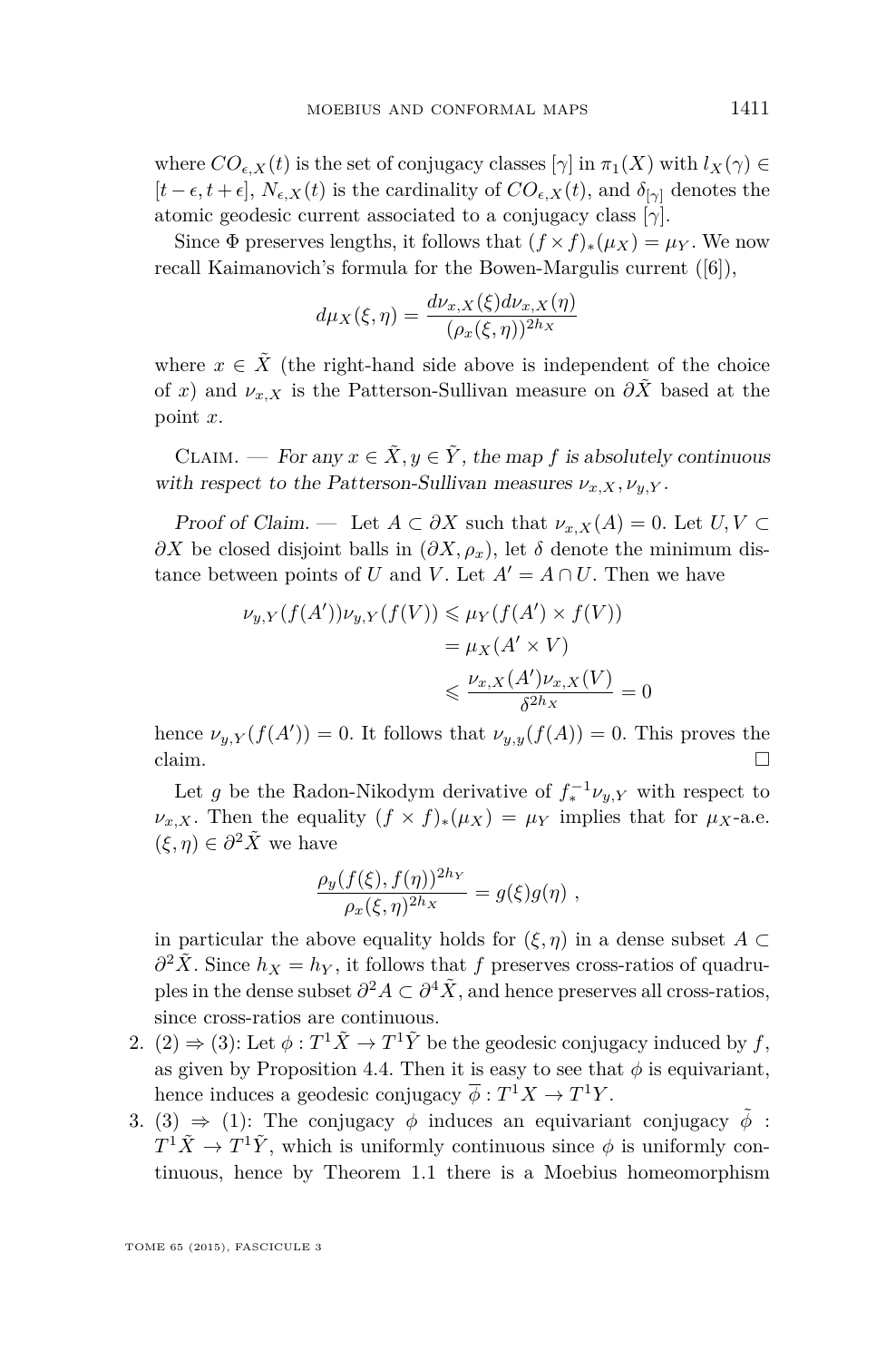*f* :  $\partial \tilde{X} \rightarrow \partial \tilde{Y}$  such that  $\mathcal{E}_Y(\tilde{\phi}(\gamma)) = (f \times f) \circ \mathcal{E}_X(\gamma)$ . Moreover *f* is equivariant because  $\tilde{\phi}$  is. Identifying  $\pi_1(X), \pi_1(Y)$  with groups of homeomorphisms of  $\partial \tilde{X}, \partial \tilde{Y}$ , we obtain a map

$$
\Phi : \pi_1(X) \to \pi_2(Y)
$$

$$
g \mapsto f \circ g \circ f^{-1}
$$

which is clearly an isomorphism.

Each  $g \in \pi_1(X)$  has a unique attracting and a unique repelling fixed point on  $\partial \tilde{X}$ , denoted  $\xi_g^+, \xi_g^-$  respectively. For any  $\gamma \in \mathcal{G}\tilde{X}$  with  $\mathcal{E}_{\tilde{X}}(\gamma) = (\xi_g^-, \xi_g^+)$ , we have  $g(\gamma'(0)) = \phi_{t_1}^{\tilde{X}}(\gamma'(0))$ , where  $t_1 = l_X(g)$ . Now  $f(\xi_g^+), f(\xi_g^-)$  are the attracting and repelling fixed points of  $\Phi(g)$ , and  $\tilde{\phi}(\gamma) \in \tilde{\mathcal{G}Y}$  satisfies  $\mathcal{E}_{\tilde{X}}(\tilde{\phi}(\gamma)) = (f(\xi_g^-), f(\xi_g^+))$  (we are abusing notation writing  $\tilde{\phi}$  also for the induced map  $\mathcal{G}\tilde{X} \to \mathcal{G}\tilde{Y}$ ). Hence  $\Phi(g)(\tilde{\phi} \circ \gamma'(0)) = \phi_{t_2}^{\tilde{Y}}(\tilde{\phi} \circ \gamma'(0))$  where  $t_2 = l_Y(\Phi(g)).$ 

Since  $\tilde{\phi}$  is equivariant and is a geodesic conjugacy, we also have

$$
\Phi(g)(\tilde{\phi}\circ\gamma'(0))=\tilde{\phi}(g(\gamma'(0)))=\tilde{\phi}(\phi_{t_1}^{\tilde{X}}(\gamma'(0)))=\phi_{t_1}^{\tilde{Y}}(\tilde{\phi}\circ\gamma'(0)).
$$

Since the time-*t*-map of the geodesic flow of  $\tilde{Y}$  has no fixed points for  $t \neq 0$ , we must have  $t_1 = t_2$ , i.e.  $l_Y(\Phi(g)) = l_X(g)$ . We obtain as a corollary the following:

THEOREM 5.2. — Let *X*, *Y* be closed *n*-dimensional Riemannian manifolds with sectional curvatures bounded above by  $-1$ , and let  $\tilde{X}, \tilde{Y}$  be their universal covers. If  $f : \partial \tilde{X} \to \partial \tilde{Y}$  is an equivariant  $C^1$  conformal map, then *f* is Moebius.

Proof. — Let  $\phi: T^1\tilde{X} \to T^1\tilde{Y}$  be the geodesic conjugacy given by Propo-sition [4.4.](#page-16-0) Then the equivariance of *f* implies that of  $\phi$ , hence  $\phi$  is the lift of a conjugacy  $\overline{\phi}: T^1X \to T^1Y$  which is uniformly continuous, hence  $\phi$ is uniformly continuous. It then follows from Theorem [1.1](#page-3-0) that *f* is Moebius.  $\Box$ 

#### **6. Nearest points and almost isometric extension of Moebius maps**

Let *X* be a proper geodesically complete CAT(−1) space such that  $\partial X$ has at least four points, and let  $\mathcal{M} = \mathcal{M}(\partial X, \rho_x)$ . Since the image of the isometric embedding  $X \to M$  is closed in M and the space M is proper, it follows that for all  $\rho \in \mathcal{M}$  there exists  $x \in X$  minimizing  $d_{\mathcal{M}}(\rho, \rho_y)$  over *y* ∈ *X*.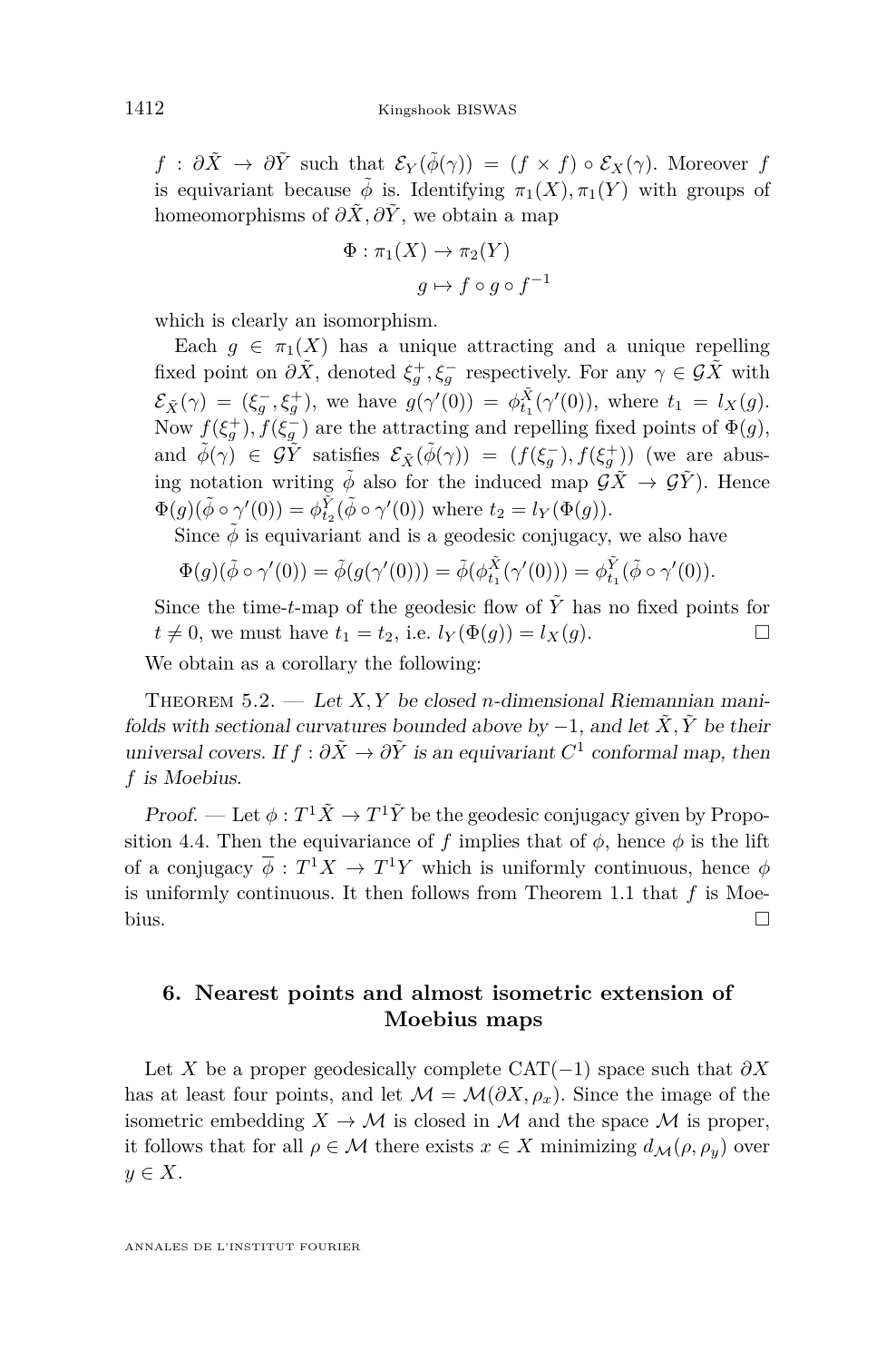<span id="page-27-0"></span>THEOREM 6.1. — The image of the map  $i_X : X \to M$  is  $\frac{1}{2} \log 2$ -dense in M.

Proof. — Given  $\rho \in \mathcal{M}$  let  $x \in X$  minimize  $d_{\mathcal{M}}(\rho, \rho_y)$  over  $y \in X$ . Let  $\lambda = \sup \log \frac{d\rho}{d\rho_x} = d_{\mathcal{M}}(\rho, \rho_x)$ , let  $Z \subset \partial X$  be the set where  $\log \frac{d\rho}{d\rho_x} = \lambda$  and let  $\xi_0 \in Z$ .

Suppose that  $\lambda > \frac{1}{2} \log 2$ . Then for any  $\xi \in Z$ , by the Geometric Mean Value Theorem we have

$$
1 \ge \rho(\xi_0, \xi)^2 = \rho_x(\xi_0, \xi)^2 \frac{d\rho}{d\rho_x}(\xi_0) \frac{d\rho}{d\rho_x}(\xi) = \rho_x(\xi_0, \xi)^2 e^{2\lambda} > \rho_x(\xi_0, \xi)^2 \cdot 2
$$

hence  $\max_{\xi \in Z} \rho_x(\xi_0, \xi) < 1/$ 2. It follows that there is an open neighbourhood  $N \supset Z$  and  $\epsilon > 0$  such that  $\angle^{(-1)} \xi x \xi_0 \leq \pi/2 - \epsilon$  for all  $\xi \in N$ . By monotonicity of comparison angles, for any  $y \in [x, \xi_0)$ , we also have  $\angle^{(-1)}\xi xy \leq \pi/2 - \epsilon$  for all  $\xi \in N$ , so  $\cos(\angle^{(-1)}\xi xy) \geq \delta_0$  for some  $\delta_0 > 0$ . Now let  $\lambda' = \sup_{\xi \in \partial X - N} \log \frac{d\rho}{d\rho_x}(\xi), \delta_1 = \lambda - \lambda' > 0$ , then, using Lemma [3.7,](#page-13-0) let  $t_0 < \delta_1/3$  be such that, for  $y \in [x, \xi_0)$  at distance *t* from *x*, we have

$$
g_{x,y}(\xi) = t \cos(\angle^{(-1)} \xi xy) + o(t)
$$

where  $||o(t)||_{\infty} < t\delta_0/2$  for  $t \leq t_0$ . Then, using the Chain Rule, we have for  $\xi \in N$  and  $0 < t \leq t_0$ , letting  $y \in [x, \xi_0)$  be the point at distance *t* from *x*,

$$
\log \frac{d\rho}{d\rho_y}(\xi) = \log \frac{d\rho}{d\rho_x}(\xi) - g_{x,y}(\xi) \le \lambda - t\delta_0 + t\delta_0/2 < \lambda,
$$

while for  $\xi \in \partial X - N$  and  $0 < t \leq t_0$  we have

$$
\log \frac{d\rho}{d\rho_y}(\xi) = \log \frac{d\rho}{d\rho_x}(\xi) - g_{x,y}(\xi) \le \lambda' + t + t\delta_0/2 \le \lambda - \delta_1 + 2\delta_1/3 < \lambda
$$

hence for  $0 < t \leq t_0$  we have  $d_M(\rho, \rho_v) < d_M(\rho, \rho_x)$ , a contradiction.

THEOREM 6.2. — If *X* is a metric tree then the map  $i_X : X \to M$  is a surjective isometry.

Proof. — Suppose not, let  $\rho \in \mathcal{M}$  be a point not in the image, let  $x \in X$ minimize  $d_{\mathcal{M}}(\rho, \rho_y)$  over  $y \in X$ . Let  $\lambda = \sup \log \frac{d\rho}{d\rho_x} > 0$ , let  $Z \subset \partial X$ be the set where  $\log \frac{d\rho}{d\rho_x} = \lambda$  and let  $\xi_0 \in Z$ . Then for all  $\xi \in Z$ , we have  $1 \ge \rho_x(\xi_0, \xi) e^{\lambda}$  hence  $\rho_x(\xi_0, \xi) \le e^{-\lambda}$ . Let  $0 < \lambda' < \lambda$ , and choose a neighbourhood  $N \supset Z$  such that  $\rho_x(\xi_0, \xi) \leqslant e^{-\lambda'}$  for all  $\xi \in N$ . Letting *y*<sub>0</sub> be the point on the ray  $[x, \xi)$  at distance  $\lambda'$  from *a*, since *X* is a tree it follows that the segment  $[x, y_0]$  is contained in all the rays  $[x, \xi), \xi \in N$ . Hence for  $0 < t \le \lambda'$ , it follows that  $\angle^{(-1)} \xi xy = 0$  for all  $\xi \in N$ , where *y* is the point on  $[x, \xi_0)$  at distance *t* from *x*. Thus  $\cos(\angle^{(-1)}\xi xy) = 1$  for all  $\xi \in N$ , and now the same argument as in the proof of Theorem 6.1 above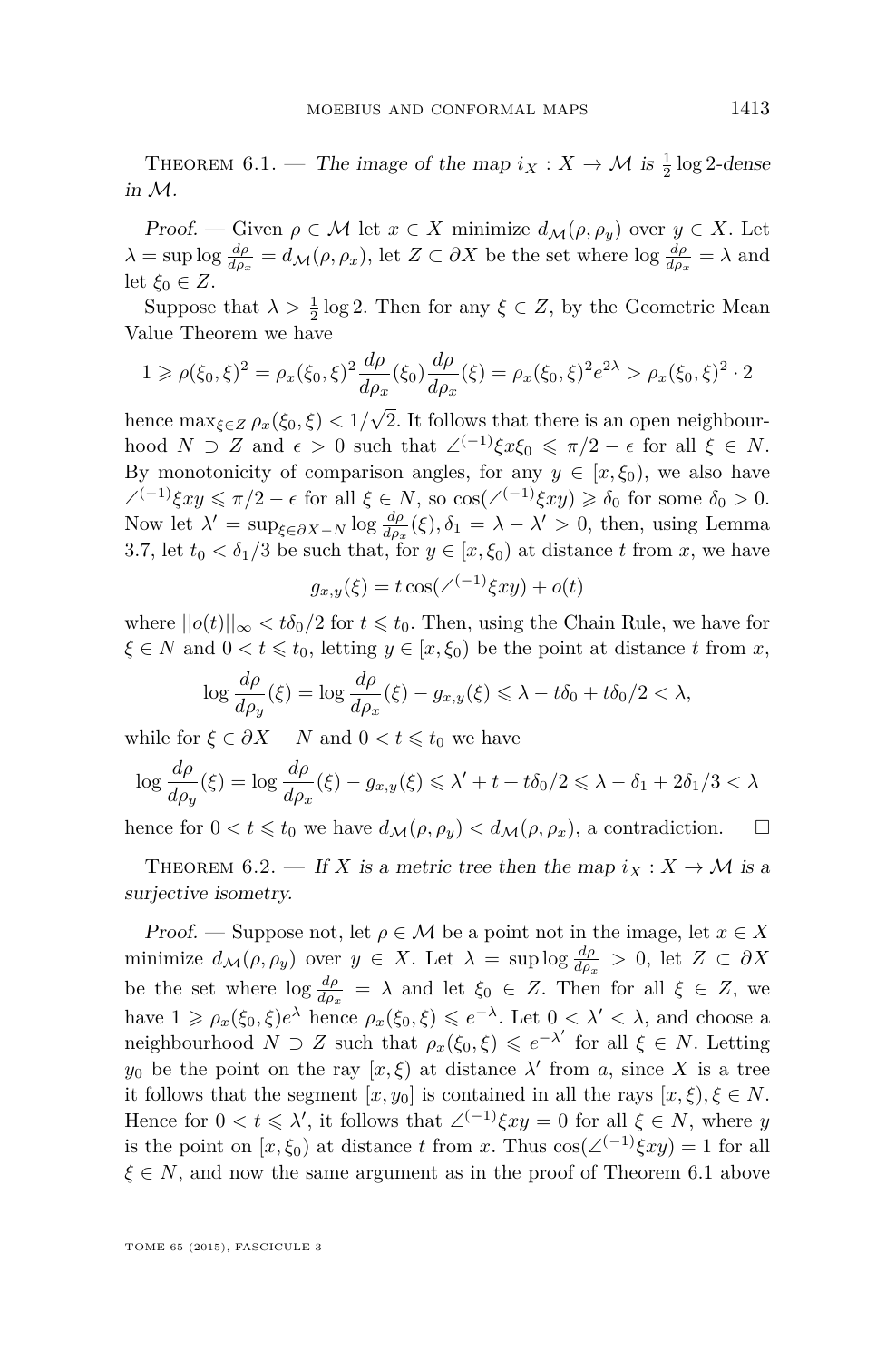shows that we may choose  $0 < t_0 < \lambda'$  such that for  $0 < t \leq t_0$  we have  $d_{\mathcal{M}}(\rho, \rho_y) < d_{\mathcal{M}}(\rho, \rho_x)$ , a contradiction.

Now let *X, Y* be proper geodesically complete CAT(−1) spaces such that *∂X* has at least four points, let  $f : ∂X \to ∂Y$  be a Moebius homeomorphism, and let  $\mathcal{M}_X = \mathcal{M}(\partial X, \rho_x), \mathcal{M}_Y = \mathcal{M}(\partial Y, \rho_y)$  where  $x \in X, y \in Y$ . Let  $g = f^{-1}$ , then for  $\rho \in \mathcal{M}_X$  we can define the pull-back metric  $g_*\rho$  on *∂Y* by  $g_*\rho(\xi, \xi') := \rho(g(\xi), g(\xi'))$ , ξ, ξ' ∈ *∂Y*. Since *g* is Moebius it follows easily that  $g_*\rho \in \mathcal{M}_Y$ . We can therefore define a map

$$
\hat{f} : \mathcal{M}_X \to \mathcal{M}_Y
$$

$$
\rho \mapsto g_*\rho
$$

which it is easy to see is a surjective isometry.

We define a nearest-point projection map for *X*,

$$
\pi_X : \mathcal{M}_X \to X
$$

$$
\rho \mapsto a
$$

by choosing for each  $\rho \in \mathcal{M}_X$  a point  $a \in X$  minimizing  $d_{\mathcal{M}_X}(\rho, \rho_x), x \in X$ (not necessarily unique), and similarly we define a map  $\pi_Y : \mathcal{M}_Y \to Y$ . We can now prove the Theorems [1.5](#page-4-0) and [1.6:](#page-5-0)

Proof of Theorem [1.5.](#page-4-0) — Define  $F: X \to Y$  by  $F = \pi_Y \circ \hat{f} \circ i_X$ . Then by Theorem [6.1](#page-27-0) for  $x, x' \in X$ , letting  $y = F(x), y' = F(x')$  we have

$$
|d_Y(y, y') - d_X(x, x')| = |d_{\mathcal{M}_Y}(\rho_y, \rho_y') - d_{\mathcal{M}_Y}(\hat{f}(\rho_x), \hat{f}(\rho_{x'}))|
$$
  
\n
$$
\leq |d_{\mathcal{M}_Y}(\rho_y, \rho_{y'}) - d_{\mathcal{M}_Y}(\hat{f}(\rho_x), \rho_{y'})|
$$
  
\n
$$
+ |d_{\mathcal{M}_Y}(\hat{f}(\rho_x), \rho_{y'}) - d_{\mathcal{M}_Y}(\hat{f}(\rho_x), \hat{f}(\rho_{x'}))|
$$
  
\n
$$
\leq d_{\mathcal{M}_Y}(\rho_y, \hat{f}(\rho_x)) + d_{\mathcal{M}_Y}(\rho_{y'}, \hat{f}(\rho_{x'})) \leq \log 2
$$

so *F* is a  $(1, \log 2)$ -quasi-isometry. Given  $y \in Y$ , by Theorem [6.1](#page-27-0) we may choose  $x \in X$  such that  $d_{\mathcal{M}_X}(f_*\rho_y, \rho_x) \leq \frac{1}{2}\log 2$ , then by definition of *F*,

$$
d_Y(F(x), y) = d_{\mathcal{M}_Y}(\rho_{F(x)}, \rho_y) \le d_{\mathcal{M}_Y}(\rho_{F(x)}, \hat{f}(\rho_x)) + d_{\mathcal{M}_Y}(\hat{f}(\rho_x), \rho_y)
$$
  

$$
\le d_{\mathcal{M}_Y}(\rho_y, \hat{f}(\rho_x)) + d_{\mathcal{M}_Y}(\hat{f}(\rho_x), \rho_y)
$$
  

$$
= 2d_{\mathcal{M}_X}(f_*\rho_y, \rho_x)
$$
  

$$
\le \log 2
$$

thus the image of *F* is log 2-dense in *Y* .

It follows from the above that *F* has a continuous extension  $\partial F : \partial X \to$ *∂Y*, it remains to prove that  $\partial F = f$ . Let  $\xi \in \partial X, x \in X$  and let  $a \in X$ converge to *ξ* along the ray  $[x, \xi)$ . Let  $y = F(x), b = F(a), \lambda = d_Y(y, b)$ , then  $b \to \eta = \partial F(\xi), \lambda \geq d_X(x, a) - \log 2 \to \infty$  as  $a \to \xi$ . Extend [y, b] to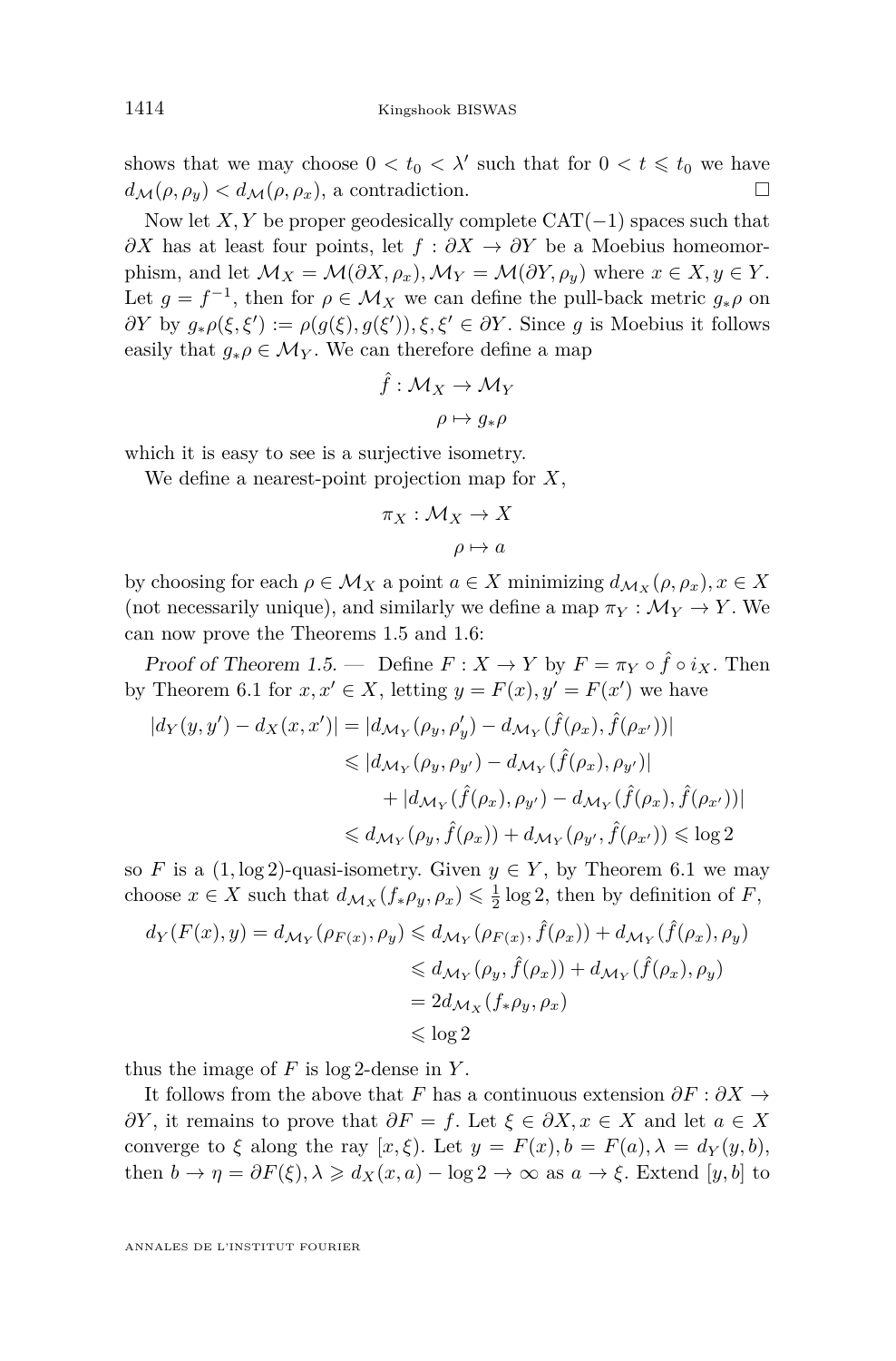a geodesic ray  $[y, \eta')$  where  $\eta' \in \partial Y$ , then  $\frac{d\rho_b}{d\rho_y}(\eta') = e^{\lambda}$  and  $b \to \eta$  implies  $\eta' \to \eta$ . By the Chain Rule,

$$
||\log \frac{d\rho_b}{d\rho_y} - \log \frac{dg_*\rho_a}{dg_*\rho_x}||_{\infty} \le d_{\mathcal{M}_Y}(\rho_b, g_*\rho_a) + d_{\mathcal{M}_Y}(\rho_y, g_*\rho_x) \le \log 2
$$

and  $\log \frac{dg_* \rho_a}{dg_* \rho_x}(f(\xi)) = d_X(x, a) \geq d_Y(y, b) - \log 2$ , hence

$$
\log \frac{d\rho_b}{d\rho_y}(f(\xi)) \geqslant \log \frac{dg_*\rho_a}{dg_*\rho_x}(f(\xi)) - \log 2 \geqslant \lambda - 2\log 2
$$

so  $\frac{d\rho_b}{d\rho_y}(f(\xi)) \geqslant e^{\lambda}/4$ , thus

$$
1 \ge \rho_b(f(\xi), \eta')^2 = \rho_y(f(\xi), \eta')^2 \frac{d\rho_b}{d\rho_y}(f(\xi)) \frac{d\rho_b}{d\rho_y}(\eta') \ge \rho_y(f(\xi), \eta')^2 e^{2\lambda}/4
$$

hence  $\rho_y(f(\xi), \eta') \to 0$ , and  $\eta' \to \eta$ , so  $f(\xi) = \eta = \partial F(\xi)$ .

Proof of Theorem [1.6.](#page-5-0) — For *X, Y* proper geodesically complete metric trees such that  $\partial X$  has at least four points, by Theorem [6.2](#page-27-0) we have surjective isometries  $i_X: X \to \mathcal{M}_X, \hat{f}: \mathcal{M}_X \to \mathcal{M}_Y, i_Y^{-1}: \mathcal{M}_Y \to Y$ , and it is clear that the map *F* defined above equals the composition of these isometries, hence is a surjective isometry  $X \to Y$  extending  $f$ .

Proof of Theorem  $1.8$  — The assertion (1) follows immediately from Theorem [1.1](#page-3-0) and [1.5.](#page-4-0) For the assertion (2), Theorem [1.1](#page-3-0) and Theorem [1.4](#page-4-0) give us an isometry  $F: X \to Y$  with  $f = \partial F$  a Moebius homeomorphism. Given  $y \in Y$ , choose a bi-infinite geodesic  $\gamma' \in \mathcal{G}Y$  with  $y \in \gamma'(\mathbb{R})$ , let  $\gamma \in \mathcal{G}X$  be a geodesic whose endpoints map to those of  $\gamma'$  under *f*, then *F* maps the image of  $\gamma$  onto the image of  $\gamma'$ , in particular *y* belongs to the image of  $F$ , hence  $F$  is surjective.

Finally we prove Theorem [1.7](#page-5-0) on almost isometric extension of  $C^1$  conformal maps with bounded integrated Schwarzian. The proof proceeds along similar lines to the proof of Theorem [1.5.](#page-4-0)

Let  $(Z, \rho_0)$  be a compact metric space. We assume *Z* has no isolated points, and that  $\rho_0$  is diameter one and antipodal. We define the set of metrics

$$
Conf(Z, \rho_0) := \{ \rho | \rho \text{ is a diameter one antipodal metric on } Z \text{ s.t.}
$$
  

$$
id : (Z, \rho_0) \to (Z, \rho) \text{ is } C^1 \text{ conformal} \}
$$

Note that  $\mathcal{M}(Z,\rho_0) \subset Conf(Z,\rho_0)$ . For  $\rho_1, \rho_2 \in Conf(Z,\rho_0)$ , the derivative  $\frac{d\rho_2}{d\rho_1}$  is a continuous function on *Z* so we can define

$$
d_{Conf}(\rho_1, \rho_2) := \max_{\xi \in Z} \left| \log \frac{d\rho_2}{d\rho_1}(\xi) \right|
$$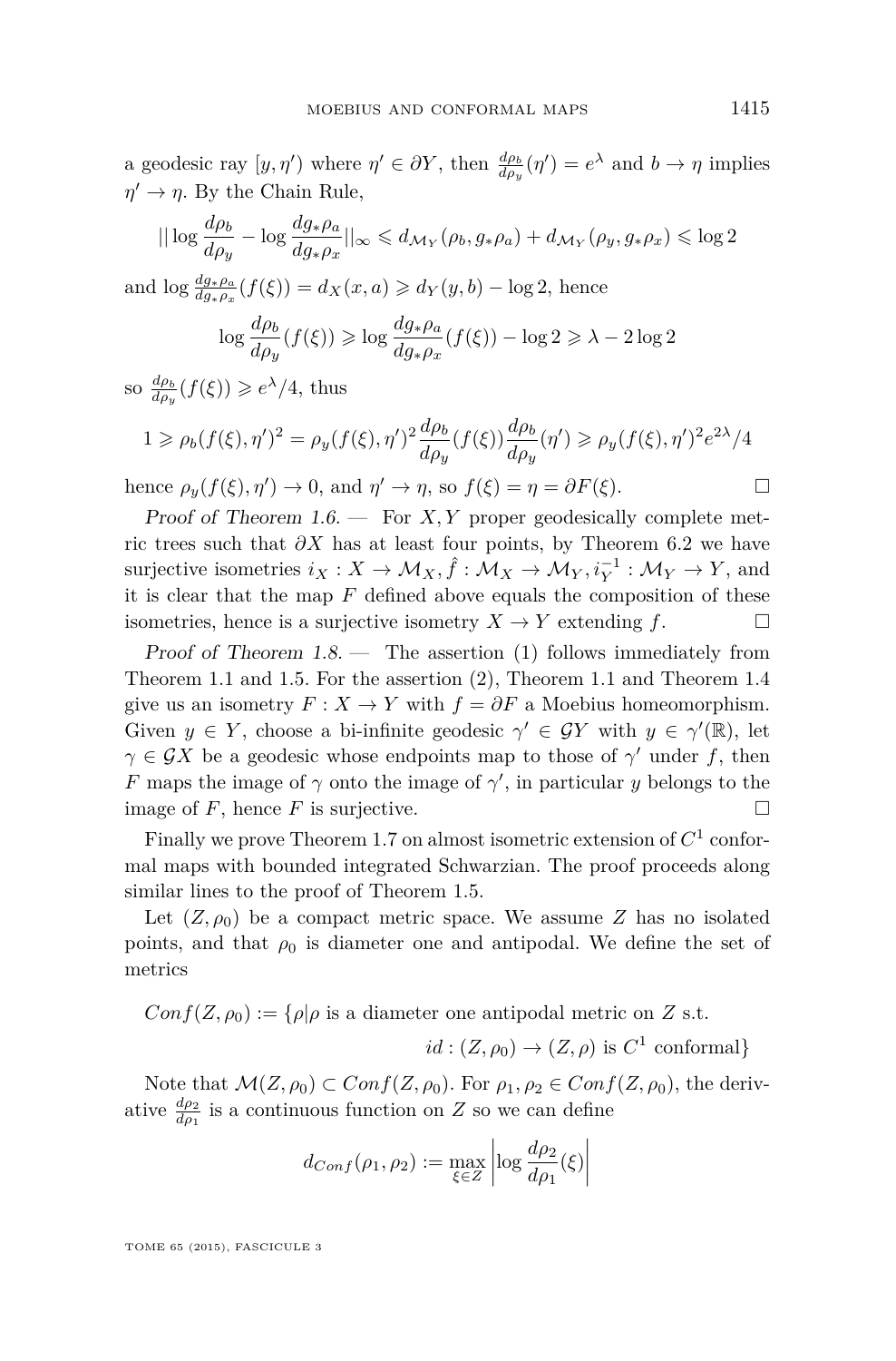<span id="page-30-0"></span>Then it is easy to see that  $d_{Conf}$  is a pseudo-metric on  $Conf(Z, \rho_0)$ (though not necessarily a metric) extending the metric  $d_M$  on  $\mathcal{M}(Z, \rho_0)$ . Any  $C^1$  conformal map between compact metric spaces  $f: Z_1 \to Z_2$  induces a natural bijective isometry of pseudo-metric spaces  $\hat{f}: Conf(Z_1) \rightarrow$  $Conf(Z_2)$  by push-forward of metrics.

Now let *X* be a simply connected complete Riemannian manifold with sectional curvatures satisfying  $-b^2 \leq K \leq -1$ , let *Y* be a proper geodesically complete CAT(-1) space and let  $f : \partial X \to \partial Y$  be a  $C^1$  conformal map with bounded integrated Schwarzian. We let  $Conf(\partial X)$  =  $Conf(\partial X, \rho_x), Conf(\partial Y) = Conf(\partial Y, \rho_y)$  for some  $x \in X, y \in Y$  (note the definition does not depend on the choice of *x* and *y*), and let  $\hat{f}$ :  $Conf(\partial X) \to Conf(\partial Y)$  be the induced isometry. We note that

$$
\frac{d\hat{f}(\rho_x)}{d\rho_y} \circ f = 1/df_{\rho_x,\rho_y}
$$

for all  $x \in X, y \in Y$ .

LEMMA 6.3. — For all  $x \in X, y \in Y$ ,

$$
\left|\min_{\xi \in \partial X} \log d f_{\rho_x, \rho_y}(\xi) + \max_{\xi \in \partial X} \log d f_{\rho_x, \rho_y}(\xi)\right| \leq 4||S(f)||_{\infty}
$$

Moreover

$$
\max_{\xi \in \partial X} |\log d f_{\rho_x, \rho_y}(\xi)| \leq - \min_{\xi \in \partial X} \log d f_{\rho_x, \rho_y}(\xi) + 4||S(f)||_{\infty}
$$

 $Proof.$  — Let  $\lambda = \max_{\xi \in \partial X} \log d f_{\rho_x, \rho_y}(\xi), \mu = \min_{\xi \in \partial X} \log d f_{\rho_x, \rho_y}(\xi).$ Let  $\eta \in \partial X$  minimize  $\log df_{\rho_x, \rho_y}$ . Choose  $\xi \in \partial X$  such that  $\rho_y(f(\xi), f(\eta)) =$ 1, then we have, using Theorem [4.10,](#page-23-0)

$$
e^{\lambda}e^{\mu} \geq df_{\rho_x,\rho_y}(\xi)df_{\rho_x,\rho_y}(\eta)
$$
  
\n
$$
\geq \left(\frac{\rho_y(f(\xi),f(\eta))}{\rho_x(\xi,\eta)}\right)^2 e^{-4||S(f)||_{\infty}}
$$
  
\n
$$
\geq e^{-4||S(f)||_{\infty}}
$$

so  $\lambda + \mu \geq -4||S(f)||_{\infty}$ . For the other inequality, let  $\eta \in \partial X$  maximize  $\log df_{\rho_x, \rho_y}$ , choose  $\xi \in \partial X$  such that  $\rho_x(\xi, \eta) = 1$ , then again by Theorem [4.10,](#page-23-0) we have

$$
e^{\lambda}e^{\mu} \leq d f_{\rho_x,\rho_y}(\xi) d f_{\rho_x,\rho_y}(\eta)
$$
  

$$
\leq \left(\frac{\rho_y(f(\xi), f(\eta))}{\rho_x(\xi, \eta)}\right)^2 e^{4||S(f)||_{\infty}}
$$
  

$$
\leq e^{4||S(f)||_{\infty}}
$$

ANNALES DE L'INSTITUT FOURIER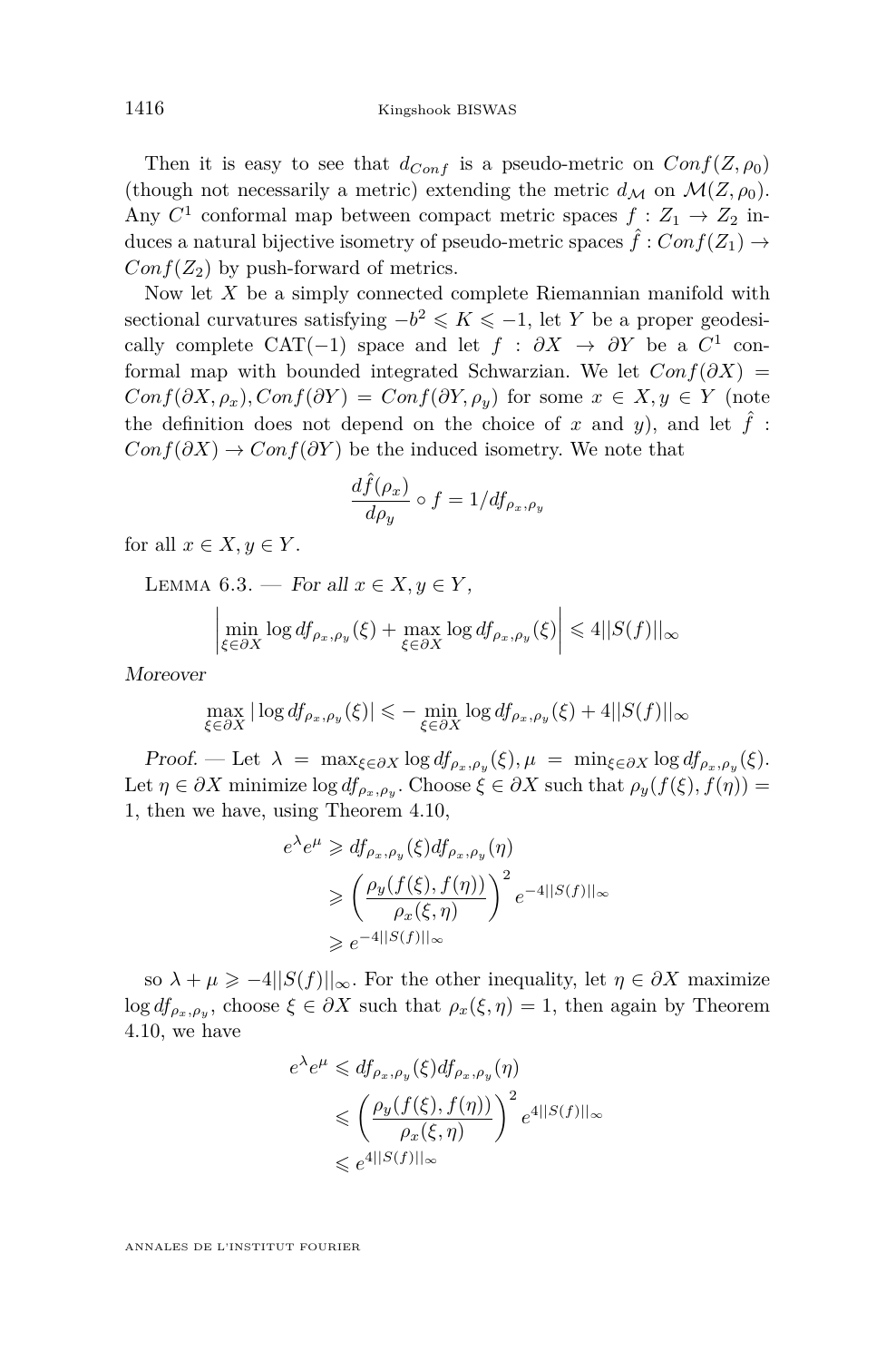<span id="page-31-0"></span>This proves the first assertion above. For the second, let  $L =$  $\max_{\xi \in \partial X} |\log d f_{\rho_x, \rho_y}(\xi)|$ . Then either  $L = -\mu$  or  $L = \lambda \leq -\mu + 4||S(f)||_{\infty}$ by the first assertion.  $\Box$ 

LEMMA 6.4. — For all  $x \in X$ , there exists  $y \in Y$  such that  $d_{Conf}(\hat{f}(\rho_x))$ ,  $\rho_y$ )  $\leq \frac{1}{2} \log 2 + 6 ||S(f)||_{\infty}$ .

Proof. — Given  $x \in X$ , define the function  $\phi: Y \to \mathbb{R}$  by  $\phi(y) =$  $\max_{\xi \in \partial Y} \log \frac{d\hat{f}(\rho_x)}{d\rho_y}(\xi)$ . Note  $\phi$  is 1-Lipschitz (since  $i_Y : Y \to Conf(\partial Y)$  is an isometry). Let  $y_n \in Y$  be a sequence such that  $\phi(y_n) \to \inf_{y \in Y} \phi(y)$ . Then by Lemma [6.3,](#page-30-0)

$$
d_{Conf}(\rho_{y_n}, \hat{f}(\rho_x)) = \max_{\xi \in \partial X} |\log df_{\rho_x, \rho_{y_n}}(\xi)|
$$
  
\n
$$
\leq - \min_{\xi \in \partial X} \log df_{\rho_x, \rho_{y_n}}(\xi) + 4||S(f)||_{\infty}
$$
  
\n
$$
= \max_{\xi \in \partial X} (-\log df_{\rho_x, \rho_{y_n}}(\xi)) + 4||S(f)||_{\infty}
$$
  
\n
$$
= \max_{\xi \in \partial Y} \log \frac{d\hat{f}(\rho_x)}{d\rho_{y_n}}(\xi) + 4||S(f)||_{\infty}
$$
  
\n
$$
= \phi(y_n) + 4||S(f)||_{\infty}
$$

Since the sequence  $\{\phi(y_n)\}\$ is bounded above, by the triangle inequality  $d_{Conf}(\rho_{y_n}, \rho_{y_m})$  is bounded independent of *m, n,* hence so is  $d_Y(y_n, y_m)$ . Thus we have a convergent subsequence  $y_{n_k} \to z \in Y$ , and  $\phi(z) =$  $\lim \phi(y_{n_k}) = \inf_{y \in Y} \phi(y).$ 

CLAIM. — Let  $\lambda = \phi(z)$ , then  $\lambda \leq \frac{1}{2} \log 2 + 2||S(f)||_{\infty}$ .

Proof of Claim. — Suppose  $\lambda > \frac{1}{2} \log 2 + 2||S(f)||_{\infty}$ . Let  $Z \subset \partial Y$  be the set where  $\log \frac{d\hat{f}(\rho_x)}{d\rho_z} = \lambda$ , and let  $\xi_0 \in Z$ . Then for any  $\xi \in Z$ , by Theorem [4.10](#page-23-0) we have:

$$
1 \ge \hat{f}(\rho_x)(\xi_0, \xi)^2
$$
  
\n
$$
\ge \rho_z(\xi_0, \xi)^2 \frac{d\hat{f}(\rho_x)}{d\rho_z}(\xi_0) \frac{d\hat{f}(\rho_x)}{d\rho_z}(\xi) e^{-4||S(f)||_{\infty}}
$$
  
\n
$$
= \rho_z(\xi_0, \xi)^2 e^{2\lambda} e^{-4||S(f)||_{\infty}}
$$
  
\n
$$
> 2\rho_z(\xi_0, \xi)^2
$$

thus *ρz*(*ξ*0*, ξ*) *<* 1*/* √ 2. It follows that there is an open neighbourhood *N* ⊃ *Z* and  $\epsilon > 0$  such that  $\angle^{(-1)} \xi z \xi_0 \leq \pi/2 - \epsilon$  for all  $\xi \in N$ . By monotonicity of comparison angles, for any  $y \in [z, \xi_0)$ , we also have  $\angle^{(-1)} \xi z y \leq \pi/2 - \epsilon$ for all  $\xi \in N$ , so  $\cos(\angle^{(-1)}\xi z y) \geq \delta_0$  for some  $\delta_0 > 0$ . Now let  $\lambda' =$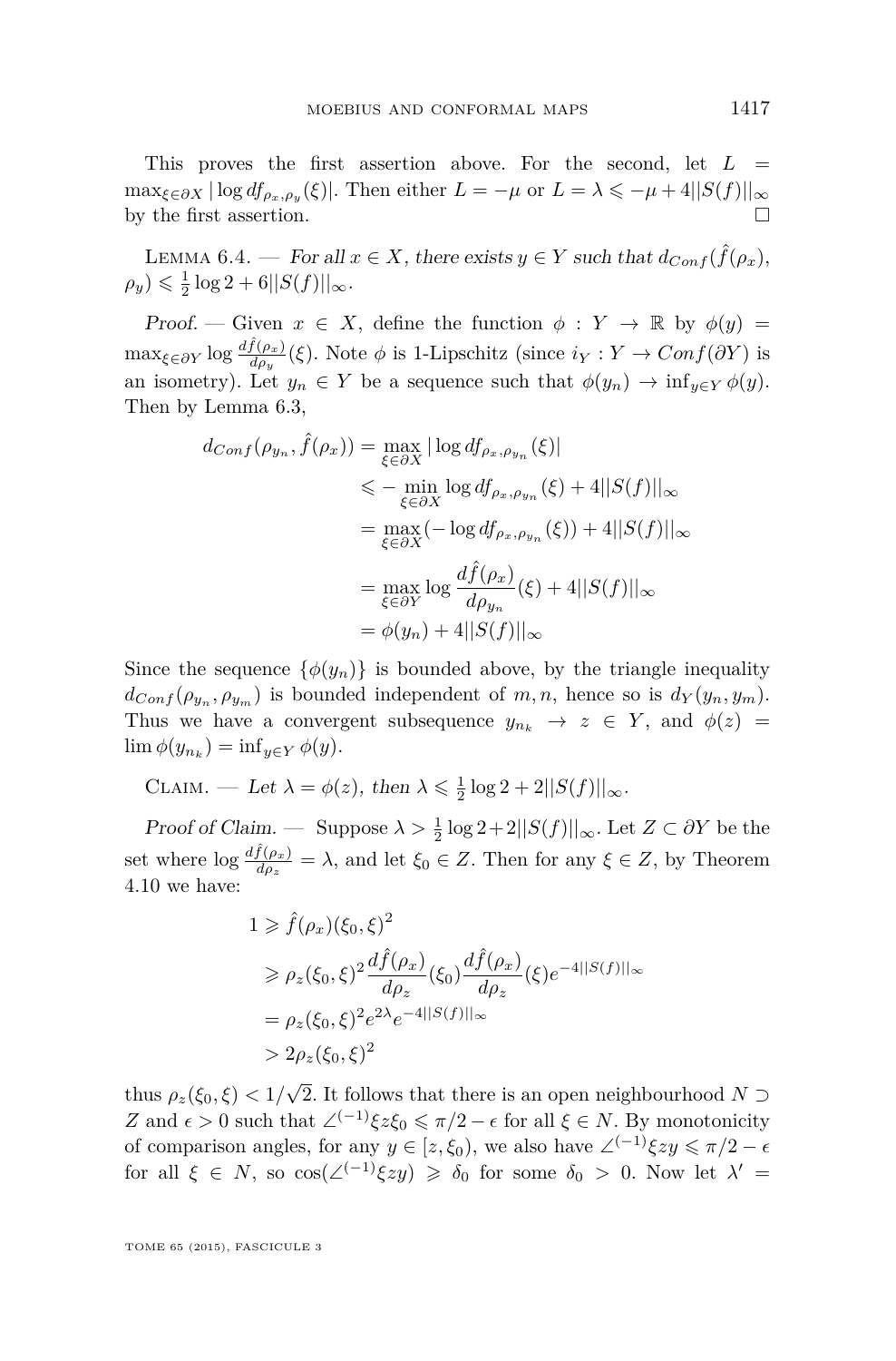$\sup_{\xi \in \partial Y - N} \log \frac{df(\rho_x)}{d\rho_x}(\xi), \delta_1 = \lambda - \lambda' > 0$ , then, using Lemma [3.7,](#page-13-0) let  $t_0 <$  $\delta_1/3$  be such that, for  $y \in [z, \xi_0)$  at distance *t* from *z*, we have

$$
g_{z,y}(\xi) = t \cos(\angle^{(-1)} \xi z y) + o(t)
$$

where  $||o(t)||_{\infty} < t\delta_0/2$  for  $t \leq t_0$ . Then, using the Chain Rule, we have for  $\xi \in N$  and  $0 < t \leq t_0$ , letting  $y \in [z, \xi_0)$  be the point at distance *t* from *z*,

$$
\log \frac{d\hat{f}(\rho_x)}{d\rho_y}(\xi) = \log \frac{d\hat{f}(\rho_x)}{d\rho_z}(\xi) - g_{z,y}(\xi) \le \lambda - t\delta_0 + t\delta_0/2 < \lambda,
$$

while for  $\xi \in \partial X - N$  and  $0 < t \leq t_0$  we have

$$
\log \frac{d\hat{f}(\rho_x)}{d\rho_y}(\xi) = \log \frac{d\hat{f}(\rho_x)}{d\rho_z}(\xi) - g_{z,y}(\xi) \le \lambda' + t + t\delta_0/2 \le \lambda - \delta_1 + 2\delta_1/3 < \lambda
$$

hence for  $0 < t \leq t_0$  we have  $\phi(y) < \phi(z)$ , a contradiction. This proves the Claim.  $\Box$ 

Now it follows from Lemma [6.3](#page-30-0) that

$$
d_{Conf}(\hat{f}(\rho_x), \rho_z) = \max_{\xi \in \partial Y} |\log d f_{\rho_x, \rho_z}(\xi)|
$$
  
\n
$$
\leq - \min_{\xi \in \partial Y} \log d f_{\rho_x, \rho_z}(\xi) + 4||S(f)||_{\infty}
$$
  
\n
$$
= \lambda + 4||S(f)||_{\infty}
$$
  
\n
$$
\leq \frac{1}{2} \log 2 + 6||S(f)||_{\infty}
$$

We can now prove Theorem [1.7:](#page-5-0)

Proof of Theorem  $1.7.$  By the same argument as in the previous Lemma, for each  $x \in X$  we may choose a point  $F(x) \in Y$  which minimizes  $d_{Conf}(\hat{f}(\rho_x), \rho_y)$  over  $y \in Y$ , and moreover we have  $d_{Conf}(\hat{f}(\rho_x), \rho_{F(x)}) \leq$  $\frac{1}{2}$  log 2 + 6|| $S(f)$ ||∞. This defines a map  $F: X \to Y$ .

For  $p, q \in X$ , let  $u = F(p), v = F(q)$ , then we have

$$
|d_Y(u, v) - d_X(p, q)| = |d_{Conf}(\rho_u, \rho_v) - d_{Conf}(\hat{f}(\rho_p), \hat{f}(\rho_q))|
$$
  

$$
\leq d_{Conf}(\rho_u, \hat{f}(\rho_p)) + d_{Conf}(\rho_v, \hat{f}(\rho_q))
$$
  

$$
\leq \log 2 + 12||S(f)||_{\infty}
$$

thus *F* is a  $(1, \log 2 + 12||S(f)||_{\infty})$ -quasi-isometry. And thus *F* has a continuous extension to the boundary  $\partial F : \partial X \to \partial Y$ .

We prove  $\partial F = f$ . Let  $\xi \in \partial X, x \in X$  and let  $a \in X$  converge to  $\xi$ along the ray  $[x, \xi]$ . Let  $y = F(x)$ ,  $b = F(a)$ ,  $\lambda = d_Y(y, b)$ , then  $b \to \eta =$  $\partial F(\xi), \lambda \geq d_X(x, a) - \log 2 - 12||S(f)||_{\infty} \to \infty$  as  $a \to \xi$ . Extend [*y, b*] to

ANNALES DE L'INSTITUT FOURIER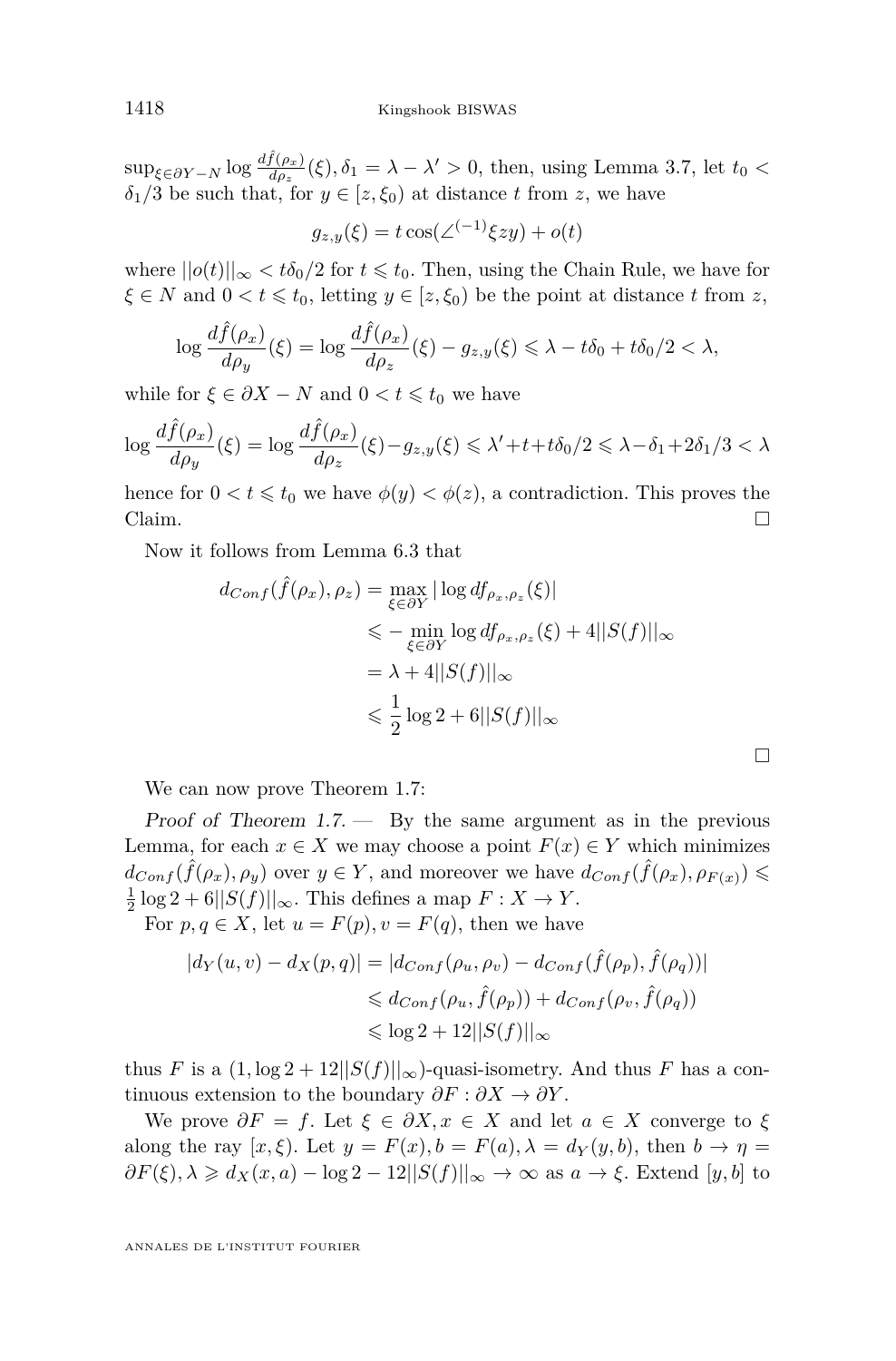a geodesic ray  $[y, \eta')$  where  $\eta' \in \partial Y$ , then  $\frac{d\rho_b}{d\rho_y}(\eta') = e^{\lambda}$  and  $b \to \eta$  implies  $\eta' \to \eta$ . By the Chain Rule,

$$
\left| \log \frac{d\rho_b}{d\rho_y} - \log \frac{d\hat{f}(\rho_a)}{d\hat{f}(\rho_x)} \right| \leq d_{Conf}(\rho_b, \hat{f}(\rho_a)) + d_{Conf}(\rho_y, \hat{f}(\rho_x))
$$
  

$$
\leq \log 2 + 12||S(f)||_{\infty}
$$

and  $\log \frac{d\hat{f}(\rho_a)}{d\hat{f}(\rho_x)}(f(\xi)) = d_X(x, a) \geq d_Y(y, b) - \log 2 - 12||S(f)||_{\infty}$ , hence

$$
\log \frac{d\rho_b}{d\rho_y}(f(\xi)) \ge \log \frac{d\hat{f}(\rho_a)}{d\hat{f}(\rho_x)}(f(\xi)) - \log 2 - 12||S(f)||_{\infty}
$$
  

$$
\ge \lambda - 2\log 2 - 24||S(f)||_{\infty}
$$

so  $\frac{d\rho_b}{d\rho_y}(f(\xi)) \geqslant Ce^{\lambda}$  for some constant  $C > 0$ , thus

$$
1 \ge \rho_b(f(\xi), \eta')^2 = \rho_y(f(\xi), \eta')^2 \frac{d\rho_b}{d\rho_y}(f(\xi)) \frac{d\rho_b}{d\rho_y}(\eta') \ge \rho_y(f(\xi), \eta')^2 C e^{2\lambda}
$$

hence  $\rho_y(f(\xi), \eta') \to 0$ , so  $f(\xi) = \eta = \partial F(\xi)$ .

Finally, if *Y* is also a simply connected complete Riemannian manifold with sectional curvatures satisfying  $-b^2 \leq K \leq -1$ , then, given  $y \in Y$ , we may apply Lemma [6.4](#page-31-0) to the map  $f^{-1}$  to obtain  $x \in X$  such that  $d_{Conf}(\hat{f}^{-1}(\rho_y), \rho_x) \leq \frac{1}{2} \log + 6||S(f)||_{\infty}$  (note  $||S(f^{-1})||_{\infty} = ||S(f)||_{\infty}$ ). Then by definition of *F*,

$$
d_Y(F(x), y) = d_{Conf}(\rho_{F(x)}, \rho_y) \leq d_{Conf}(\rho_{F(x)}, \hat{f}(\rho_x)) + d_{Conf}(\hat{f}(\rho_x), \rho_y)
$$
  

$$
\leq d_{Conf}(\rho_y, \hat{f}(\rho_x)) + d_{Conf}(\hat{f}(\rho_x), \rho_y)
$$
  

$$
= 2d_{Conf}(\hat{f}^{-1}(\rho_y), \rho_x)
$$
  

$$
\leq \log 2 + 12||S(f)||_{\infty}
$$

thus the image of *F* is  $\log 2 + 12||S(f)||_{\infty}$ -dense in *Y*.

#### **7. Dynamical classification of Moebius self-maps**

Let *X* be a proper geodesically complete  $CAT(-1)$  space whose boundary has at least four points. We use the results of the previous section to prove the dynamical classification of Moebius self-maps of *∂X* stated in Theorem [1.9:](#page-6-0)

Proof of Theorem [1.9.](#page-6-0) — Let  $f : \partial X \to \partial X$  be a Moebius homeomorphism. As in the previous section choose and fix a nearest point projection  $\pi_X$  :  $\mathcal{M}(\partial X) \to X$ , so for all  $\rho \in \mathcal{M}(\partial X)$ , the visual metric  $\rho_{x_0}$ , where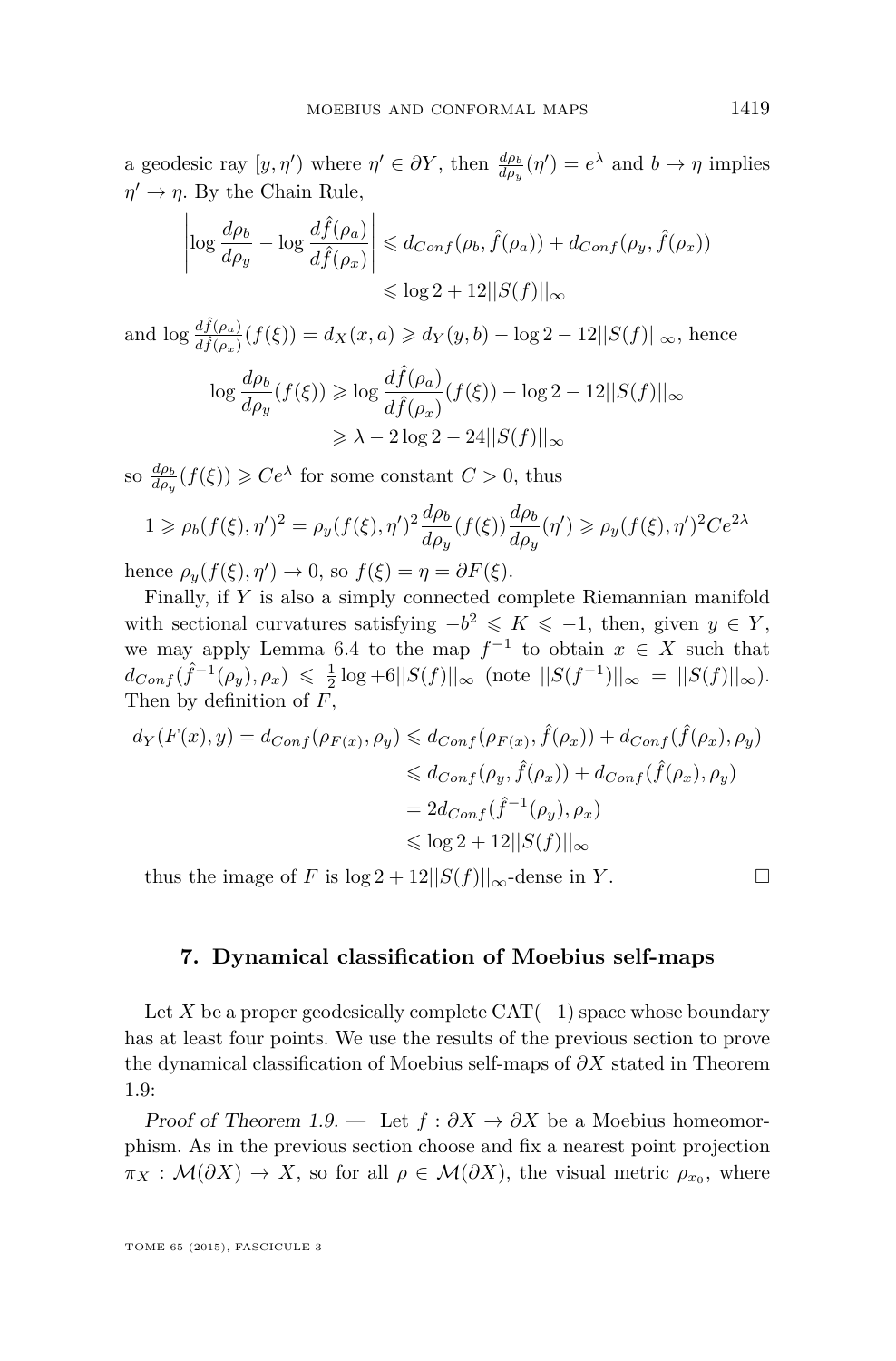$x_0 = \pi(\rho)$ , minimizes  $d_{\mathcal{M}}(\rho, \rho_x), x \in X$ . Note in particular that  $\pi_X$  is a  $(1, \log 2)$ -quasi-isometry,  $\pi_X \circ i_X = id_X$  and  $d_M(\rho, i_X \circ \pi_X(\rho)) \leq \frac{1}{2} \log 2, \rho \in$  $\mathcal{M}(\partial X)$ , i.e.  $i_X \circ \pi_X$  is at a uniformly bounded distance from  $id_{\mathcal{M}(\partial X)}$ .

Define as in the proof of Theorem [1.5](#page-4-0) a sequence of (1*,* log 2)-quasiisometric extensions  $(F_n : X \to X)_{n \in \mathbb{Z}}$  of the maps  $(f^n : \partial X \to \partial X)_{n \in \mathbb{Z}}$ by putting  $F_n = \pi_X \circ \widehat{f^n} \circ i_X$  where  $\widehat{f^n} : \mathcal{M}(\partial X) \to \mathcal{M}(\partial X)$  denotes the isometry induced by  $f^n$ . Note that  $\widehat{f^n} = \widehat{f}^n$  and  $F_0 = id_X$ . It is easy to see that since  $i_X \circ \pi_X$  is at a bounded distance from  $id_{\mathcal{M}(\partial X)}$ , for any  $m, n \in \mathbb{Z}$  the maps  $F_m \circ F_n = \pi_X \circ \widehat{f^m} \circ (i_X \circ \pi_X) \circ \widehat{f^n} \circ i_X, F_n \circ F_m =$  $\pi_X \circ \widehat{f^n} \circ (i_X \circ \pi_X) \circ \widehat{f^m} \circ i_X$  and  $F_{m+n} = \pi_X \circ \widehat{f^{m+n}} \circ i_X$  are all within bounded distance of each other.

We note that by the definition of  $F_n$ , for any  $x \in X$ , the maps  $f^n$ : ( $\partial X, \rho_x$ )  $\rightarrow (\partial X, \rho_{F_n(x)})$  are uniformly  $\sqrt{2}$ -bi-Lipschitz.

Since the maps  $F_n$  are uniform  $(1, \log 2)$ -quasi-isometries, it is clear that the set of accumulation points in  $\partial X$  of a sequence  $(F_n(x))_{n\in\mathbb{Z}}$  is independent of the choice of  $x \in X$ . We denote this set by  $\Lambda$ . We observe that if  $\xi \in \Lambda$ , then there is a sequence  $(n_k)$  such that for any  $x \in X$ ,  $F_{n_k}(x) \to \xi$ , in particular  $F_{n_k}(F_1(x)) \to \xi$ , hence  $F_1(F_{n_k}(x)) \to \xi$  (as the two sequences are within bounded distance of each other), and since  $F_1$  has boundary value *f*, it follows that  $F_1(F_{n_k}(x)) \to f(\xi)$ , hence  $\xi = f(\xi)$ . Thus all points of Λ are fixed points of *f*. We now consider three cases:

Case 1. —  $\Lambda = \emptyset$ : Then for any  $x \in X$ , the sequence  $(F_n(x))_{n \in \mathbb{Z}}$  is bounded, so the metrics  $\rho_x$  and  $\rho_{F_n}(x)$  are uniformly bi-Lipschitz to each other independent of *n*, and it follows from the observation made above that the maps  $f^n : (\partial X, \rho_x) \to (\partial X, \rho_x)$  are uniformly bi-Lipschitz, so we are in Case 1 of Theorem [1.9,](#page-6-0) the elliptic case.

Case 2. —  $\Lambda = \{\xi_0\}$ : Then for any  $x \in X$ ,  $F_n(x) \to \xi_0$  as  $|n| \to +\infty$ . We claim that  $f^{n}(\xi) \to \xi_0$  as  $|n| \to +\infty$  for all  $\xi \in \partial X$ , i.e. we are in Case 2 of Theorem [1.9,](#page-6-0) the parabolic case.

Suppose not, then there is a  $\xi \neq \xi_0$  such that some subsequence  $f^{n_k}(\xi)$ converges to a  $\xi_1 \neq \xi_0$ . Fix  $x \in X$  belonging to the geodesic  $\gamma = (\xi_0, \xi)$ . The images  $F_{n_k}(\gamma)$  are uniform  $(1, \log 2)$ -quasi-geodesics with endpoints  $\xi_0, f^{n_k}(\xi)$ , with the endpoints  $f^{n_k}(\xi)$  uniformly bounded away from  $\xi_0$ , hence there is a ball *B* of fixed radius around *x* such that  $F_{n_k}(\gamma)$  intersects *B* for all *k*. Choose for each *k* a point  $y_k \in F_{n_k}(\gamma) \cap B$ . Then  $d(y_k, F_{n_k}(x)) \to$ +∞ as  $k \to +\infty$ . The distances  $d(y_k, F_{n_k}(x))$ ,  $d(F_{-n_k}(y_k), F_{-n_k}(F_{n_k}(x)))$ differ by a uniformly bounded amount (since *F*<sup>−</sup>*n<sup>k</sup>* 's are uniform quasiisometries), as do the distances  $d(F_{-n_k}(y_k), F_{-n_k}(F_{n_k}(x)))$ ,  $d(F_{-n_k}(y_k), x)$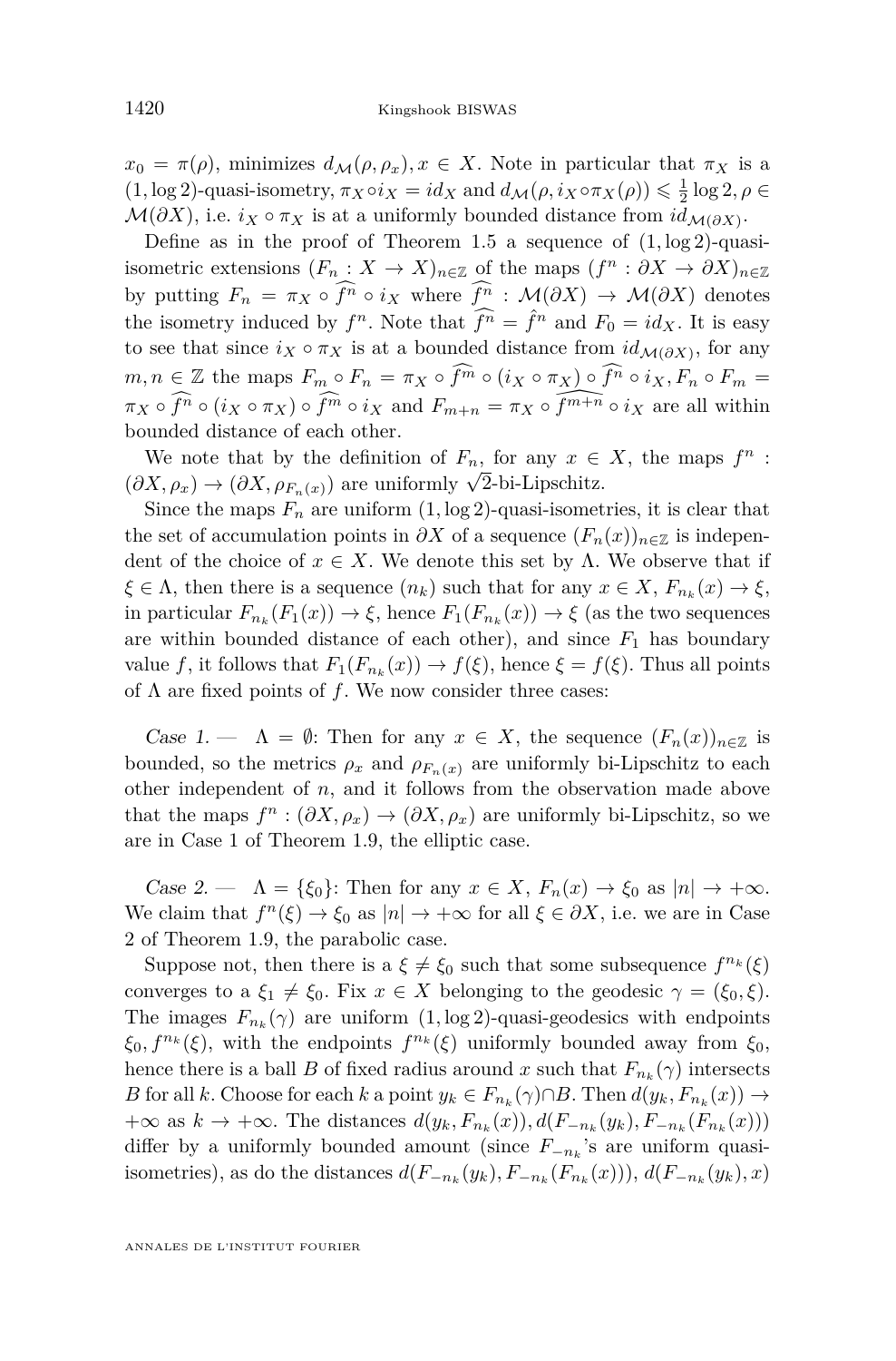(since the maps  $F_{-n} \circ F_n$  are within uniformly bounded distance of the identity), hence  $d(F_{-n_k}(y_k), x) \to +\infty$ .

The horospherical distances  $B(\xi_0, F_{-n_k}(y_k), x)$ ,  $B(\xi_0, F_{n_k}(F_{-n_k}(y_k))$ ,  $F_{n_k}(x)$ ) differ by a uniformly bounded amount (since the maps  $F_{n_k}$  are uniform quasi-isometries with boundary maps  $f^{n_k}$  fixing  $\xi_0$ , as do  $B(\xi_0, F_{n_k}(F_{-n_k}(y_k)), F_{n_k}(x)), B(\xi_0, y_k, F_{n_k}(x))$  (since the maps  $F_{-n} \circ F_n$ are within uniformly bounded distance of the identity), and clearly  $B(\xi_0, y_k, F_{n_k}(x)) \to +\infty$ , hence  $B(\xi_0, F_{-n_k}(y_k), x) \to +\infty$ . Since the points  $F_{-n_k}(y_k)$  lie on uniform quasi-geodesics  $F_{-n_k} \circ F_{n_k}(\gamma)$  with fixed endpoints  $\xi_0, \xi$  and  $d(F_{-n_k}(y), x) \to +\infty$ , it follows that  $F_{-n_k}(y_k) \to \xi$ . Since the points  $y_k$  are within uniformly bounded distance of x and the maps  $F_{-n_k}$ are uniform quasi-isometries, it follows that  $F_{-n_k}(x) \to \xi$ , a contradiction.

Case 3. — The set  $\Lambda$  has at least two points: Then pick two distinct points  $\xi_+,\xi_-\in\Lambda$ , and fix a point *x* on the geodesic  $\gamma=(\xi_+,\xi_-)$ . We may assume (replacing  $f$  by  $f^{-1}$  if necessary) that there is a subsequence  $F_{n_k}(x) \to \xi_+$  with  $n_k \to +\infty$ .

We claim first that  $f^{n_k}(\xi) \to \xi_+$  for all  $\xi \in \partial X - {\xi_-}$ . If not, then there is a  $\xi \neq \xi$  such that, after passing to a further subsequence if necessary, the distances  $\rho_x(\xi_+, f^{n_k}(\xi))$  are bounded below by a constant  $\epsilon$ 0. Since the points  $F_{n_k}(x)$  converge to  $\xi$  and lie on uniform quasi-geodesics  $F_{n_k}(\gamma)$  with fixed endpoints  $\xi_+$ ,  $\xi_-$ , it follows that  $\rho_{F_{n_k}(x)}(\xi_-, f^{n_k}(\xi)) \to$ 0. However the maps  $f^{n_k} : (\partial X, \rho_x) \to (\partial X, \rho_{F_{n_k}(x)})$  are uniformly bi-Lipschitz, hence the sequence  $\rho_{F_{n_k}(x)}(\xi_-, f^{n_k}(\xi))$  is bounded below by a positive constant times  $\rho_x(\xi_-, \xi)$ , and does not tend to zero, a contradiction.

We now claim that  $f^{n}(\xi) \to \xi_{+}$  for all  $\xi \in \partial X - {\xi_{-}}$  as  $n \to +\infty$ . Denoting by  $df_{p,q}(\xi)$  the derivative of the conformal map  $f : (\partial X, \rho_p) \to$  $(\partial X, \rho_q)$  at a point  $\xi \in \partial X$ , we have

$$
(df_{x,x}(\xi^+))^{n_k} = df_{x,x}^{n_k}(\xi_+)
$$
  
=  $df_{x,F_{n_k}(x)}^{n_k}(\xi_+) \cdot \frac{d\rho_x}{d\rho_{F_{n_k}(x)}}(\xi_+)$   
 $\to 0$ 

since  $df_{x,F_{n_k}(x)}^{n_k}(\xi_+)$  is bounded above (by  $\sqrt{2}$ ) and  $\frac{d\rho_x}{d\rho_{F_{n_k}(x)}}(\xi_+) \to 0$  (as the points  $F_{n_k}(x)$  converge to  $\xi_+$  and lie along uniform quasi-geodesics  $F_{n_k}(\gamma)$ with fixed endpoints  $\xi_+$ ,  $\xi_-$ ). It follows that  $df_{x,x}(\xi_+) < 1$ , hence there is a neighbourhood *U* of  $\xi$ <sup>+</sup> such that  $f^n(\xi) \to \xi$ <sup>+</sup> as  $n \to +\infty$  for all  $\xi \in U$ . Now given  $\xi \in \partial X - \{\xi_{-}\}\$ , there is a *k* such that  $f^{n_k}(\xi) \in U$ , hence it follows that  $f^{n}(\xi) \to \xi_{+}$  as  $n \to +\infty$ .